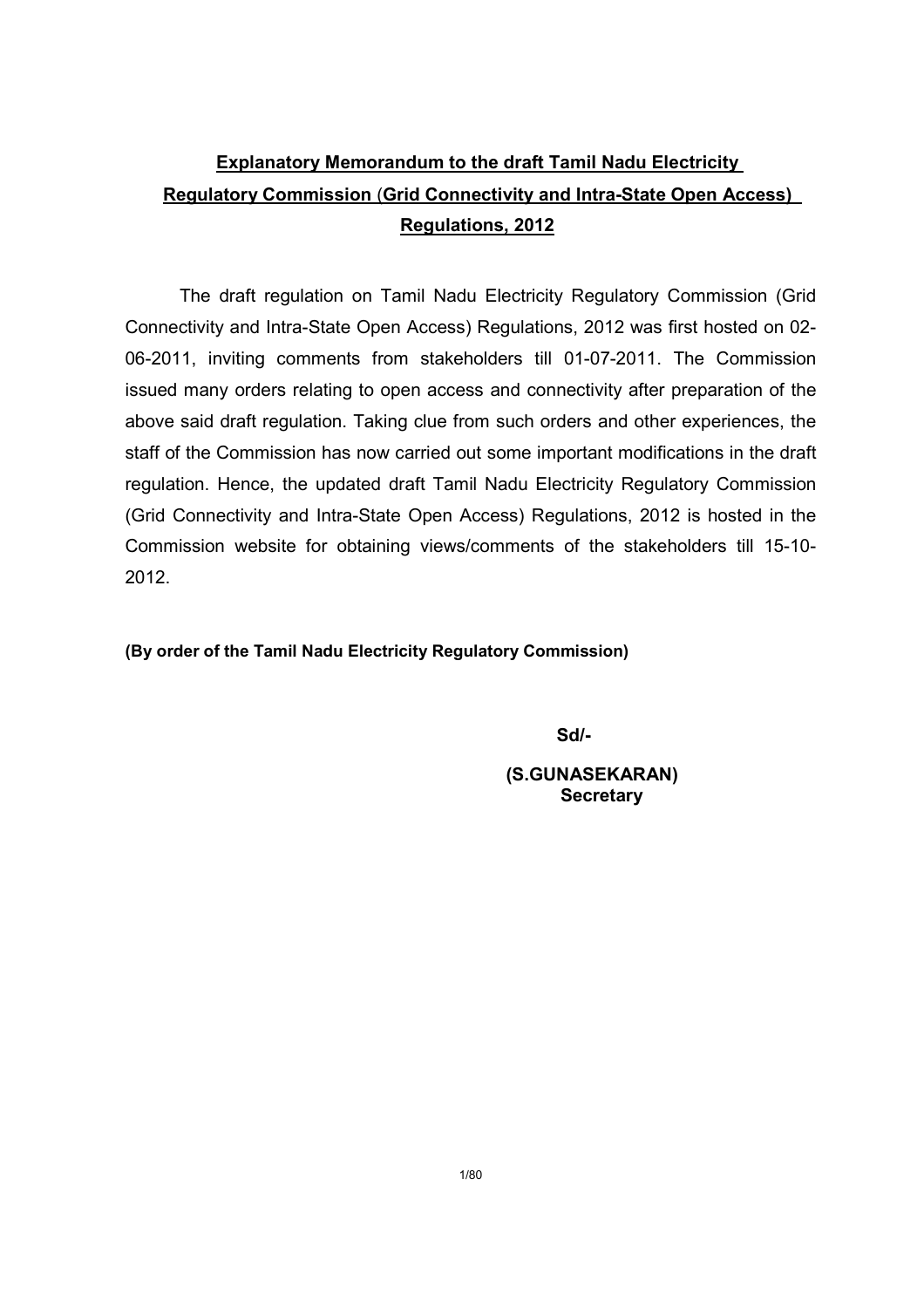# Tamil Nadu Electricity Regulatory Commission Grid Connectivity and Intra-State Open Access Regulations, 2012 Draft Notification No. TNERC/ISOA/............... Dated ...........-2012

WHEREAS under the Electricity Act, 2003 (Central Act 36 of 2003), the State Electricity Regulatory Commission shall specify the terms and conditions for intra state open access within the State;

AND WHEREAS the Tamil Nadu Electricity Regulatory Commission has specified the Tamil Nadu Electricity Regulatory Commission (Intra-State Open Access) Regulations, 2005 in Notification No.TNERC/ISOA/11/1 dated 24-06-2005 and the same has been published at pages 1-21 of part VI – section 2 of the Tamil Nadu Government Gazette, dated the 2<sup>nd</sup> August 2005;

AND WHEREAS various orders have been issued by the Tamil Nadu Electricity Regulatory Commission from time to time and taking clue from such orders and from the past experience, it is decided to repeal the said Tamil Nadu Electricity Regulatory Commission (Intra-State Open Access) Regulations, 2005 and reenact a new comprehensive Regulation governing the Grid connectivity and Open Access;

AND WHEREAS the Regulations providing for the terms and conditions of open access shall be subject to previous publication;

NOW THEREFORE, under Section 181 of the Electricity Act, 2003 and all other powers enabling in that behalf, the Tamil Nadu Electricity Regulatory Commission hereby makes the Tamil Nadu Electricity Regulatory Commission (Grid connectivity and Intra-State Open Access) Regulations, 2012.

Notice is hereby given that action will be taken to publish the proposed Regulations in the Tamil Nadu Government Gazette after fifteen days from the date of hosting it in the website of the Commission and any suggestion, modification or objection which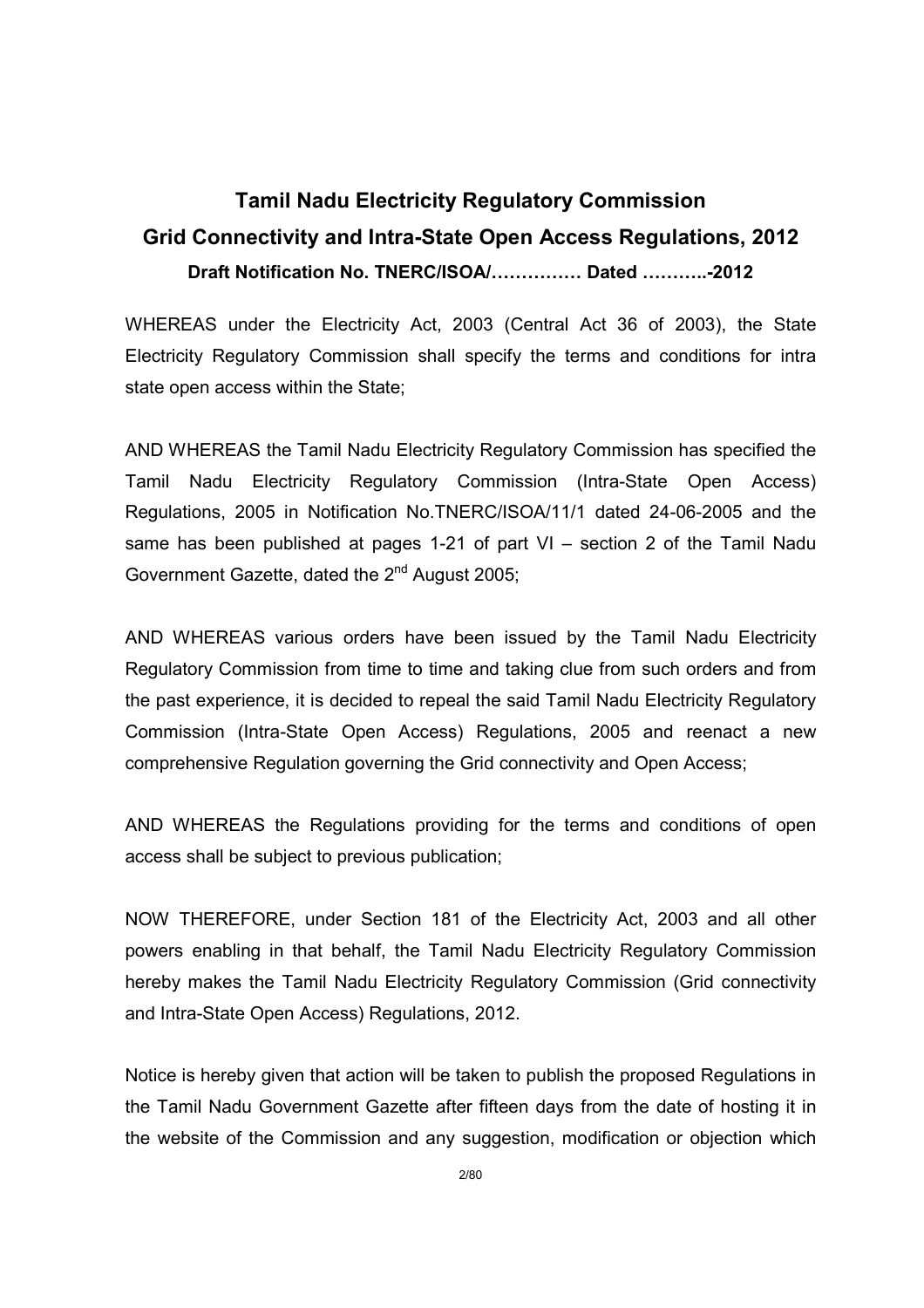may be addressed to the Secretary, Tamil Nadu Electricity Regulatory Commission, 19-A, Rukmini Lakshmipathy Salai, Egmore, Chennai – 600 008, before the expiry of the said period will be taken into consideration by the Commission.

## "CHAPTER 1 PRELIMINARY

### 1. Short Title, Extent and Commencement. -

(1) These Regulations may be called the Tamil Nadu Electricity Regulatory Commission (Grid connectivity and Intra-State Open Access) Regulations, 2012;

(2) These Regulations shall come into force on the date of publication in the Tamil Nadu Government Gazette.

#### 2. Scope. -

These Regulations shall apply to open access for use of intra-State transmission system and or distribution systems in the State of Tamil Nadu, including when such system is used in conjunction with inter-State transmission system. The provision of Open Access is subject to the directions issued by the State Load Despatch Centre (SLDC) and the Restriction and Control (R&C) measures approved by the Commission.

#### 3. Definitions. –

(1) In these Regulations, unless the context otherwise requires, –

(a) "Act" means the Electricity Act, 2003 (Central Act 36 of 2003);

(b) "Allotted Capacity" means the power transfer in MW between the specified point(s) of injection and point(s) of drawal allowed to a long-term/medium-term open access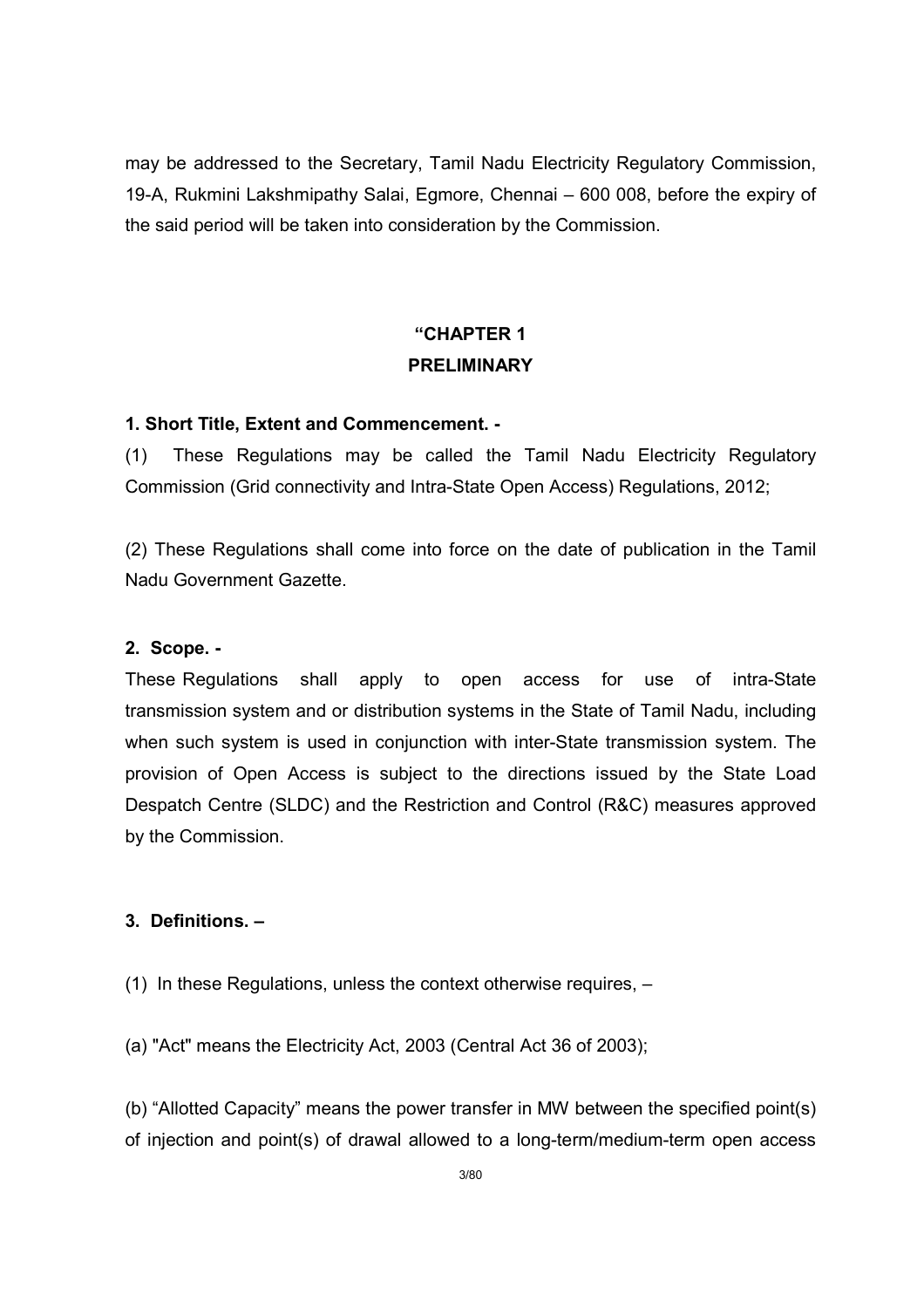customer on the intra-State transmission system / distribution system and the expression "allotment of capacity" shall be construed accordingly;

(c) "Applicant" means a consumer, trader, distribution licensee or a Generating company who has applied seeking connectivity or open access, as the case may be;

(d) "Central Commission" means the Central Electricity Regulatory Commission referred to in sub-section (1) of section 76 of the Act;

(e) "Commission" means the Tamil Nadu Electricity Regulatory Commission constituted under sub-section (1) of section 82 of the Act;

(f) "Contracted load" means the load in kW/HP/kVA (kilo Watt/Horse Power/kilo Volt Ampere) which the distribution licensee has agreed to supply from time to time, subject to the governing terms and conditions and is different from the connected load;

(g) "Day" means a day starting at 00.00 hours and ending at 24.00 hours;

(h) "Distribution Licensee" means any person licensed under Part IV of the Act for distribution and retail supply of electricity in the State of Tamil Nadu;

(i) "IEGC" means Indian Electricity Grid Code specified by Central Electricity Regulatory Commission under clause (h) of sub-section (1) of section 79 of the Act, and as amended from time to time:

(j) "Imbalance" in a time block for a generating station means its total actual generation minus its total scheduled generation and for a consumer or buyer means its total drawal minus its total scheduled drawal;

4/80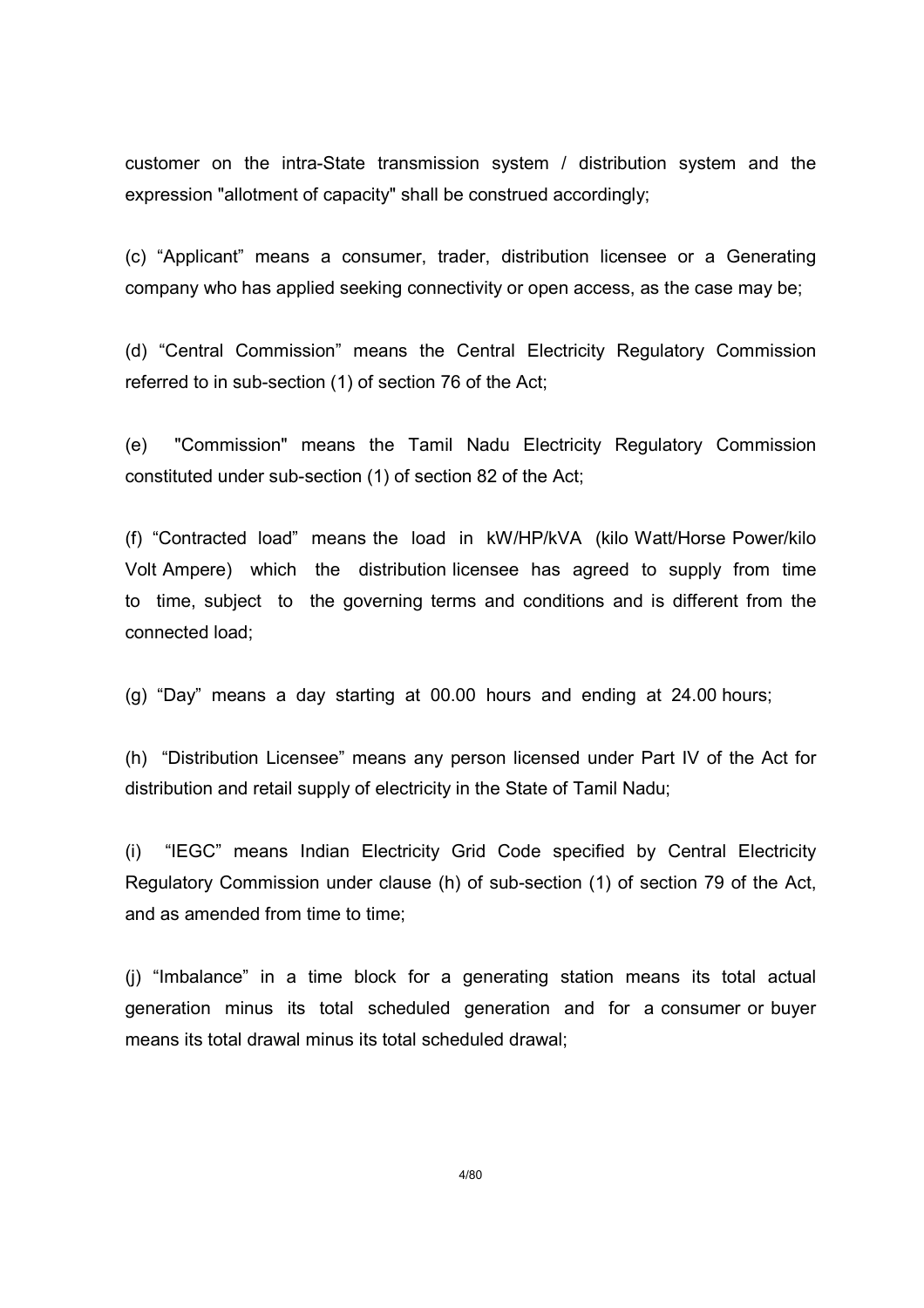(k) "Long-term open access" means the right to use the intra-State transmission system or distribution system for a period exceeding 12 years but not exceeding 25 years;

(l) "Medium-term open access" means the open access for a period exceeding three months but not exceeding three years;

(m) "Month" means a calendar month as per the Gregorian calendar;

(n) "Nodal agency" means the agency specified in column (4) of the Tables 1 and 2 of these Regulations;

(o) "open access" means the non-discriminatory provision for the use of transmission lines or distribution system or associated facilities with such lines or system by any licensee or consumer or a person engaged in generation in accordance with these Regulations and includes long- term open access, medium-term open access and short-term open access;

(p) "open access customer" means a consumer, trader, distribution licensee or a generator who has been granted open access under these Regulations;

(q) "Reserved Capacity" means the power transfer in MW between the specified point(s) of injection and point(s) of drawal allowed to a short-term / medium-term open access customer on the transmission/distribution system depending on availability of transmission/distribution capacity and the expression "reservation of capacity" shall be construed accordingly;

(r) "Short-term open access" means open access for a period up to one month at a time;

(s) "SLDC" means the State Load Dispatch Centre established under sub-section (1) of section 31 of the Act;

5/80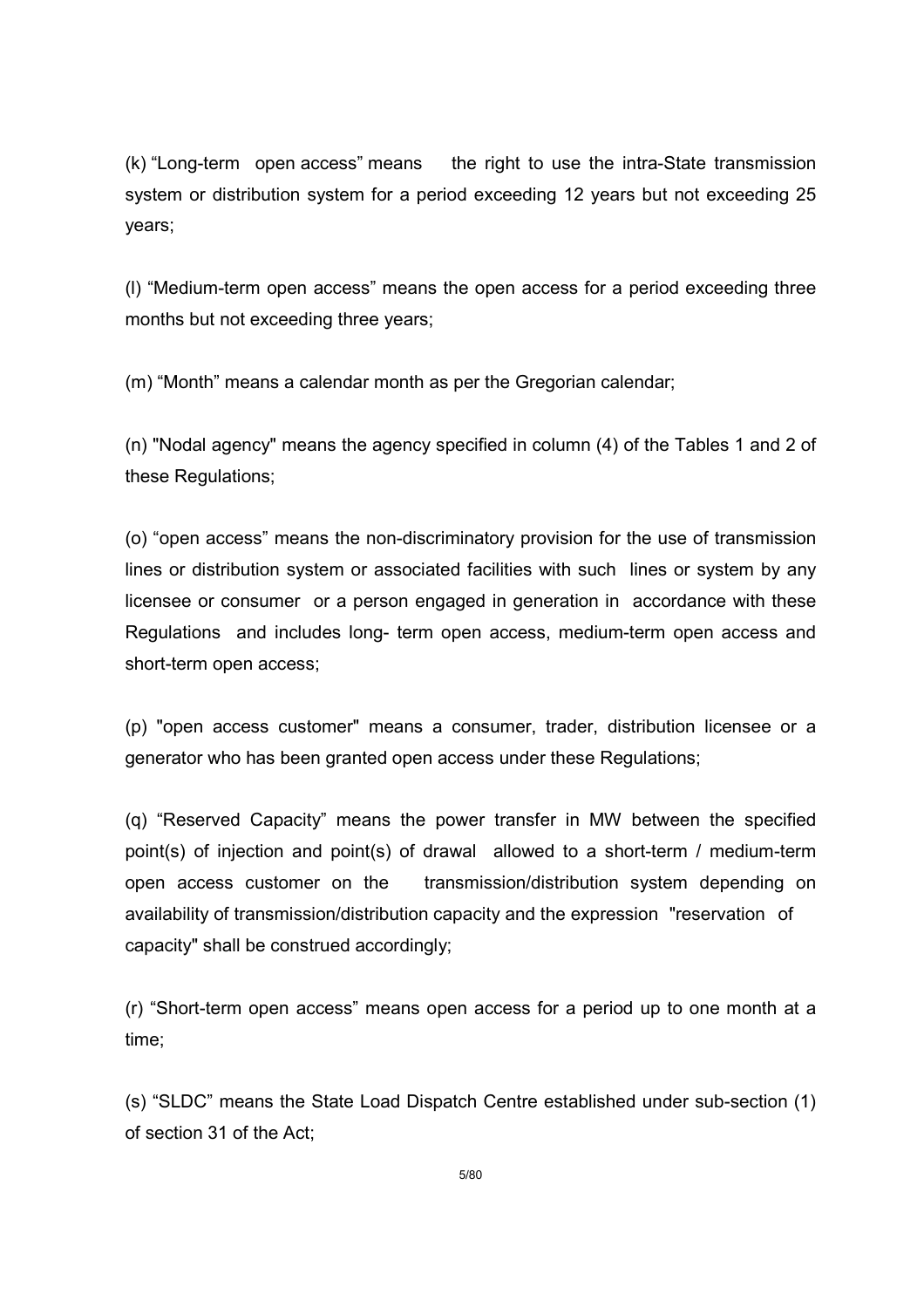(t) "State Grid Code" means the State Grid Code specified by the Commission under clause (h) of sub-section (1) of section 86 of the Act, applicable on the date of commencement of these Regulations and as amended from time to time;

(u) "State Transmission Utility (STU)" means the Company specified as such by the State Government under sub-section (1) of section 39 of the Act;

(v) "Transmission licensee" means any person licensed under Part IV of the Act for transmission of electricity;

(w) "Transmission System Segment" means a part or whole of the transmission system from the point of injection to the point of drawal;

(x) "Wheeling" means the operation whereby the distribution system and associated facilities of a transmission Licensee or distribution Licensee, as the case may be, are used by another person for the conveyance of electricity on payment of charges to be determined under section 62 of the Act;

(2) Words and expressions used and not defined in these Regulations but defined in the Act or IEGC or the State Grid Code or any other Codes / Regulations issued by the Commission shall have the meaning assigned to them under the Act or the IEGC or the State Grid Code or any other Codes / Regulations issued by the Commission, as the case may be.

(3) The General Clauses Act, 1897(Central Act x of 1897), as amended from time to time shall apply for the interpretation of these Regulations as it applies for interpretation of an Act of Parliament.

(4) In the interpretation of these Regulations, unless the context otherwise requires. -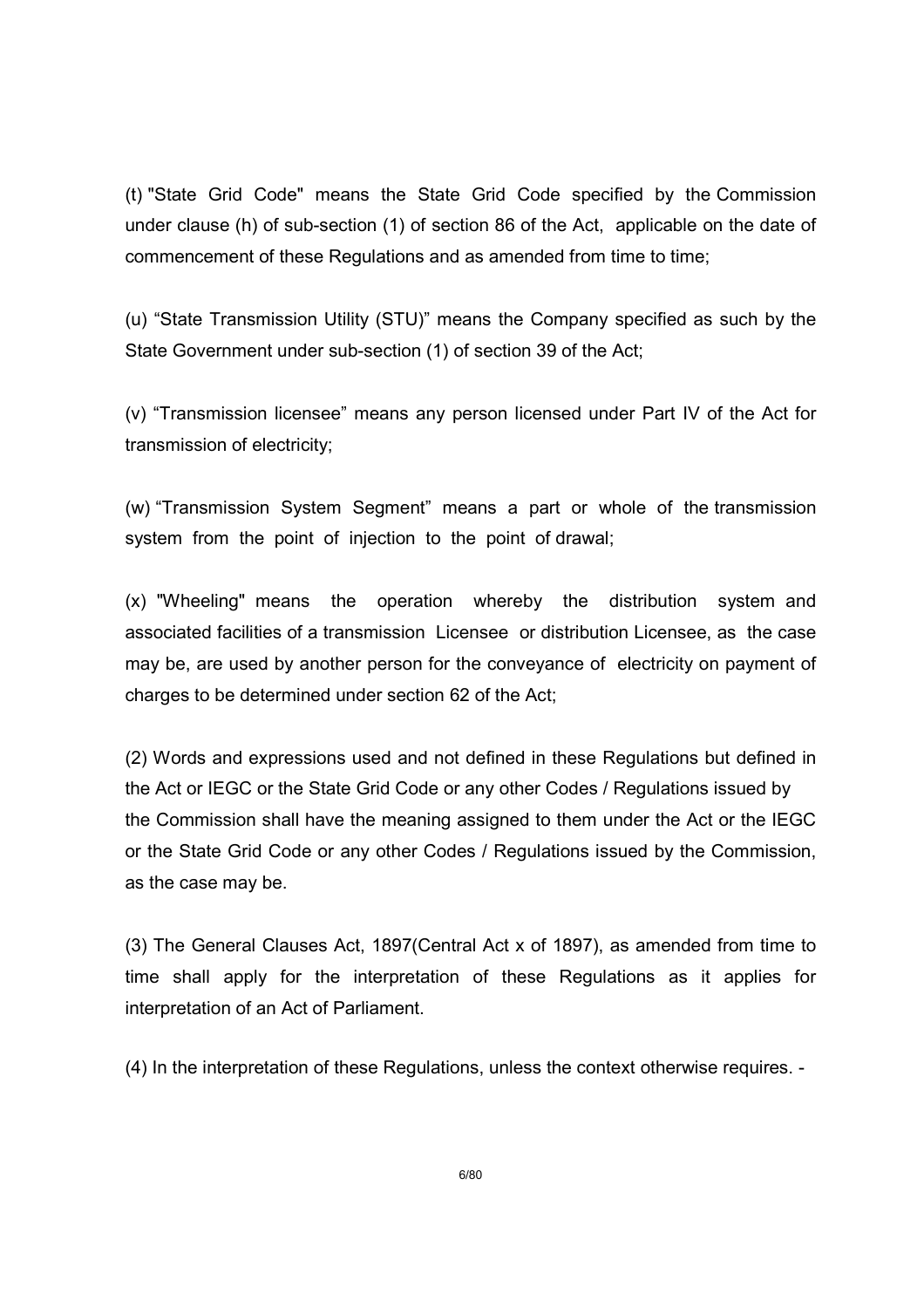(a) Words in the singular or plural term, as the case may be, shall also be deemed to include the plural or the singular term, respectively;

(b) The terms "include" or "including" shall be deemed to be followed by "without limitation" or "but not limited to" regardless of whether such terms are followed by such phrases or words of like import;

(c) References herein to the "Regulations" shall be construed as a reference to these Regulations as amended or modified by the Commission from time to time in accordance with the applicable laws in force;

(d) The headings are inserted for convenience and may not be taken into account for the purpose of interpretation of these Regulations;

(e) References to the statutes, Regulations or guidelines shall be construed as including all statutory provisions consolidating, amending or replacing such statutes, Regulations or guidelines, as the case may be, referred to;

(f) In case of inconsistency between any provisions of these regulations and any other regulations or order passed by the Commission the provisions of these regulations shall prevail.

#### CHAPTER 2

#### **CONNECTIVITY**

#### 4. Connectivity. -

(1) Only a consumer having load of 10 MW and above or a consumer availing supply at 66 kV and above or a Generating Station having capacity of 10 MW and above or a Generating Station requiring connectivity at 66 kV and above shall be eligible to obtain connectivity to the intra-State transmission system, unless already connected, and shall apply for connectivity, in accordance with the provisions in this chapter.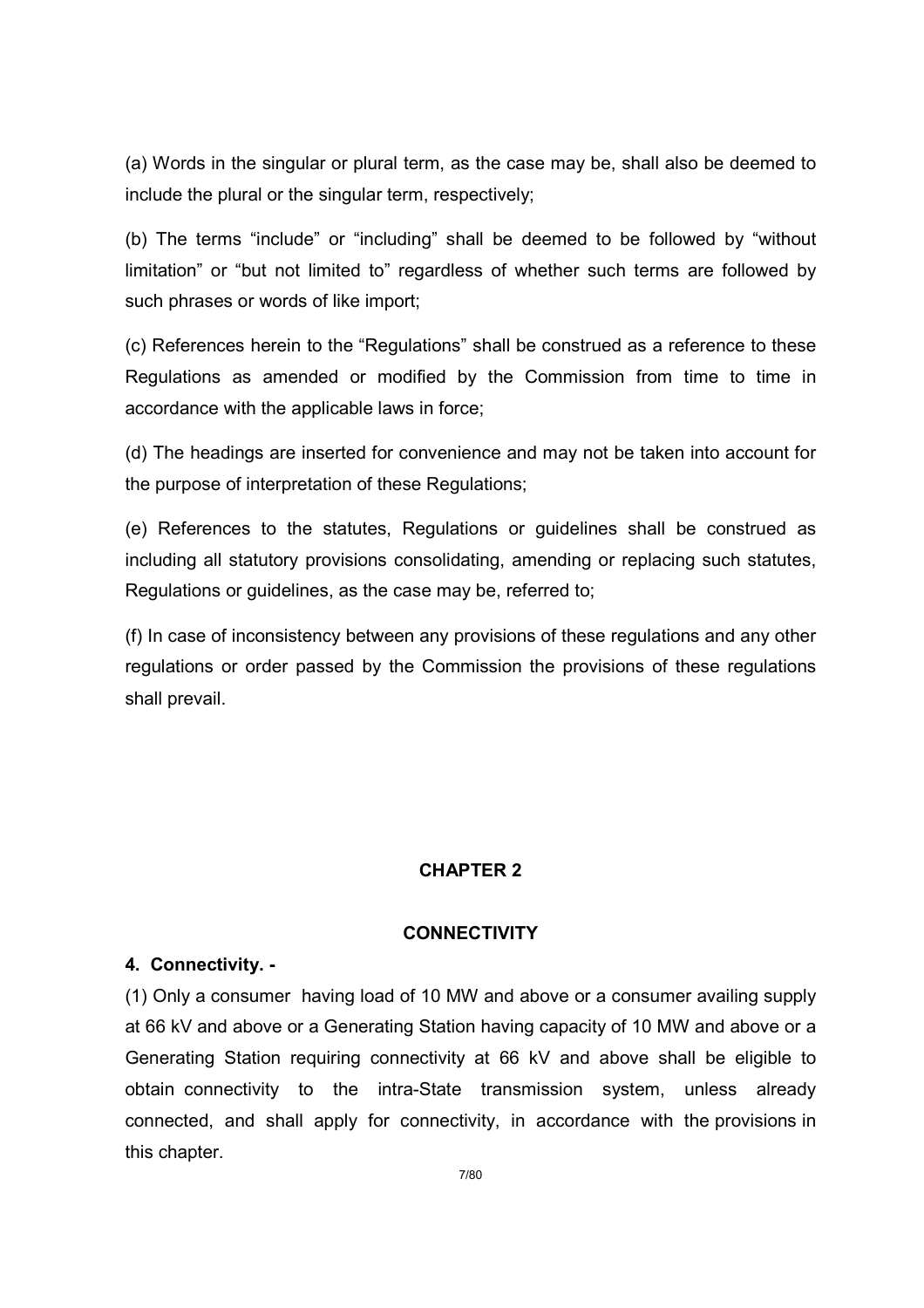(2) Consumer having load of less than 10 MW or a consumer availing supply at 33 kV and below or a Generating Station having installed capacity less than 10 MW or a Generating Station requiring connectivity at 33 kV and below shall be eligible to obtain connectivity to the Distribution system and shall apply for connectivity as per the provisions of these Regulations, unless already connected, in accordance with the provisions in this chapter.

### 5. Application procedure for Connectivity to intra-State transmission system. -

(1) Application for connectivity to intra-state transmission system shall be made to the STU in the Form prescribed by the STU.

(2) The Application shall be accompanied by a non refundable fee as mentioned below in the manner as mentioned in the procedure to be issued by the STU. The said fee is inclusive of the charges for any load flow / system studies to be conducted by the STU.

| SI.<br>No. | Quantum of power to be injected / off take<br>into / from Intra-State Transmission and /<br>or Distribution System. | <b>Application</b><br>connectivity<br>Lakhs) | fee<br>(Rs. | for<br>- In |
|------------|---------------------------------------------------------------------------------------------------------------------|----------------------------------------------|-------------|-------------|
|            | Up to 100 MW                                                                                                        |                                              |             |             |
| 2.         | More than 100 MW and up to 500 MW                                                                                   | 3                                            |             |             |
| 3.         | More than 500 MW and up to 1000 MW                                                                                  | 6                                            |             |             |
| 4.         | More than 1000 MW                                                                                                   | 9                                            |             |             |

(3) The application for connectivity shall contain details such as, geographical location of the applicant, quantum of power to be interchanged, that is, the quantum of power to be injected in the case of a generating station including a captive generating plant and quantum of power to be drawn in the case of consumer, with the intra-State transmission system and such other details as may be laid down by the State Transmission Utility in the detailed procedure: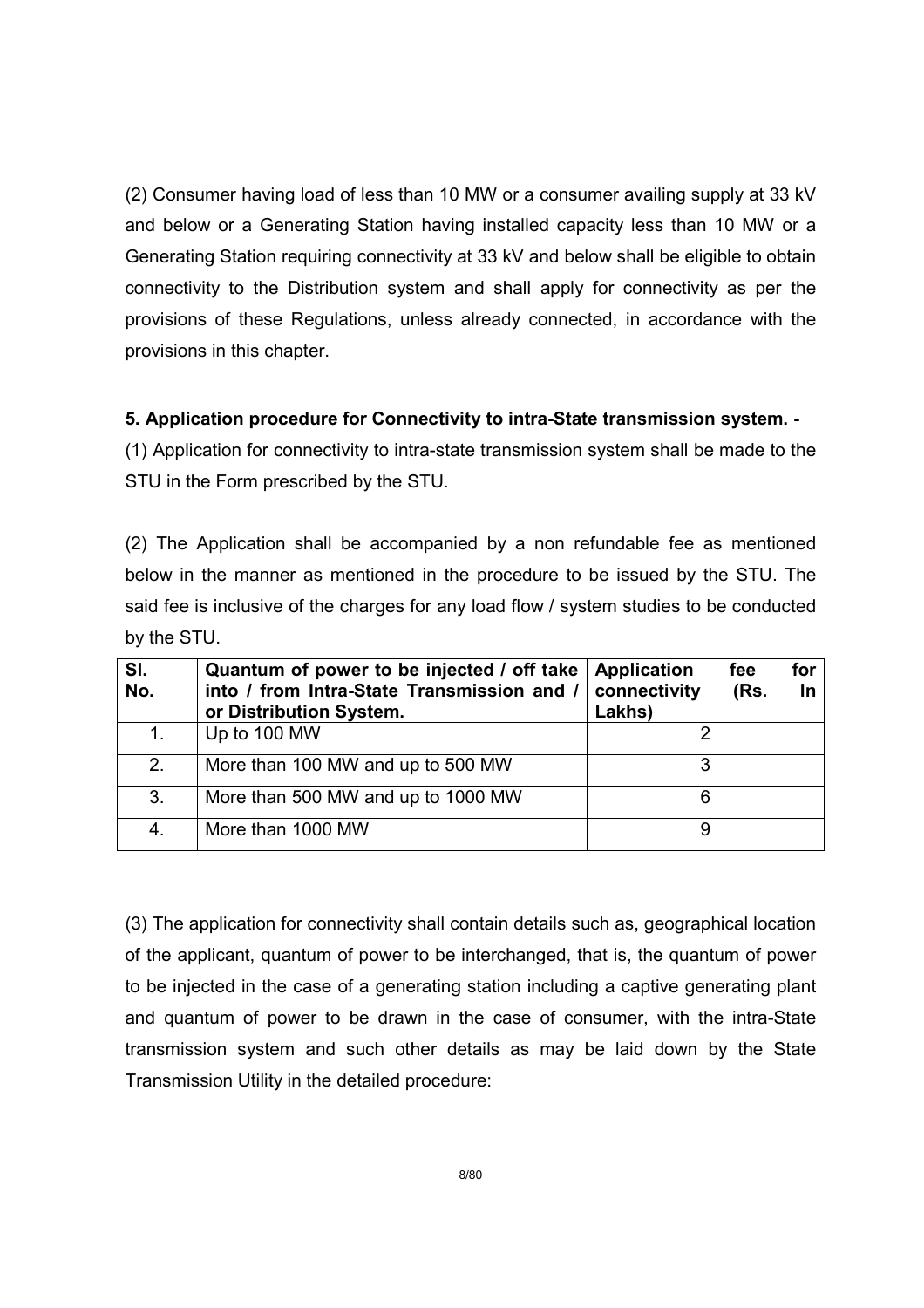Provided that in cases where once an application has been filed and thereafter there has been any material change in the location of the applicant or change, by more than 10 percent in the quantum of power to be interchanged with the intra-State transmission system, the applicant shall make a fresh application, which shall be considered in accordance with these Regulations:

Provided further that the application by the applicant shall be considered by STU only if all the generators, whose aggregate capacity is connected at the single connection point, formalize a written agreement among themselves that the lead generator shall act on behalf of all the generators to undertake all operational and commercial responsibilities for all the collective generators connected at that point in following the provisions of the Indian Electricity Grid Code or Tamil Nadu Electricity Grid Code as the case may be and all other Regulations of the Commission, such as grid security, scheduling and dispatch, collection and payment/ adjustment of Transmission charges, Unscheduled Interchange (UI) charges, congestion and other charges, etc., and submit a copy of the agreement to the STU, with the application of connectivity, along with a copy to the SLDC:

Provided also that the STU shall suitably incorporate the requirement of formal agreement amongst such generators in the detailed procedure and Connection Agreement signed with such lead generator.

#### 6. Processing of Application and Grant of connectivity to STU. -

(1) On receipt of the application, the STU shall, in consultation and through coordination with other agencies involved in the intra-State transmission including the Distribution Licensee, process the application and carry out the necessary interconnection study as specified in the Central Electricity Authority - Technical Standards for Connectivity to the Grid, Grid Standards and Technical Standards for construction of electrical plants and electric lines Regulations.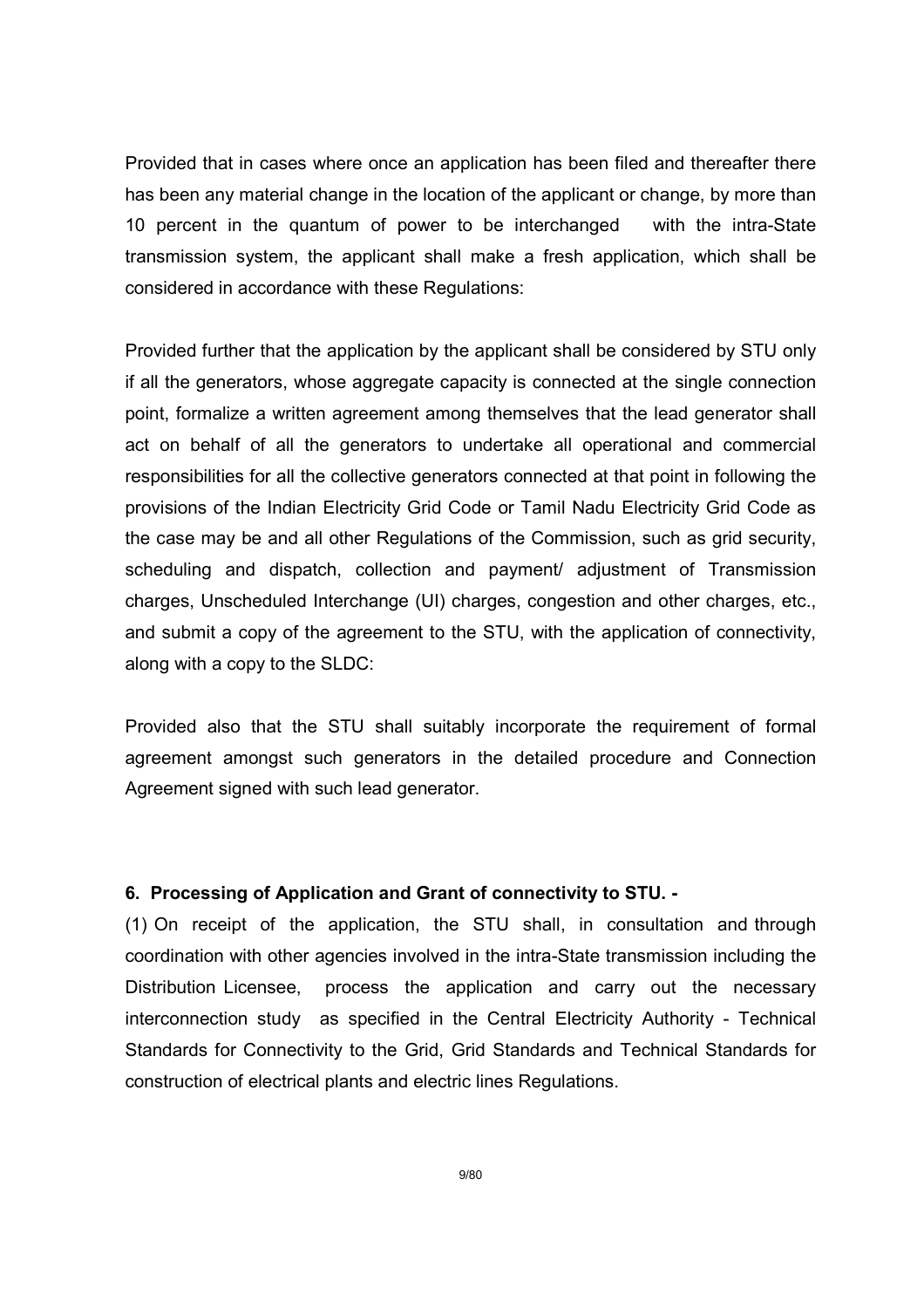(2) While granting connectivity, the STU shall specify the name of the sub- station or pooling station or switchyard where connectivity is to be granted. In case connectivity is to be granted by looping-in and looping-out of an existing or proposed line, the STU shall specify the point of connection and name of the line at which connectivity is to be granted. The STU shall indicate the broad design features of the dedicated transmission line and the timeframe for completion of the dedicated transmission line.

(3) The applicant and all intra-State transmission licensees including the State Transmission Utility shall comply with the provisions of Central Electricity Authority - Technical Standards for Connectivity to the Grid, Grid Standards and Technical Standards for construction of electrical plants and electric lines Regulations as amended from time to time.

(4) The applicant shall sign a connectivity agreement with the State Transmission Utility or intra-State transmission licensee owning the sub-station or pooling station or switchyard or the transmission line as identified by the STU where connectivity is being granted:

Provided that in case connectivity of a generating station, including captive generating plant or connectivity to a customer is granted to the intra-State transmission system of an intra-State transmission licensee other than the State Transmission Utility, a tripartite agreement as provided in the Central Electricity Authority (Technical Standards for Connectivity to the Grid) Regulations shall be signed among the applicant, the State Transmission Utility and such intra-State transmission licensee.

(5) The grant of connectivity shall not entitle an applicant to interchange any power with the grid unless the applicant obtains long-term open access, medium- term open access or short-term open access, as the case may be, in accordance with the provisions of these Regulations.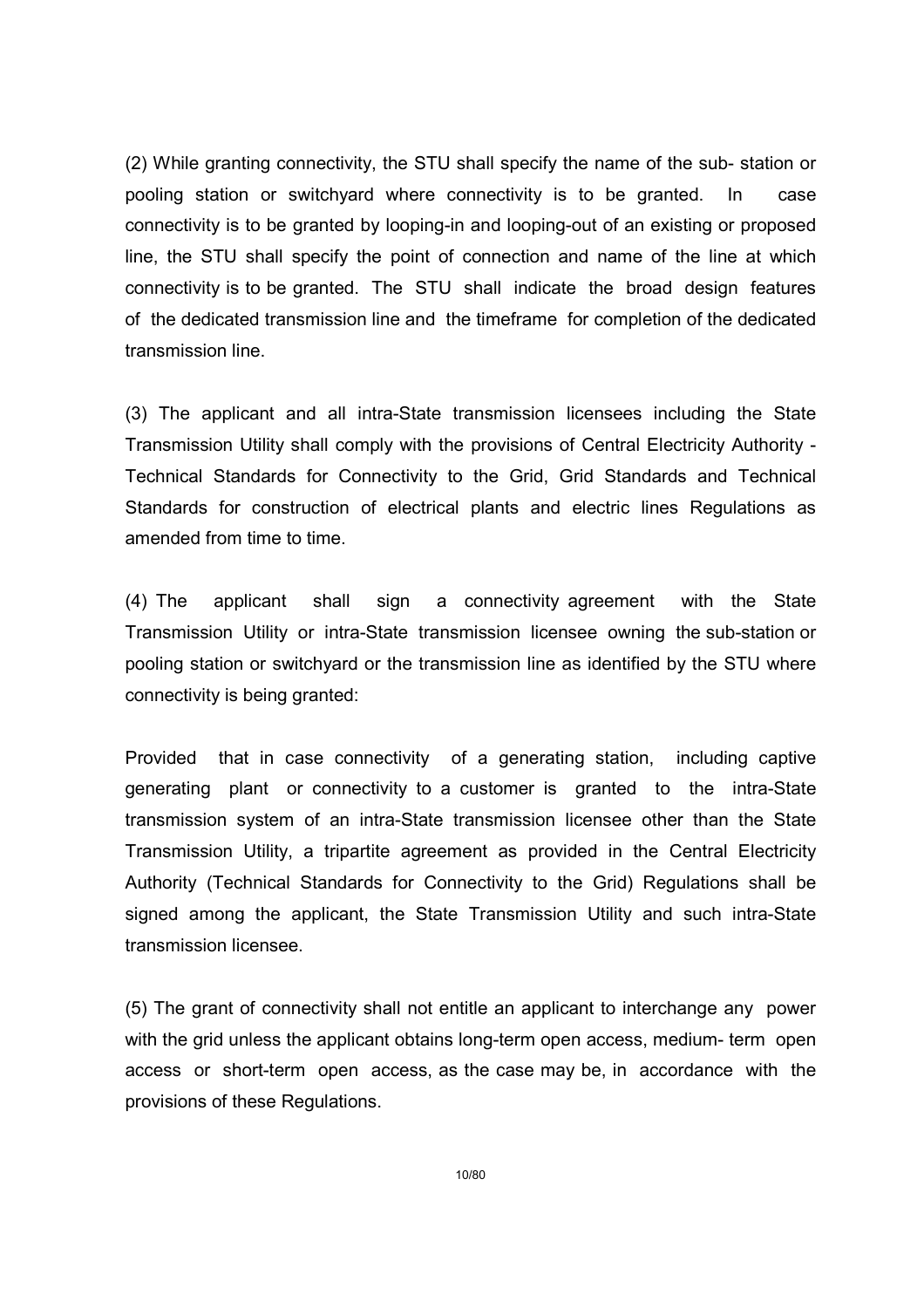(6) Notwithstanding anything contained in sub-regulation (5) of this regulation and any provision with regard to sale of infirm power in the PPA, a unit of a generating station, including a captive generating plant which has been granted connectivity to the grid shall be allowed to inject infirm power into the grid during testing including full load testing before its COD for a period not exceeding six months from the date of first synchronization after obtaining prior permission of the concerned State Load Despatch Centre:

Provided that the Commission may allow extension of the period for testing including full load testing, and consequent injection of infirm power by the unit, beyond six months, in exceptional circumstances on an application made by the generating company at least two months in advance of completion of six month period:

Provided further that the concerned State Load Despatch Centre while granting such permission shall keep the grid security in view:

Provided also that the onus of proving that the injection of infirm power from the unit(s) of the generating station is for the purpose of testing and commissioning shall lie with the generating company, and the respective SLDC shall seek such information on each occasion of injection of power before COD. For this, the generator shall provide SLDC sufficient details of the specific testing and commissioning activity, its duration and intended injection etc. Commercial treatment including the tariff for such infirm power from a generating station or a unit thereof will be governed by the concerned Regulations / Orders in force issued by the Commission from time to time.

(7) An applicant may be required by the State Transmission Utility to construct a dedicated line to the point of connection to enable connectivity to the grid, unless exempted by the Commission for reasons to be recorded in writing. In cases where augmentation of the STU / Transmission Licensee's sub-station is involved, the generating station shall also bear the cost of bay, breaker in the STU / Transmission Licensee's sub-station and equipment for inter-connection of real time data to SLDC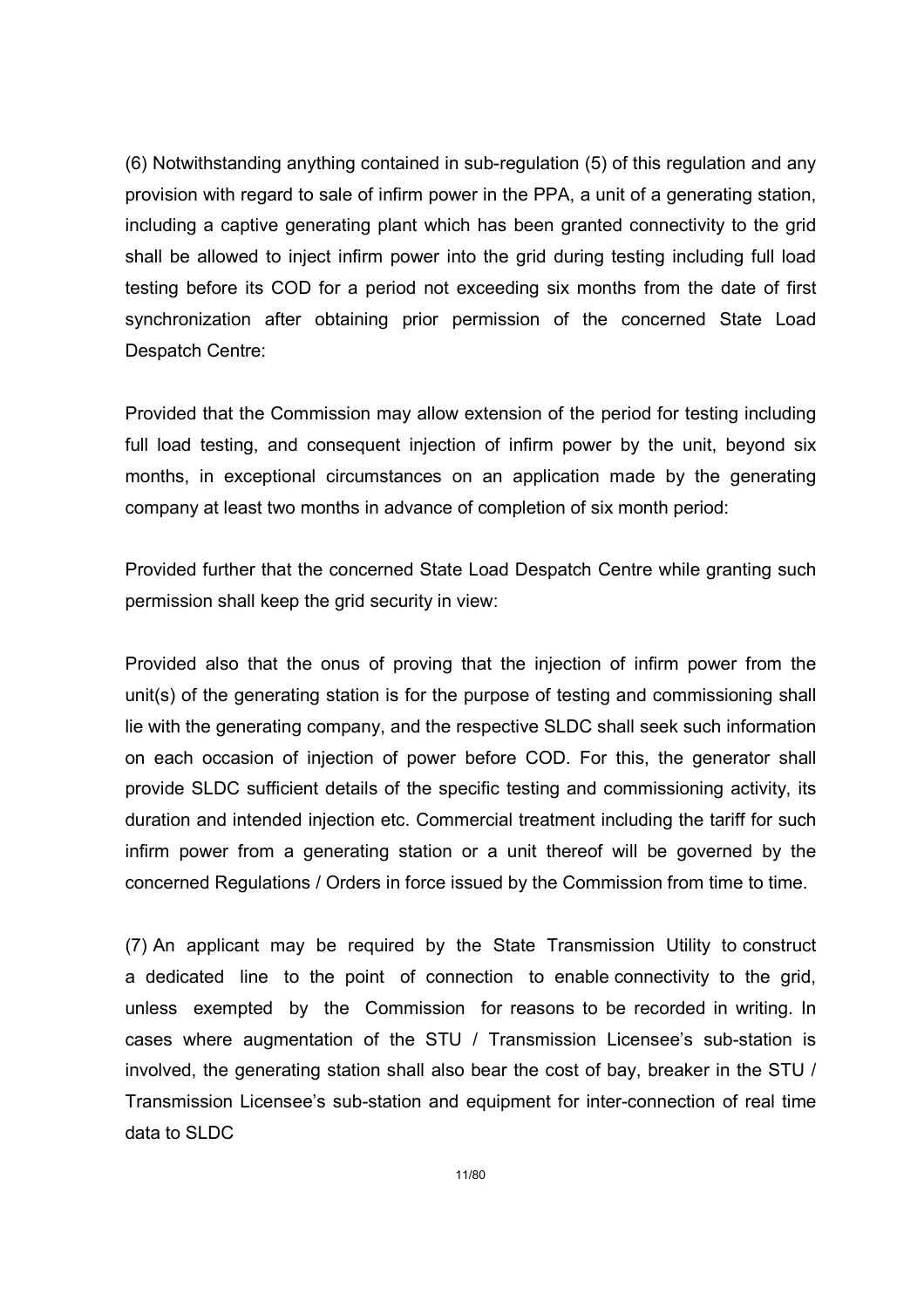(8)The STU shall convey its decision on grant of connectivity or otherwise within a period of 30 days from the date of receipt of application in complete shape.

## 7. Application procedure for Connectivity to distribution system for a generating station. -

(1) All eligible generating stations including a captive generating plant, seeking connectivity to the distribution system, shall apply to the distribution licensee for connectivity in the Form prescribed by the Distribution Licensee.

(2) The Application shall be accompanied by a non-refundable fee of Rs. one lakh in the manner prescribed by the Distribution Licensee. The application fee is inclusive of the charges for any load flow / system studies to be conducted by the Distribution Licensee.

(3) The application for connectivity shall contain details such as, geographical location of the generating station, quantum of power to be injected and such other details as may be prescribed by the Distribution Licensee:

Provided that in cases where once an application has been filed and thereafter there has been any material change in the location of the applicant or change by more than 10 percent in the quantum of power to be interchanged with the distribution system, the applicant shall make a fresh application, which shall be considered in accordance with these Regulations:

Provided further that the application shall be considered by the Distribution Licensee only if all the generators, whose aggregate capacity is connected at the single connection point, formalize a written agreement among themselves that the lead generator shall act on behalf of all the generators to undertake all operational and commercial responsibilities for all the collective generators connected at that point in following the provisions of the Indian Electricity Grid Code or Tamil Nadu Electricity Grid Code, as the case may be, and all other Regulations of the Commission, such as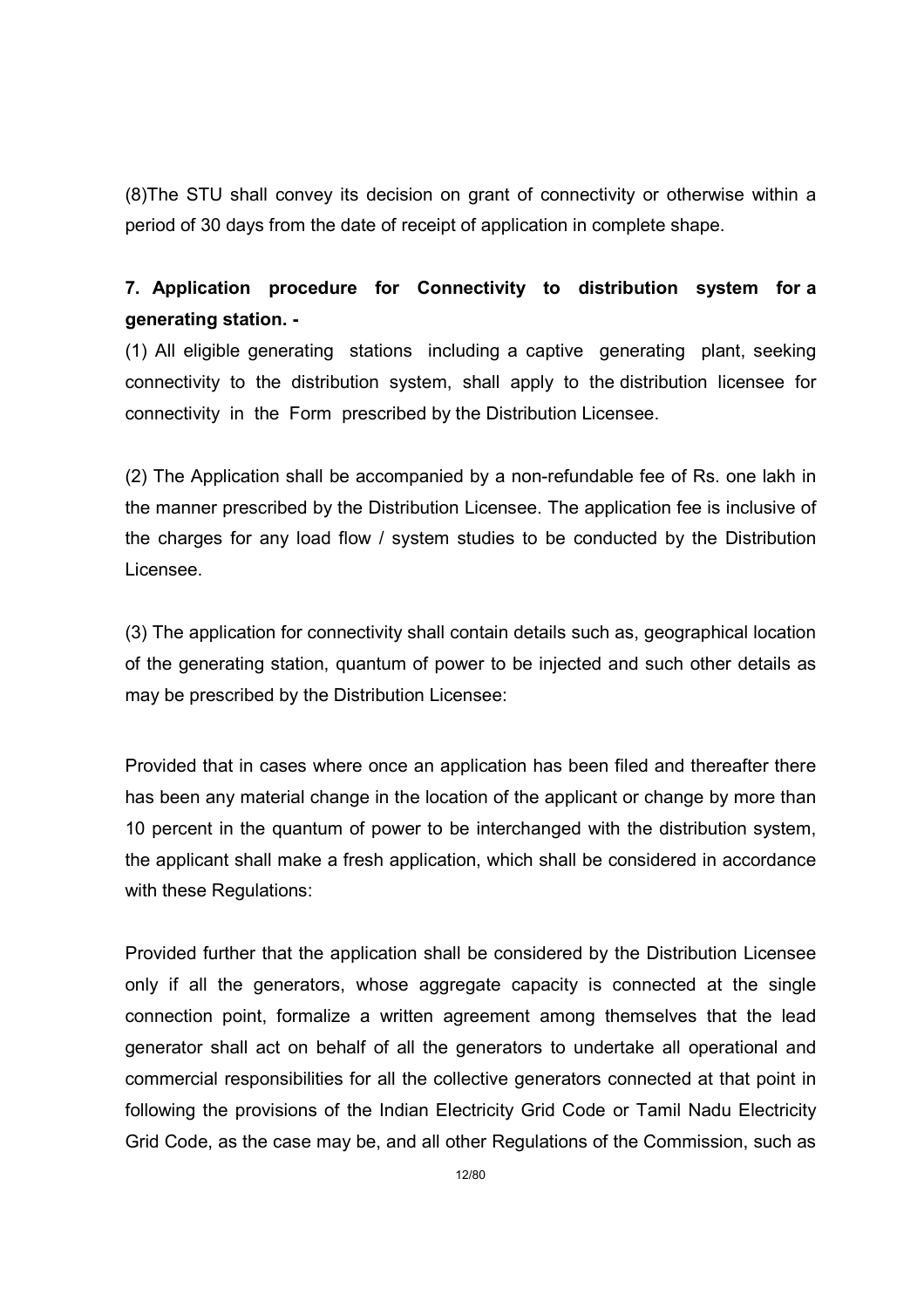regulations relating to grid security, scheduling and dispatch, collection and payment/ adjustment of wheeling charges, UI charges, congestion and other charges, etc., and submit a copy of the agreement to the Distribution Licensee, with the application of connectivity, along with a copy to the SLDC:

Provided also that the Distribution Licensee shall suitably incorporate the requirement of formal agreement amongst such generators in the detailed procedure and Connectivity Agreement signed with such lead generator.

## 8. Processing of Application and Grant of connectivity to distribution system for a generating station. -

(1) On receipt of the application, the distribution licensee shall, in consultation and through coordination with State Transmission Utility, process the application and carry out necessary inter-connection study as specified in the Central Electricity Authority - Technical Standards for Connectivity to the Grid, Grid Standards and Technical Standards for construction of electrical plants and electric lines Regulations.

(2) While granting connectivity, the distribution licensee shall specify the name of the sub-station or pooling station or switchyard where connectivity is to be granted.

(3) The distribution licensee shall indicate the broad design features such as switchyard and interconnection facility up to the point of injection into the Substation of the distribution licensee and the timeframe for completion of the same. The cost of creation of these facilities shall be borne by the Generating Company. In cases where augmentation of the distribution licensee's sub-station is involved, the generating station shall also bear the cost of bay, breaker in the distribution licensee's sub-station and equipment for inter-connection of real time data to SLDC.

 (4) The applicant and the distribution licensee shall comply with the provisions of Central Electricity Authority - Technical Standards for Connectivity to the Grid, Grid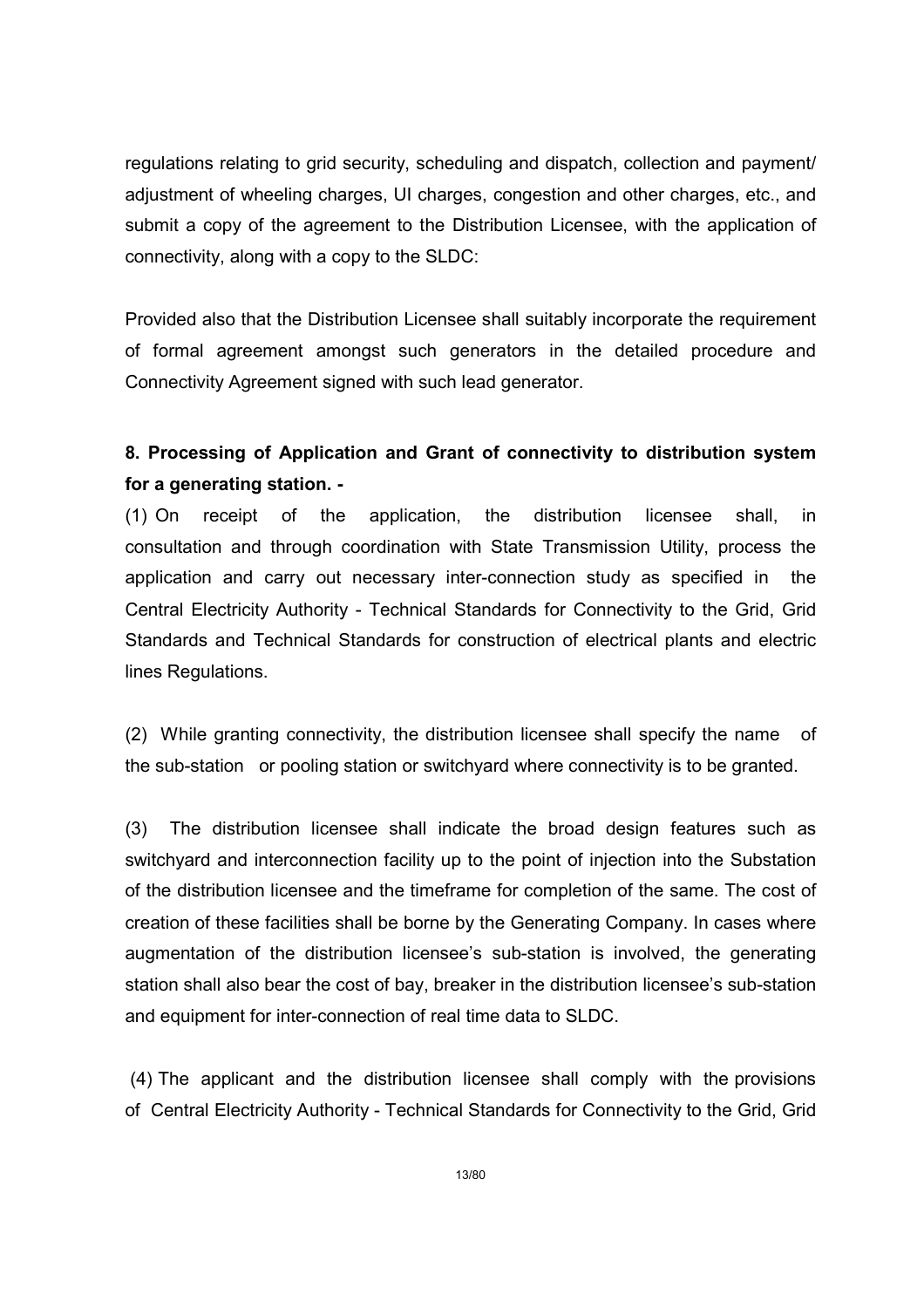Standards and Technical Standards for construction of electrical plants and electric lines Regulations.

(5)The applicant shall sign a connectivity agreement with the distribution licensee where connectivity is being granted.

(6) The grant of connectivity shall not entitle an applicant to interchange any power with the grid unless it obtains long-term open access, medium- term open access or short-term open access, as the case may be in accordance with the provisions of these Regulations.

Provided that any interchange of power with grid without any type of valid open access shall be violation of these regulations and shall be dealt with in accordance with section 142 of the Electricity Act, 2003;

Provided further that provisions of these regulations shall not be applicable to energy exchange taking place under regulation 8(7) below.

(7) A generating station, including captive generating plant which has been granted connectivity to the distribution system shall be allowed to undertake testing including full load testing by injecting its infirm power into the grid before being put into commercial operation, even before availing any type of open access, after obtaining permission of the State Load Despatch Centre and the distribution licensee, who shall keep grid security in view while granting such permission. Commercial treatment including the tariff for such infirm power from a generating station or a unit thereof will be governed by the concerned Regulations / Orders in force issued by the Commission.

(8) An applicant may be required by the Distribution Licensee to construct a dedicated line to the point of connection to enable connectivity to the distribution system, unless exempted by the Commission for reasons to be recorded in writing.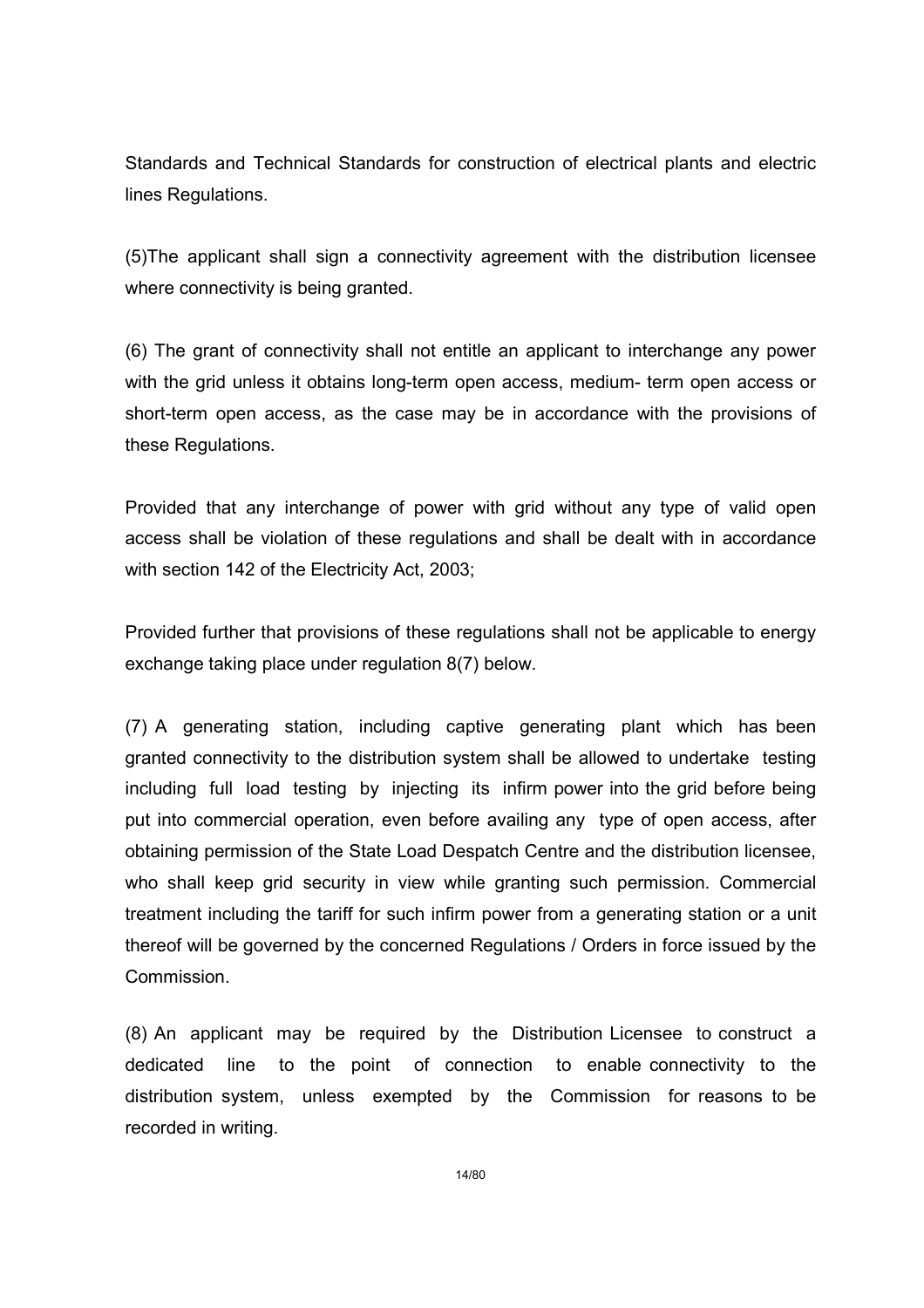(9)The Distribution Licensee shall convey its decision on grant of connectivity or otherwise within a period of 30 days from the date of receipt of application in complete shape.

#### CHAPTER 3

#### GENERAL PROVISIONS FOR OPEN ACCESS

#### 9. Eligibility for Open Access and conditions to be satisfied. -

(1) Subject to the provisions of these Regulations, the licensees, generating companies, captive generating plants and consumers shall be eligible for open access to the intra-State transmission system of the State Transmission Utility or any transmission licensee on payment of transmission and other charges as may be determined by the Commission in these Regulations.

(2) Subject to the provisions of these Regulations, the licensees, generating stations, captive generating plants and consumers shall be eligible for open access to distribution system of a distribution licensee on payment of the wheeling and other charges as may be determined by the Commission in these Regulations.

(3) Subject to the provisions of these Regulations, open access shall be permissible to the consumers seeking open access capacity up to which the Commission has introduced open access and are connected through an independent feeder emanating from a substation of licensee:

Provided that the consumers who are not on independent feeders, shall be allowed open access subject to the restrictions in the feeders serving them in line with the Commission's Regulations / Codes / Orders:

15/80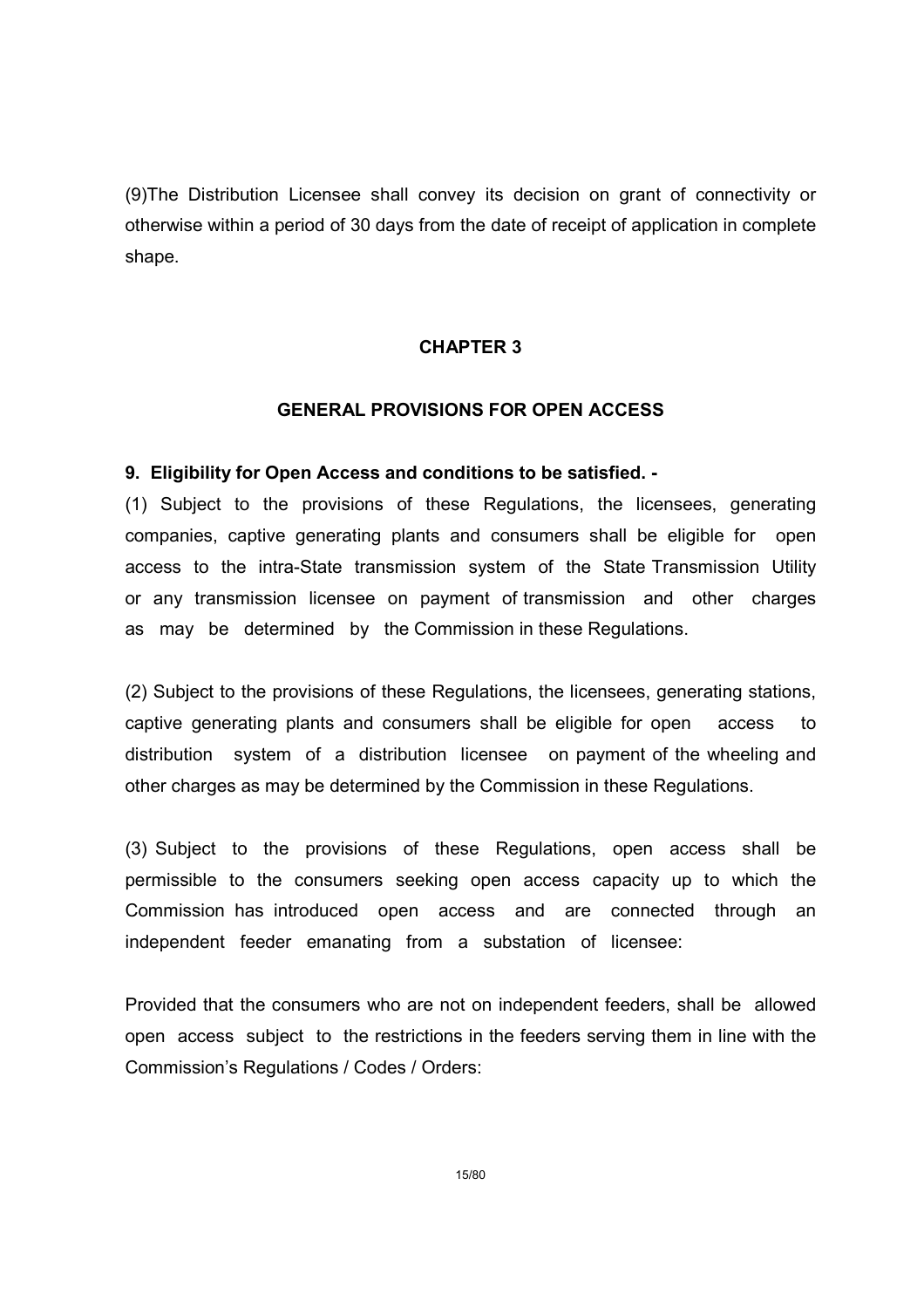Provided further that duties of the distribution licensee with respect to such open access customers shall be of a common carrier providing non-discriminatory open access as per section 42(3) of the Act.

(4) An un-discharged insolvent or a person having outstanding dues against him for more than two months billing of distribution/transmission licensee at the time of application shall not be eligible for open access.

(5) In case a person, to whom open access has already been allowed, is declared insolvent or is having outstanding dues for more than two months billing of transmission or distribution Licensee, he shall not be eligible for open access from the day he is adjudged as insolvent or failed to clear the amount outstanding for more than two months billing.

(6) Open Access shall be allowed to the intra state transmission system subject to the satisfaction of the conditions contained in the Act and in these Regulations. Having regard to operational constraints and other relevant factors, open access shall be allowed to all EHT & HT consumers irrespective of contracted demand.

## 10. Criteria for granting long-term open access or medium-term open access or short term open access. -

(1) Before awarding long-term open access, the State Transmission Utility shall have due regard to the augmentation required for the intra-State transmission system.

(2) Medium-term open access or short-term open access shall be granted if the resultant power flow can be accommodated in the existing transmission system or the transmission system under execution:

Provided that no augmentation shall be carried out to the transmission system for the sole purpose of granting medium-term open access or short-term open access: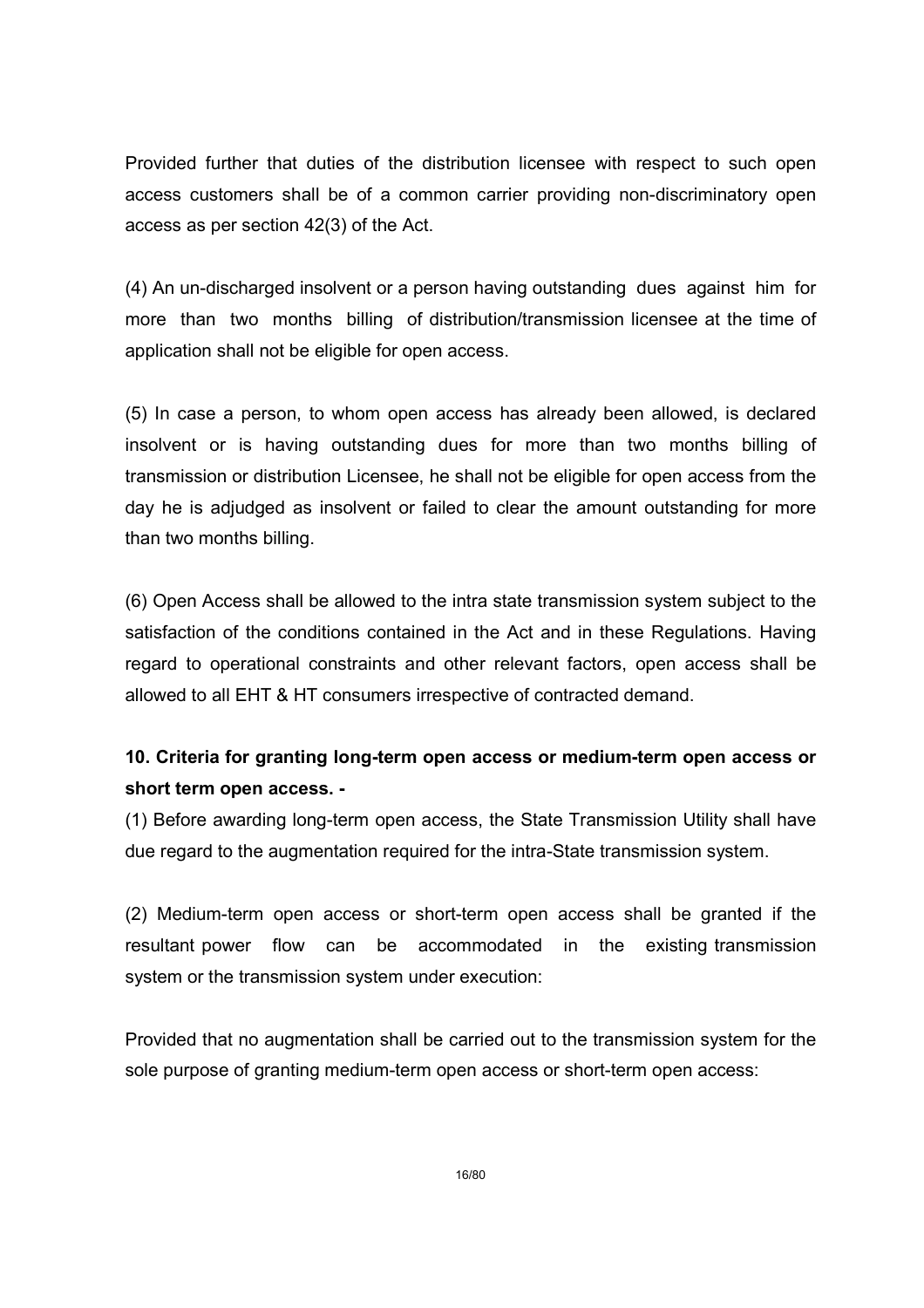Provided further that construction of a dedicated transmission line shall not be construed as augmentation of the transmission system for the purpose of this Regulation.

### CHAPTER 4

### APPLICATION PROCEDURE AND APPROVAL

### Application Procedure and Approval for Open Access to Consumer

### 11. Categories of Open Access Customers. -

The application procedure, application fee and the time frame of processing request by eligible consumers seeking Open Access shall be based on the following criteria: -

- (1) System to which connected;
- (a) Intra-State transmission system; and
- (b) Distribution system
- (2) Inter-se location of drawal and injection points;
- (a) Both within the same distribution system;
- (b) Within the State but in different distribution systems;

(c) Injection / Drawal at the intra-state transmission system and injection at the intrastate transmission system and drawal at the distribution system and vice versa in the same state and in different States;

- (3) Duration of Open Access;
- (a) Long term access;
- (b) Medium-term open access; and
- (c) Short-term open access.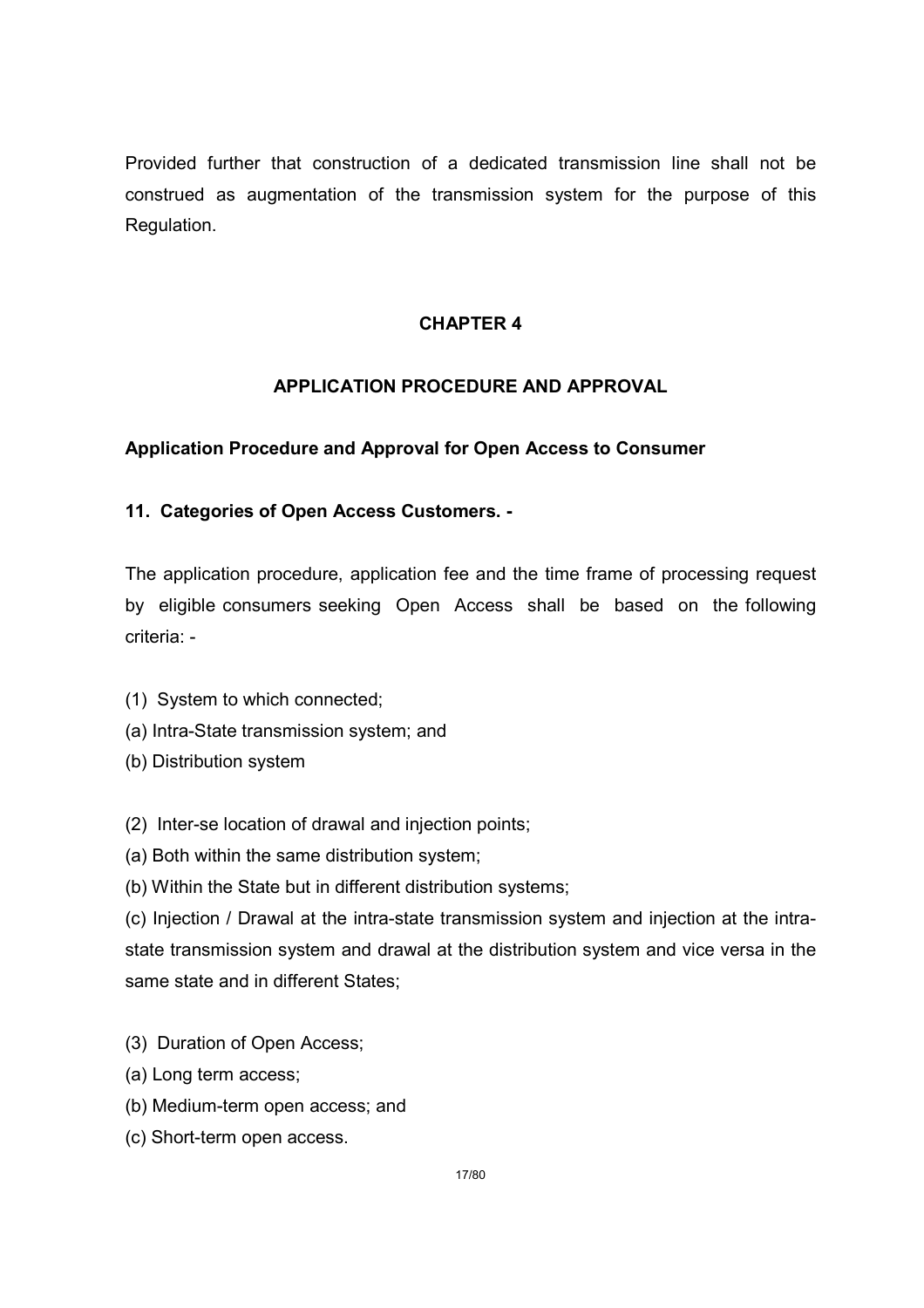#### Explanation:

(i) Open access applications for a period more than 3 years and up to 12 years shall be considered under medium term open access only and shall be allowed for a period exceeding 3 months, but not exceeding 3 years at a time.

(ii) Similarly, Open access applications for a period more than 1 month and up to 3 months shall be considered under short term open access only and shall be allowed for a period up to 1 month at a time.

### 12. Application procedure for Open Access. -

(1) All applications for open access shall be made in the prescribed Form and submitted to the Nodal agency in accordance with these Regulations. The application fee is inclusive of the charges for any load flow / system studies to be conducted by the STU.

(2) All applicants seeking open access shall submit an undertaking of not having entered into Power purchase agreement (PPA) or any other bilateral agreement with more than one person for the capacity (quantum of power) for which open access is sought.

(3) Subject to the provisions of these Regulations, the Nodal agency, Application fee, Documents to accompany the application and time frame for disposal of application is specified in the Tables 1 and 2.

### 13. Procedure for Long Term Access. –

(1) Involving inter-State transmission system: Notwithstanding anything contained in clauses (2) and (3) herein below, procedure for inter-State long-term open access shall be as per Central Electricity Regulatory Commission's Regulations or Orders issued for this purpose and amended from time to time.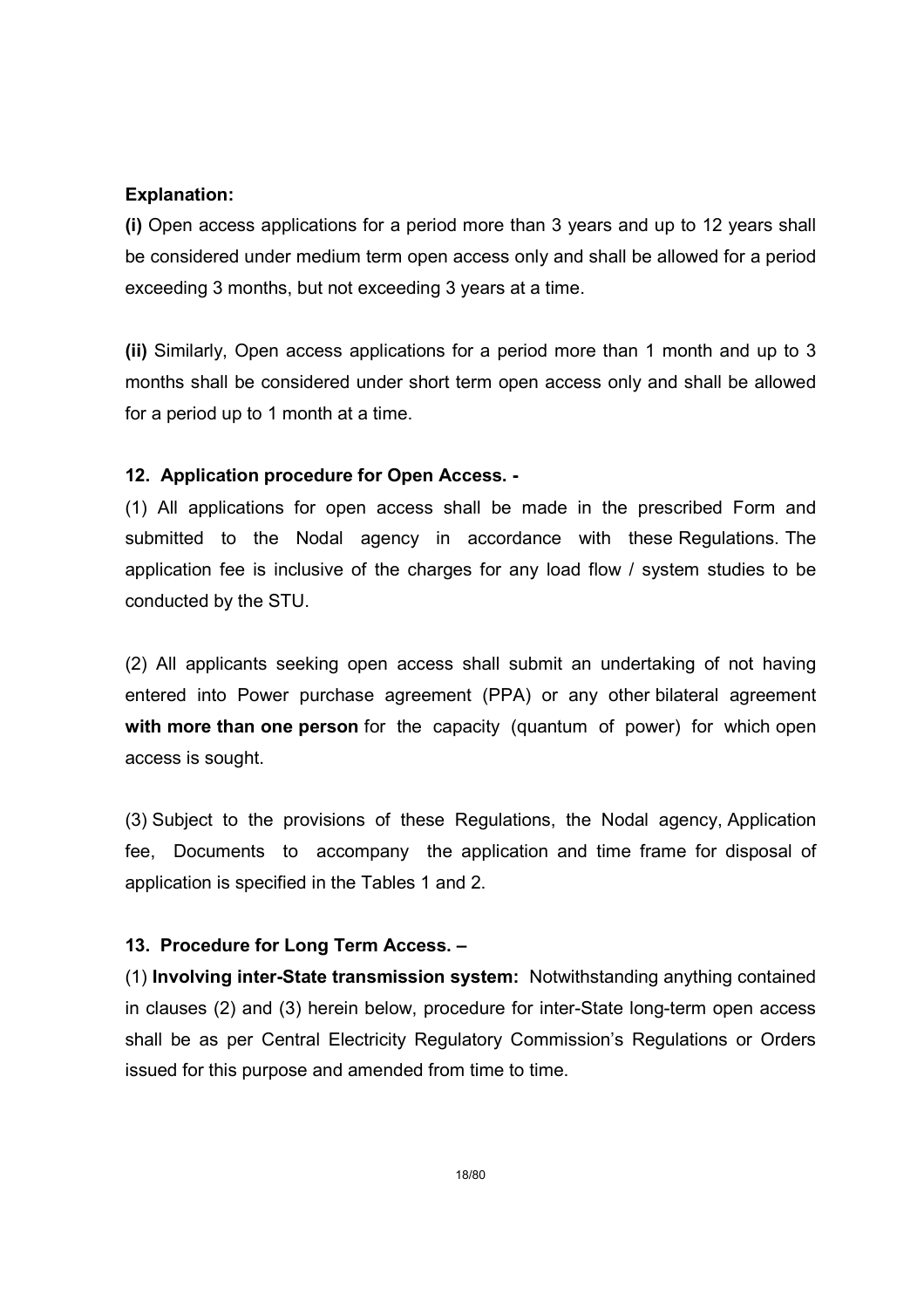Provided that in respect of a consumer connected to a distribution system / transmission system seeking inter-State long-term open access, the SLDC, before giving its consent to the RLDC as required under the Central Commission's Regulations or Orders, shall require the consumer to submit the consent of the distribution licensee / transmission licensee concerned.

(2) Involving only intra-State transmission system. - Subject to the provisions of clause (1) herein above, intra-State long-term open access involving intra- State transmission system shall be in accordance with the provisions below: -

(a) The application for grant of long-term open access shall contain details such as name of the entity or entities from whom electricity is proposed to be procured along with the quantum of power and such other details as may be laid down by the State Transmission Utility in the detailed procedure:

Provided that in case augmentation of transmission system is required, the applicant shall also have to bear the transmission charges for the same as per these Regulations:

Provided further that in cases where there is any material change in location of the applicant or change by more than 10 percent in the quantum of power to be interchanged using the intra-State transmission system, a fresh application shall be made, which shall be considered afresh in accordance with these Regulations.

(b) The applicant shall submit any other information sought by the nodal agency including the basis for assessment of power to be interchanged using the intra-State transmission system and power to be transmitted to or from various entities or regions to enable the nodal agency to plan the intra-State transmission system in a holistic manner.

(c) The application shall be accompanied by a bank guarantee of Rs.10,000/- (Ten thousand only) per MW of the total power to be transmitted. The bank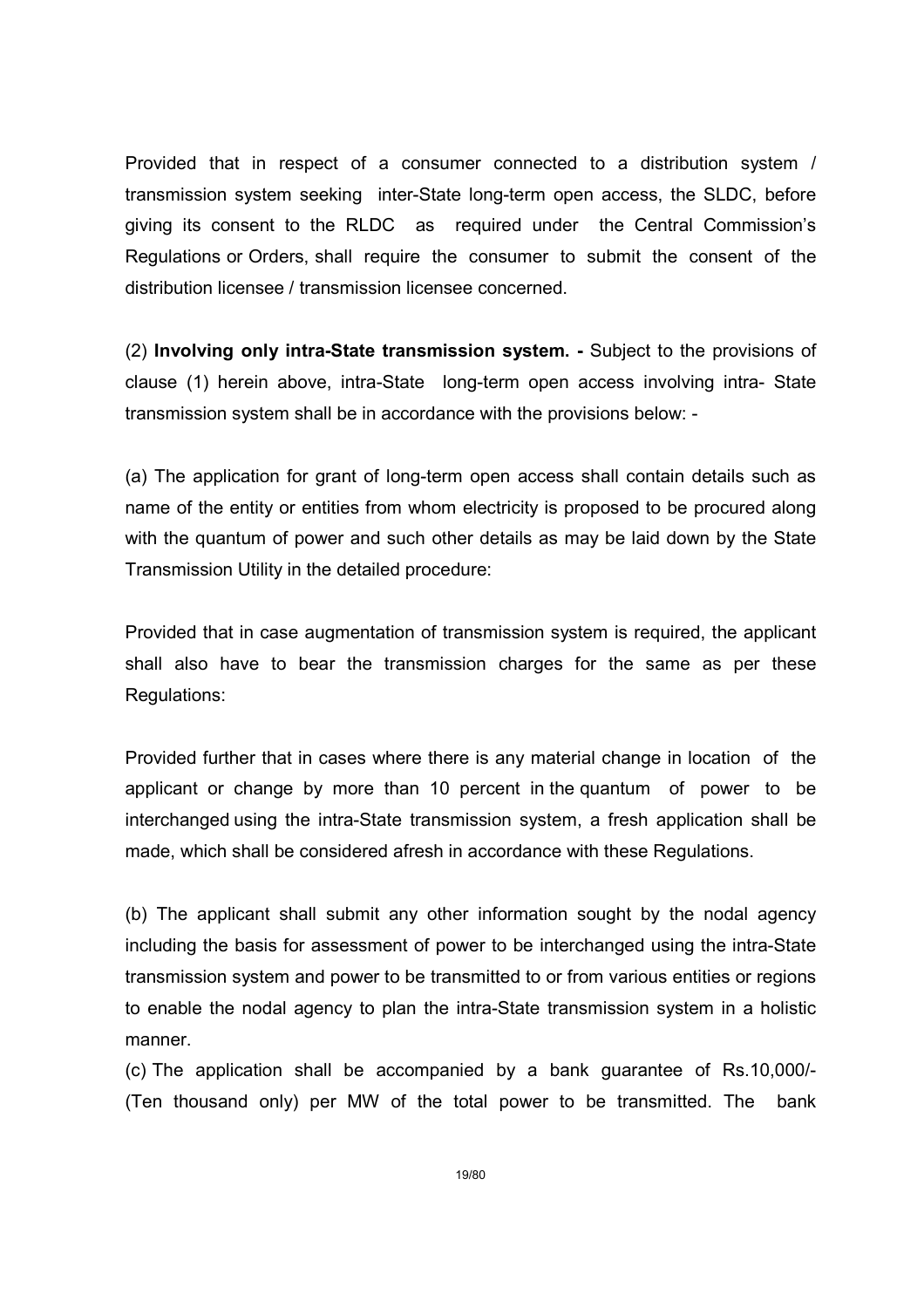guarantee shall be in favour of the nodal agency, in the manner laid down under the detailed procedure.

(d) The bank guarantee of Rs. 10,000 /- (Ten thousand only) per MW shall be valid and subsisting till the execution of the long-term open access agreement, in the case when augmentation of transmission system is required, and till operationalization of long-term open access when augmentation of transmission system is not required.

(e) The bank guarantee may be encashed by the nodal agency, if the application is withdrawn by the applicant or the long-term open access rights are relinquished prior to the operationalisation of such rights when augmentation of transmission system is not required.

(f) The aforesaid bank guarantee will stand discharged with the submission of bank guarantee required to be given by the applicant to the State Transmission Utility during construction phase when augmentation of transmission system is required, in accordance with the provisions in the detailed procedure.

(g) On receipt of the application, the nodal agency shall, in consultation and through coordination with other agencies involved in intra-State transmission system to be used, process the application and carry out the necessary system studies as expeditiously as possible so as to ensure that the decision to grant long-term open access is arrived at within the timeframe specified in Tables 1 and 2:

Provided that in case the nodal agency faces any difficulty in the process of consultation or coordination, it may approach the Commission for appropriate directions.

(h) Based on the system studies, the nodal agency shall specify the intra- State transmission system that would be required to give long-term open access. In case

20/80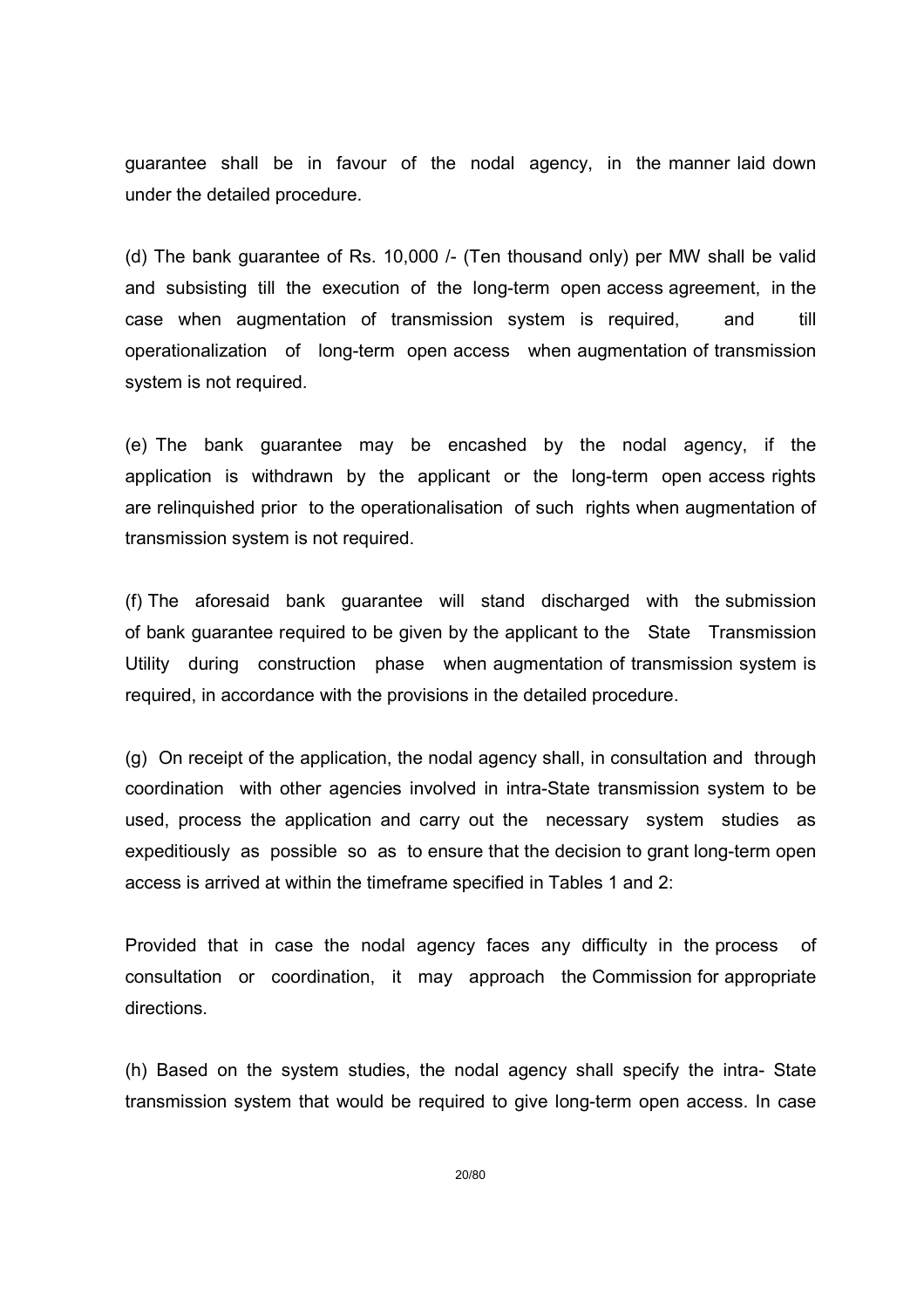augmentation to the existing intra-State transmission system is required, the same will be intimated to the applicant.

(i) While granting long-term open access, the nodal agency shall communicate to the applicant, the date from which long-term open access shall be granted and an estimate of the transmission charges likely to be payable based on the prevailing costs, prices and methodology of sharing of transmission charges specified by the Commission.

(j) The applicant shall sign an agreement with the State Transmission Utility in case long-term open access is granted by the State Transmission Utility, in accordance with the provision as may be made in the detailed procedure. While seeking long-term open access to an intra-State transmission licensee, other than the State Transmission Utility, the applicant shall sign a tripartite long-term open access agreement with the State Transmission Utility and the intra-State transmission licensee. The long–term access agreement shall contain the date of commencement of long-term open access, the point of injection of power into the grid and point of drawal from the grid and the details of dedicated transmission lines, if any, required. In case augmentation of transmission system is required, the longterm open access agreement shall contain the time line for construction of the facilities of the applicant and the transmission licensee, the bank guarantee required to be given by the applicant and other details in accordance with the detailed procedure.

(k) Immediately after grant of long-term open access, the nodal agency shall inform the State Load Despatch Centre so that it can consider the same while processing requests for grant of short-term open access, received under these Regulations.

(l) On the expiry of the period of long-term open access, the same shall stand extended on a written request by the consumer, to the Sate Transmission Utility, submitted at least six months prior to such expiry, mentioning the period for which extension is required: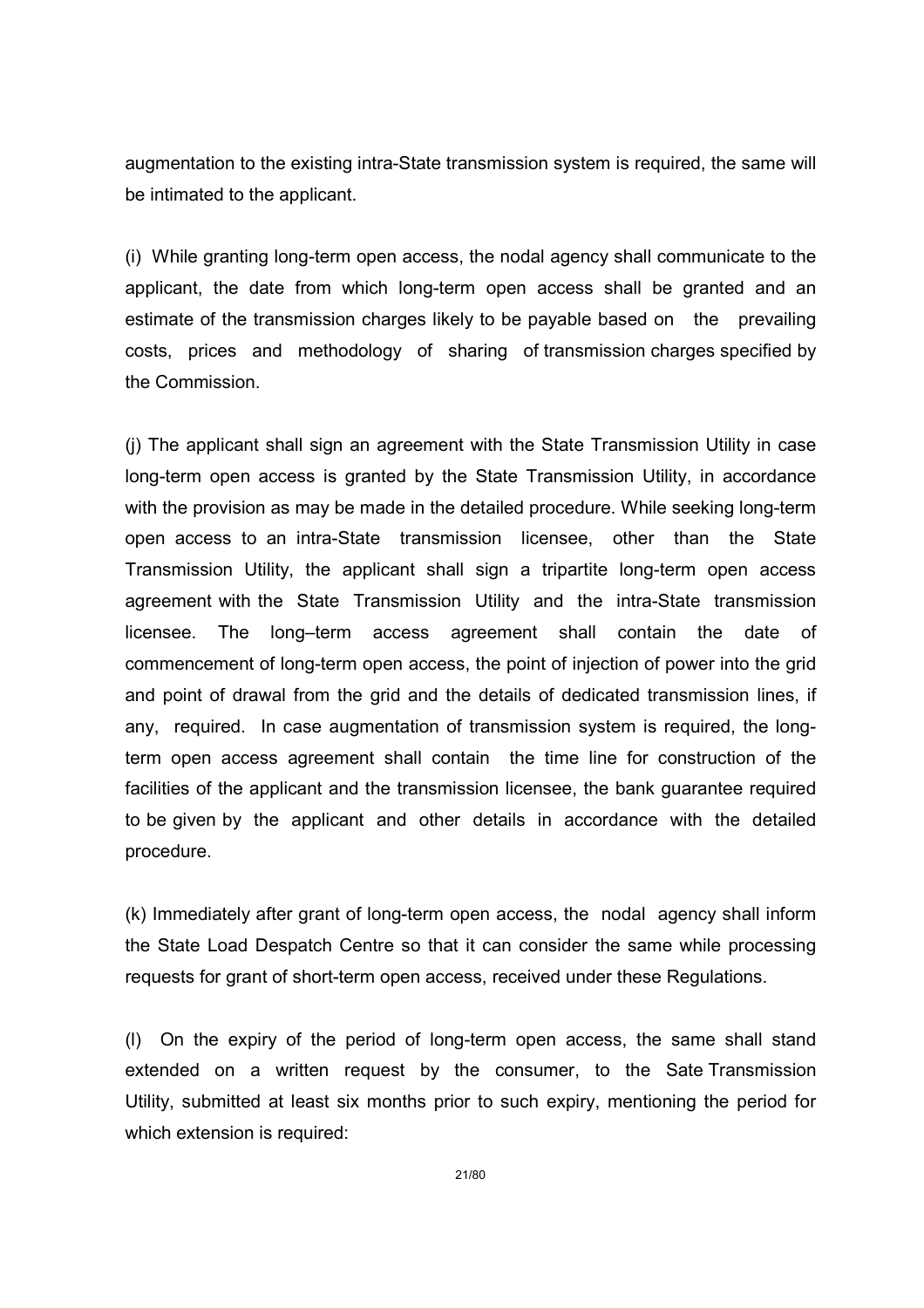Provided that in case no written request is received from the consumer within the timeline specified above, the said long-term open access shall stand terminated on the date up to which it was initially granted.

(3) Within same distribution system: The procedure specified in clause (2) above shall, mutatis mutandis, apply to cases of long-term open access when the point of injection and the point of drawal are located in the same distribution system.

#### 14. Procedure for medium-term open access. -

(1) Involving inter-State transmission system: Notwithstanding anything contained in clauses (2) and (3) herein below, procedure for inter-State medium-term open access shall be as per Central Electricity Regulatory Commission's Regulations or Orders issued for this purpose and amended from time to time;

Provided that in respect of a consumer connected to a transmission system / distribution system seeking inter-State medium-term open access, the SLDC, before giving its consent to the RLDC as required under the Central Commission's Regulations, shall require the consumer to submit the consent of the transmission licensee / distribution licensee concerned.

(2) Involving only intra-State transmission system: Subject to the provisions of clause (1) herein above, intra-State medium-term open access involving intra-State transmission system shall be in accordance with the provisions of clause (a) to (f) herein below.

(a) The application for grant of medium-term open access shall contain such details as may be laid down under the detailed procedure and shall, in particular, include the point of injection into the grid, point of drawal from the grid and the quantum of power for which medium- term open access has been applied for.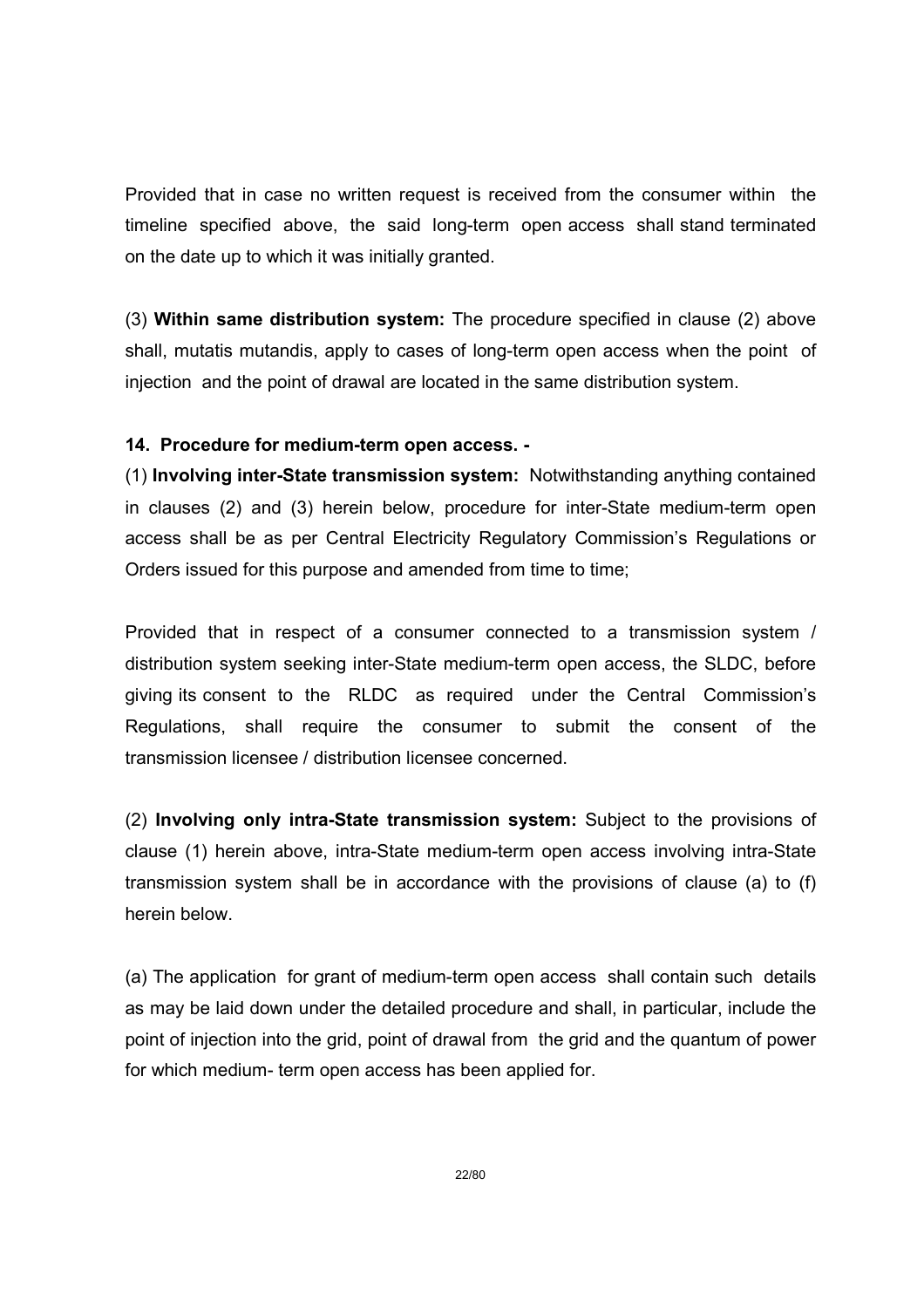(b) The application shall be accompanied by a bank guarantee of Rs.2000/- (two thousand) per MW of the total power to be transmitted. The bank guarantee shall be in favour of the nodal agency, in the manner laid down under the detailed procedure.

(c) The bank guarantee of Rs. 2000 /- (two thousand) per MW shall be kept valid and subsisting till operationalization of medium-term open access.

(d) The bank guarantee may be encashed by the nodal agency, if the application is withdrawn by the applicant or the medium-term open access rights are relinquished prior to the operationalisation of such rights.

(e) The start date of the medium-term open access shall not be earlier than 5 months and not later than 1 year from the last day of the month in which application has been made.

(f) On receipt of the application, the nodal agency shall, in consultation and through coordination with other agencies involved in intra-State transmission, process the application and carry out the necessary system studies as expeditiously as possible so as to ensure that the decision to grant or refuse medium-term open access is made within the timeframe specified in Tables 1 and 2:

Provided that in case the nodal agency faces any difficulty in the process of consultation or coordination, it may approach the Commission for appropriate directions.

(g) On being satisfied that the requirements specified in Regulations 9 and 10 are complied with, the nodal agency shall grant medium-term open access for the period stated in the application:

Provided that for reasons to be recorded in writing, the nodal agency may grant medium-term open access for a period less than that sought for by the applicant: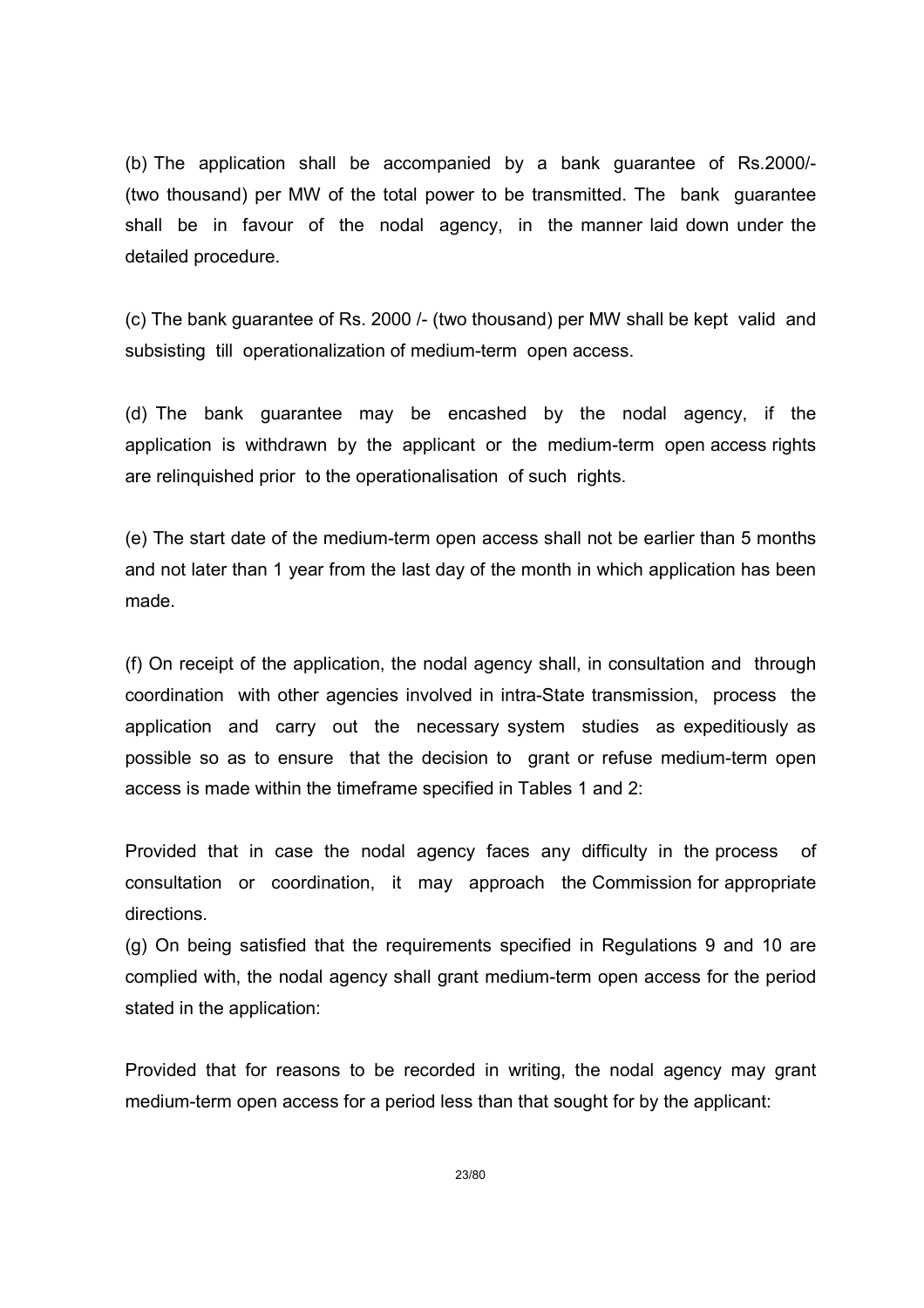Provided further that the applicant shall sign an agreement for medium term open access with the State Transmission Utility, in accordance with the provision as may be made in the detailed procedure. While seeking medium-term open access to an intra-State transmission licensee, other than the State Transmission Utility, the applicant shall sign a tripartite medium-term open access agreement with the State Transmission Utility and the intra-State transmission licensee. The medium–term open access agreement shall contain the date of commencement and end of medium-term open access, the point of injection of power into the grid and point of drawal from the grid, the details of dedicated transmission lines required, if any, the bank guarantee required to be given by the applicant and other details in accordance with the detailed procedure.

(h) Immediately after grant of medium-term open access, the nodal agency shall inform the State Load Despatch Centre so that it can consider the same while processing requests for short- term open access received under these Regulations.

(i) On expiry of the period of the medium-term open access, the medium- term consumer shall not be entitled to any overriding preference for renewal of the term.

(3) Within same distribution system: The procedure specified in clause (2) above shall, mutatis mutandis, apply to cases of medium-term open access when the point of injection and the point of drawal are located in the same distribution system.

#### 15. Procedure for short-term Open Access. -

(1) Involving inter-State transmission system. - Notwithstanding anything contained in clauses (2) to (3) herein below, procedure for inter-State short- term Open Access shall be as per Central Electricity Regulatory Commission's Regulations or Orders issued for this purpose and amended from time to time:

Provided that in respect of a consumer connected to a transmission system / distribution system seeking inter-State short-term open access, the SLDC, before giving its consent to the RLDC as required under the Central Commission's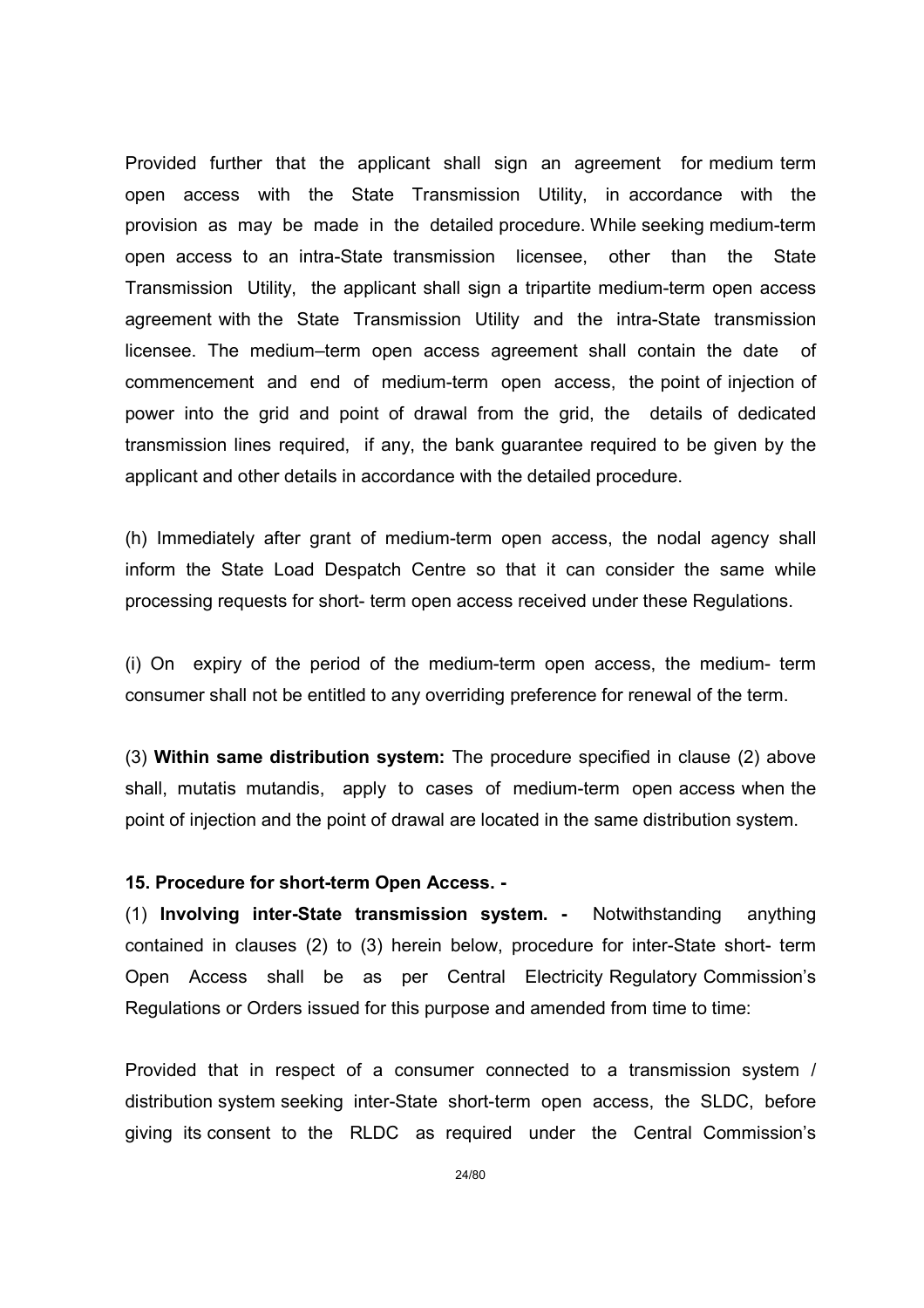Regulations, shall require the consumer to submit the consent of the transmission licensee / distribution licensee concerned.

(2) Involving only intra-State transmission system. - Subject to the provisions of clause (1) herein above, intra-State short-term Open Access shall be in accordance with the provisions of sub clause (a) to (f) herein below:

### (a) Open Access in advance. -

(i) Application may be submitted to the Nodal Agency seeking short-term open access up to the fourth month, considering the month in which an application is made being the first month.

(ii) Separate application shall be made for each month and for each transaction in a month.

(iii) The application to the Nodal agency shall be in the [FORMAT ST-1] containing such details as capacity needed, generation planned or power purchase contracted, point of injection, point of drawal, duration of availing open access, peak load, average load and such other additional information as may be required by the Nodal agency. The application shall be accompanied by a non-refundable application fee in cash or by demand draft in favour of the officer so notified by Nodal agency.

(iv) An application for grant of open access commencing in any month may be submitted in a cover marked "Application for Short-Term Open Access – in advance" up to 15th day of the preceding month. For example, application for grant of open access commencing in the month of July shall be received up to  $15<sup>th</sup>$  day of June.

(v) Nodal agency shall acknowledge receipt of the application by indicating time and date on "ACKNOWLEDGEMENT" to the applicant.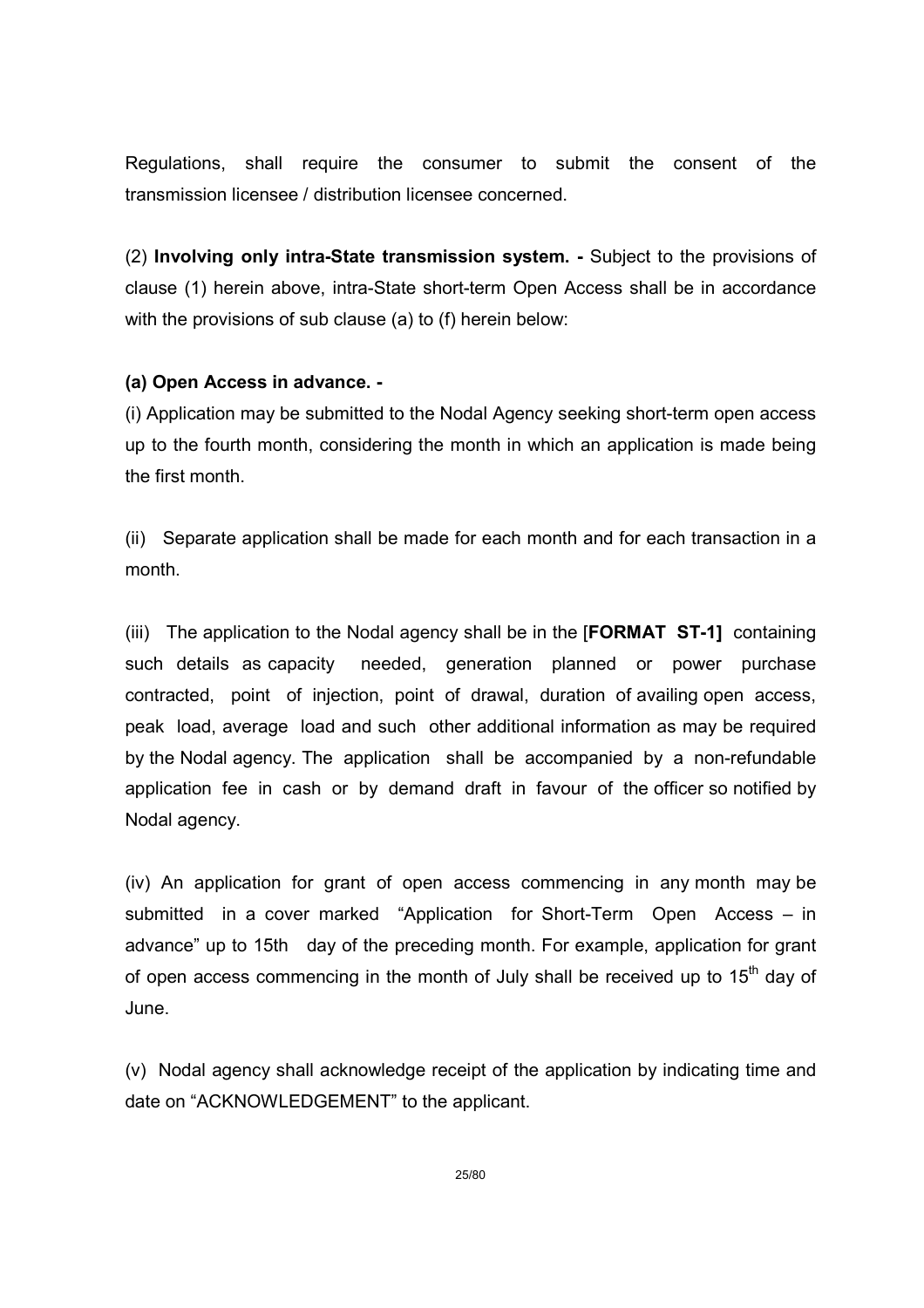(vi) A consumer of distribution licensee intending to avail open access shall also furnish a copy of his application to the distribution licensee of his area of supply.

(vii) Based on the type of transactions, Nodal agency shall take a decision on the applications for short-term open access in the manner provided herein below.

(viii) All applications received under sub-clause (iv) above shall be taken up for consideration together and processed as per allotment priority criteria specified under Regulation 19 of these Regulations.

(ix) Nodal agency shall check transaction for congestion of any element (line and transformer) of transmission and distribution system involved in transaction.

(x) Nodal agency shall convey grant of open access or otherwise in format [FORMAT-ST2] along with schedule of payments to the consumer latest by  $19<sup>th</sup>$  dav of such preceding month.

(xi) Nodal agency shall assign specific reasons if open access is denied under subclause (x).

#### (b) Day-Ahead Open Access. -

(i) An application for grant of day ahead open access may be received by Nodal agency within three days prior to the date of scheduling but not later than 1300 Hours of the day immediately preceding the day of scheduling for day-ahead transaction.

For example, application for day-ahead transaction on 25th day of July shall be received on 22nd day or 23rd day or up to 1300 hours on 24th day of that month.

(ii) Nodal agency shall check for congestion and convey grant of approval or otherwise in the same format [FORMAT-ST2] as provided in sub-clause (x) of

26/80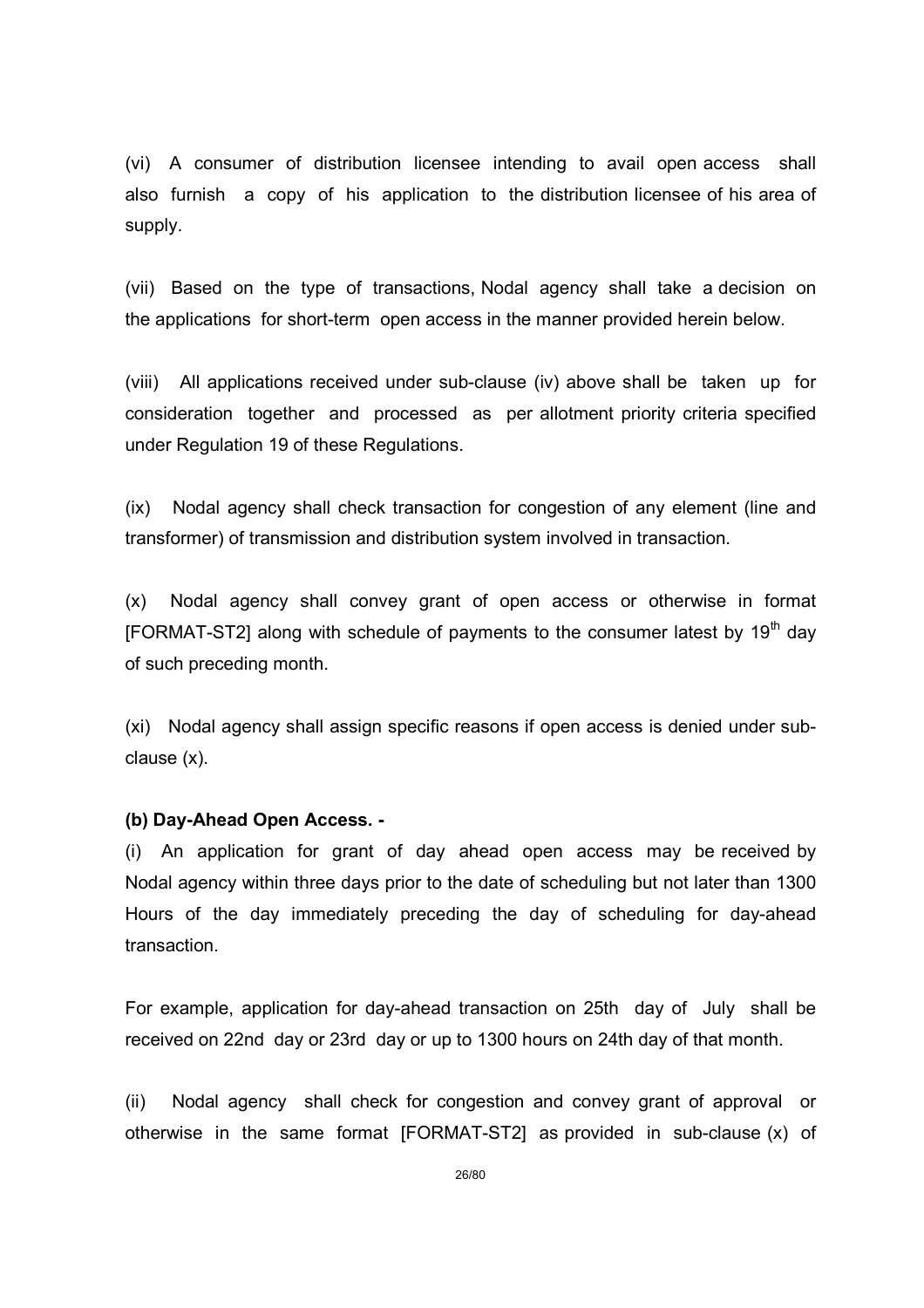clause (a) above. All other provisions of application for short-term open access shall apply.

### (c) Procedure for scheduling transaction in a contingency. -

In the event of a contingency, the buying utility may locate a source of power to meet short-term contingency requirement even after the cut-off time of 1300 hrs of the preceding day and apply to the nodal agency for open access and scheduling and in that event, the nodal agency shall endeavour to accommodate such request as soon as and to the extent practically feasible, in accordance with the detailed procedure.

### (d) Bidding Procedure. -

(i) If the capacity sought by the consumers for Open Access in Advance for the following month is more than the available capacity or SLDC perceives congestion of any element of transmission and distribution system involved in the transaction, the allocation shall be made through electronic bidding procedure.

(ii) The decision of SLDC in respect of an expected congestion shall be final and binding.

(iii) SLDC shall convey information of congestion and decision for invitation of bidding indicating floor price on format [FORMAT- ST3] to the applicants.

(iv) SLDC shall also display bidding information on its website.

(v) The floor price of transmission and wheeling charges determined on the basis of relevant Order of the Commission shall be indicated in FORMAT-ST3.

(vi) The Bids shall be accepted on format [FORMAT-ST4] up to the "bid closing time" as indicated in bidding invitation FORMAT- ST3. Modification / amendment to a bid, once submitted shall not be entertained.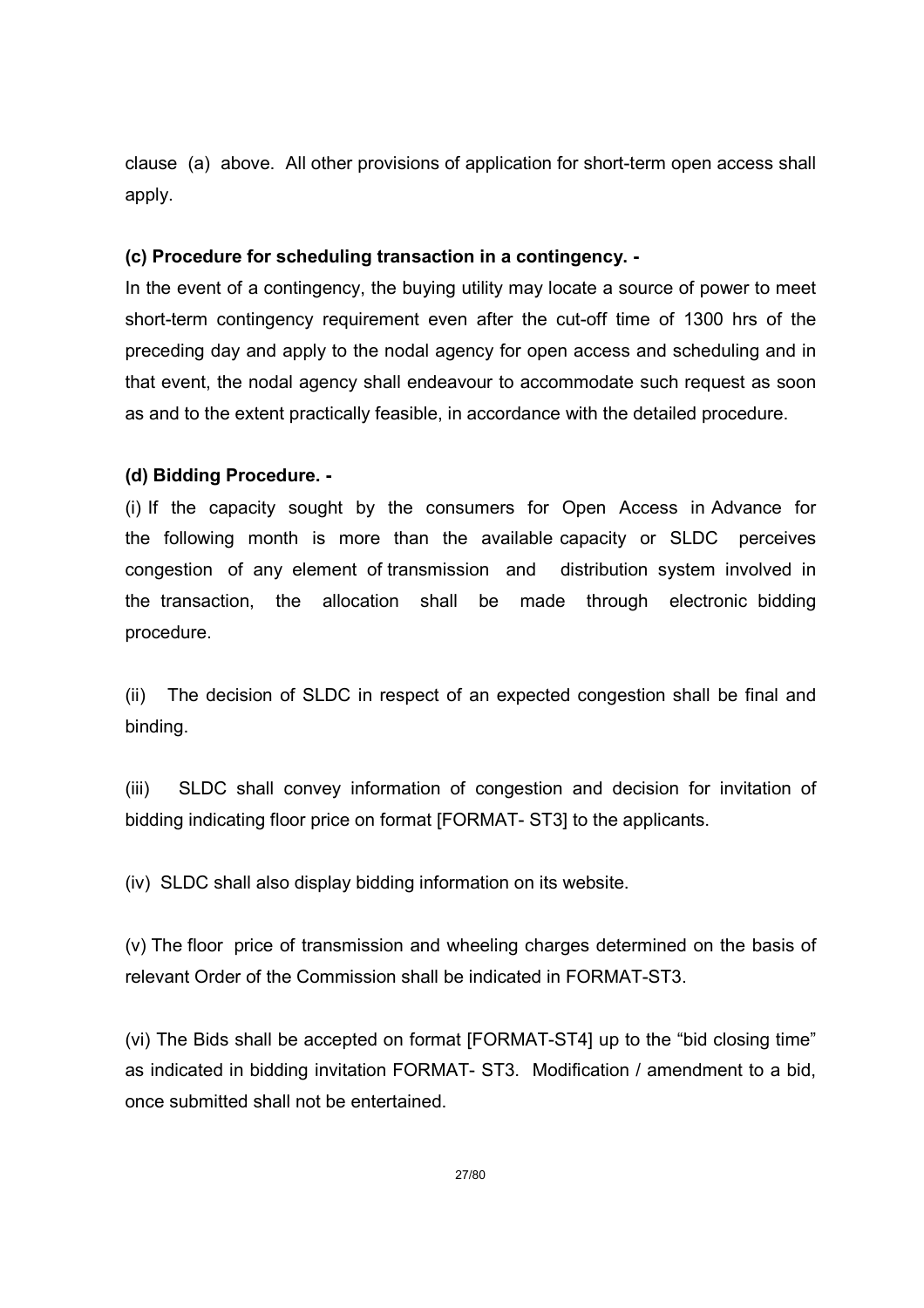(vii) If any consumer does not participate in bidding process, his application shall be deemed to have been withdrawn and shall not be processed.

(viii) SLDC shall not entertain any request for extension of time/date for submission of bids.

(ix) The bidders shall quote price (rounded-off to whole number) in denomination in which floor price has been determined.

(x) The quoted price shall be arranged in descending Order and allocation of available capacities shall be accorded in such descending Order until the available capacity is exhausted.

(xi) In case of equal price quoted by two or more consumers, the allocation from the residual available capacity at any stage under sub-clause (x) above shall be made in proportion to capacity being sought by such consumers.

(xii) All consumers, in favour of whom full capacities have been allotted, shall pay the highest price obtained from bids.

(xiii) The consumers, who are allotted less capacity, shall pay the price as quoted by them.

(xiv) SLDC shall reject bid which are incomplete, vague in any manner or not found in conformity with bidding procedure.

(xv) The successful bidder, in favour of whom the capacities have been allocated, shall pay transmission charges, wheeling charges, as the case may be, determined by bidding under sub-clause (xii) or (xiii) of this sub-Regulation.

(e) The reserved capacity by a short-term open access customer is not transferable to others.

28/80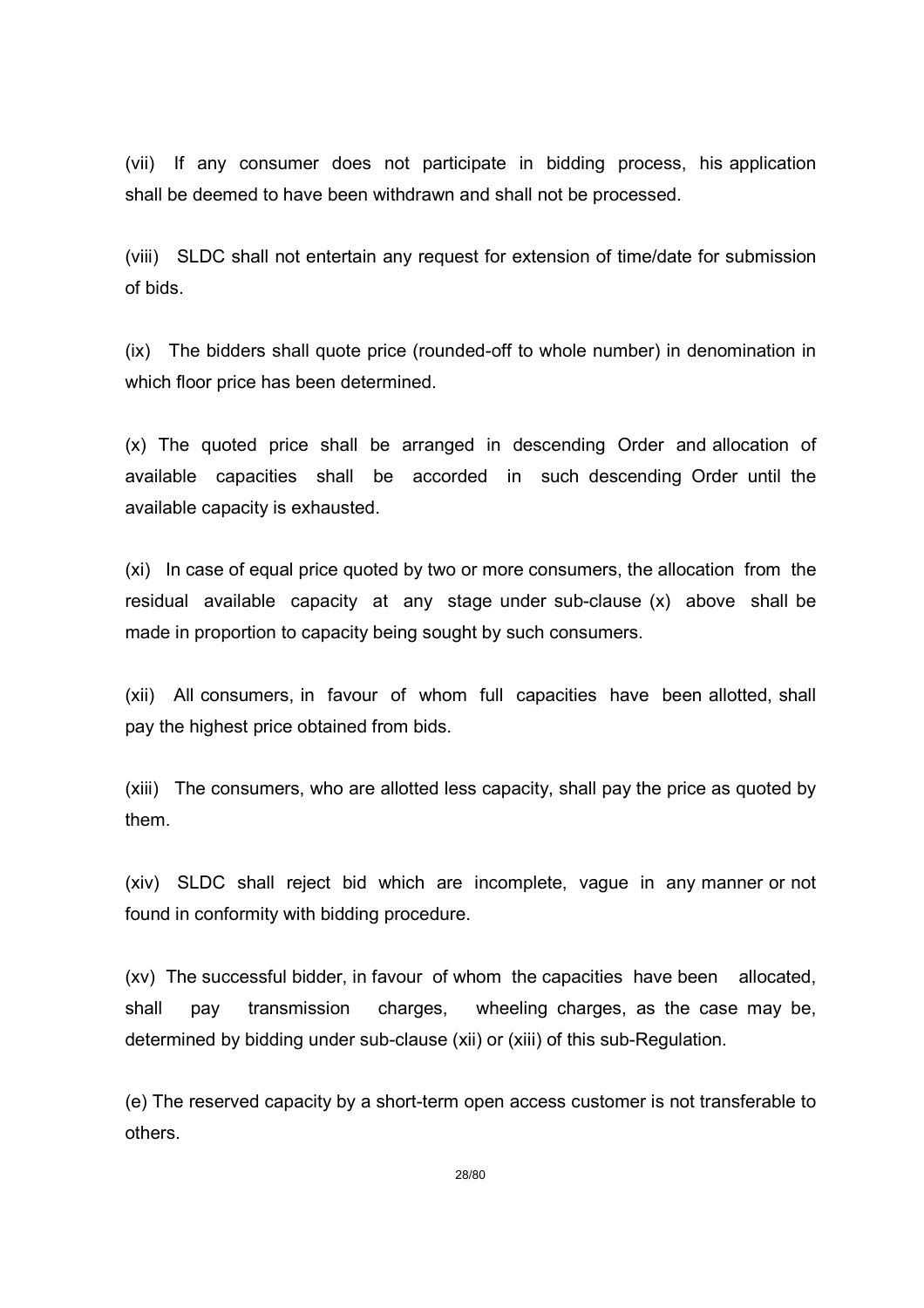(f) The capacity available as a result of surrender or reduction or cancellation of the reserved capacity by the State Load Dispatch Centre, may be reserved for any other short-term open access consumer in accordance with these Regulations.

(g) On expiry of the period of the short-term open access, the short-term consumer shall not be entitled to any overriding preference for renewal of the term.

(3) Within same distribution system. - The procedure specified in clause (2) above, mutatis mutandis, shall apply to cases of short-term open access when the point of injection and the point of drawal are located in the same distribution system.

### 16. Consent by STU, SLDC or Distribution Licensee. -

(1) Inter-State open access. - STU in the case of application for grant of long-term open access and SLDC in the case of grant of medium-term open access and shortterm open access shall convey its consent or otherwise as per the provisions of Central Electricity Regulatory Commission's Regulations or Orders issued for this purpose and amended from time to time. In case of applicant connected to the distribution licensee, the said distribution licensee shall convey its consent or otherwise within 3 days of receipt of the request of the applicant.

(2) Intra-State Open Access. - (a) In respect of a consumer connected to a distribution system seeking Open access, such consumer shall be required to submit the consent of the distribution licensee concerned. The distribution licensee shall convey its consent to the applicant by e-mail or fax or by any other usually recognized mode of communication, within three (3) working days of receipt of the application.

(b) While processing the application from a generating station seeking consent for open access, the distribution licensee shall verify the following, namely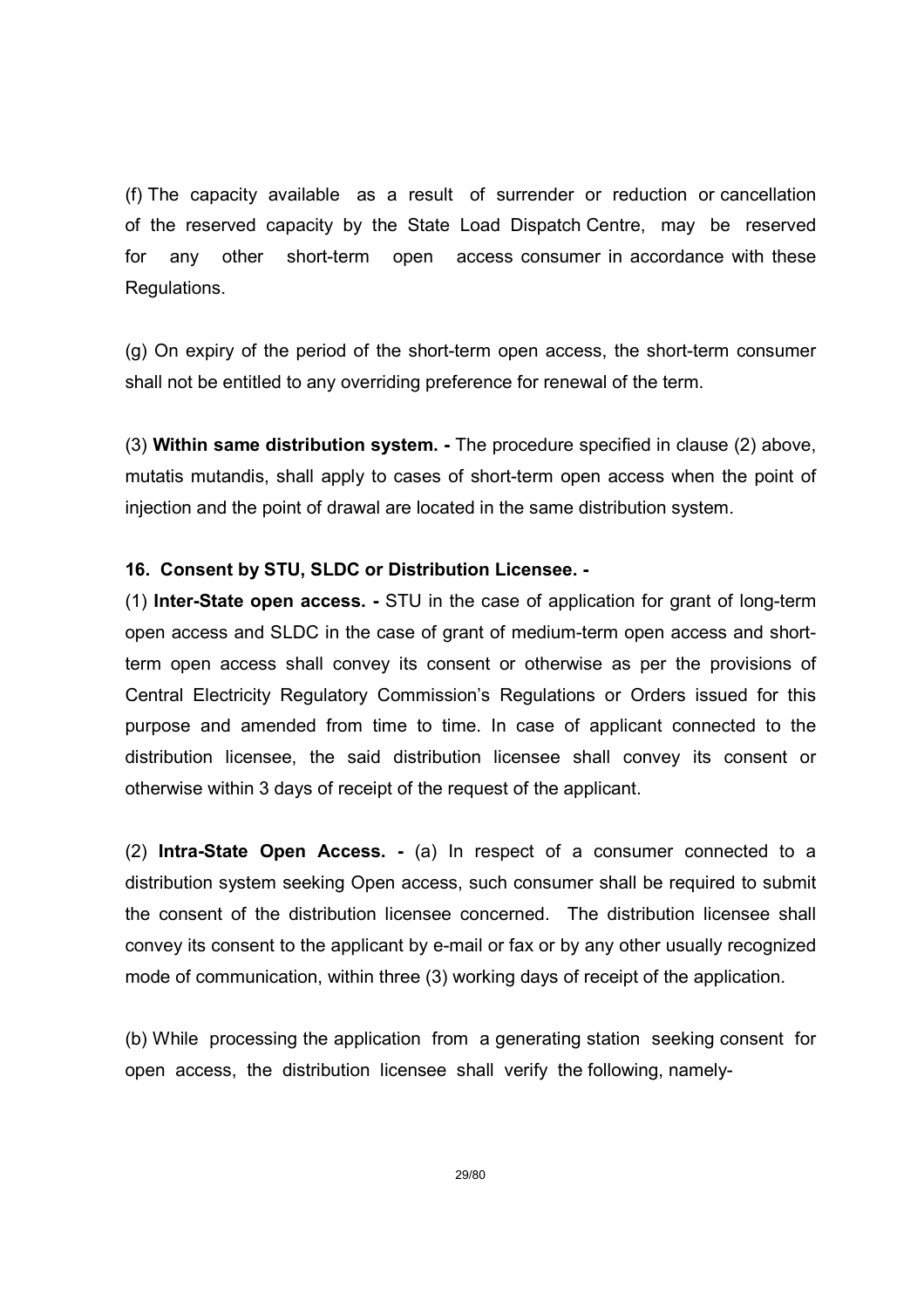(i) Existence of infrastructure necessary for time-block-wise energy metering and accounting in accordance with the provisions of the State Grid Code in force, and

(ii) Availability of capacity in the distribution network and,

(iii) Availability of Remote Terminal Unit (RTU) and communication facility to transmit real-time data to the SLDC / Distribution Control Centre (DCC).

(c) Where existence of necessary infrastructure and availability of capacity in the distribution network has been established, the distribution licensee shall convey its consent to the applicant by e-mail or fax or by any other usually recognized mode of communication, within three (3) working days of receipt of the application.

(d) In case the distribution licensee finds that the application for consent is incomplete or defective in any respect, it shall communicate the deficiency or defect to the applicant by e-mail or fax or by any other usually recognized mode of communication, within two (2) working days of receipt of the application:

(e) In case the application has been found to be in Order but the distribution licensee refuses to give consent on the grounds of non- existence of necessary infrastructure or unavailability of surplus capacity in the distribution network, such refusal shall be communicated to the applicant by e-mail or fax or by any other usually recognized mode of communication, within the period of three (3) working days from the date of receipt of the application, along with reasons for such refusal:

(f) Where the distribution licensee has not communicated any deficiency or defect in the application within two (2) days from the date of receipt of application, or refusal or consent within the specified period of three (3) working days from the date of receipt of the application consent shall be deemed to have been granted.

30/80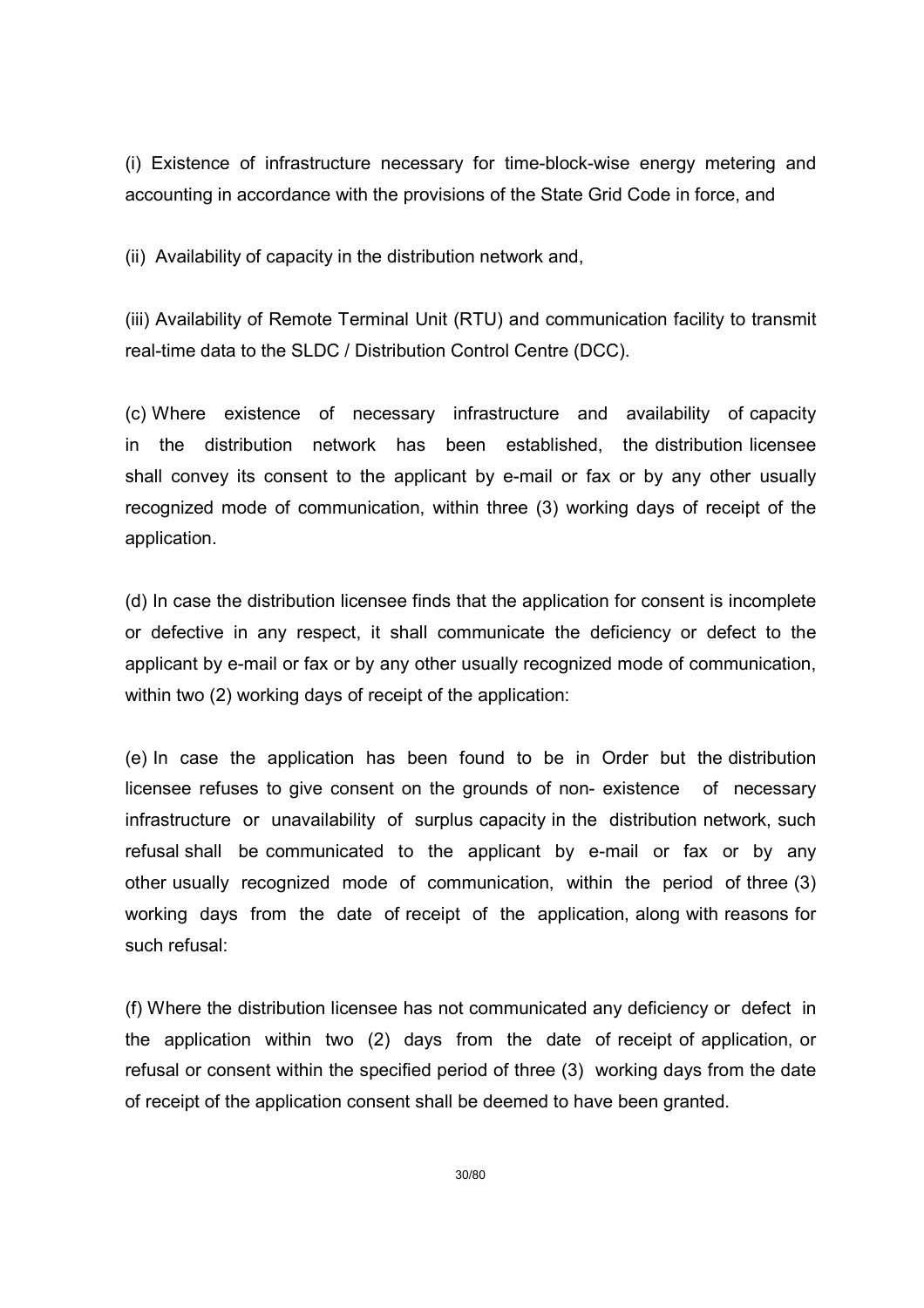### 17. Consideration of applications from defaulters. -

Notwithstanding anything contained in these Regulations, the Nodal Agency shall be at liberty to summarily reject an application for Open Access on the ground of noncompliance of the provisions of these Regulations, more specifically the provisions relating to timely payment of the charges leviable hereunder.

## Application Procedure and Approval for Open Access to eligible entities other than consumers and generating stations connected to distribution system

## 18. Application by eligible entities other than consumers and generating stations connected to distribution system. -

The procedure for submission of the application and processing the same as laid down in this chapter in respect of the consumers shall, mutatis mutandis, be applicable to the electricity trading licensees, distribution licensees and the generating companies connected to the STU as well. The procedure for submission and processing of Open Access application by a generating company in respect of a generating station connected to distribution system has been specified in chapter 11 herein below.

### Common provisions for Open Access

#### 19. Allotment Priority. –

(1) The priority for allotment of open access in intra-State transmission system shall be decided on the following criteria:

(a) A distribution Licensee shall have the highest priority in allotment of open access capacity irrespective of whether the open access request is for long-term, mediumterm or short-term.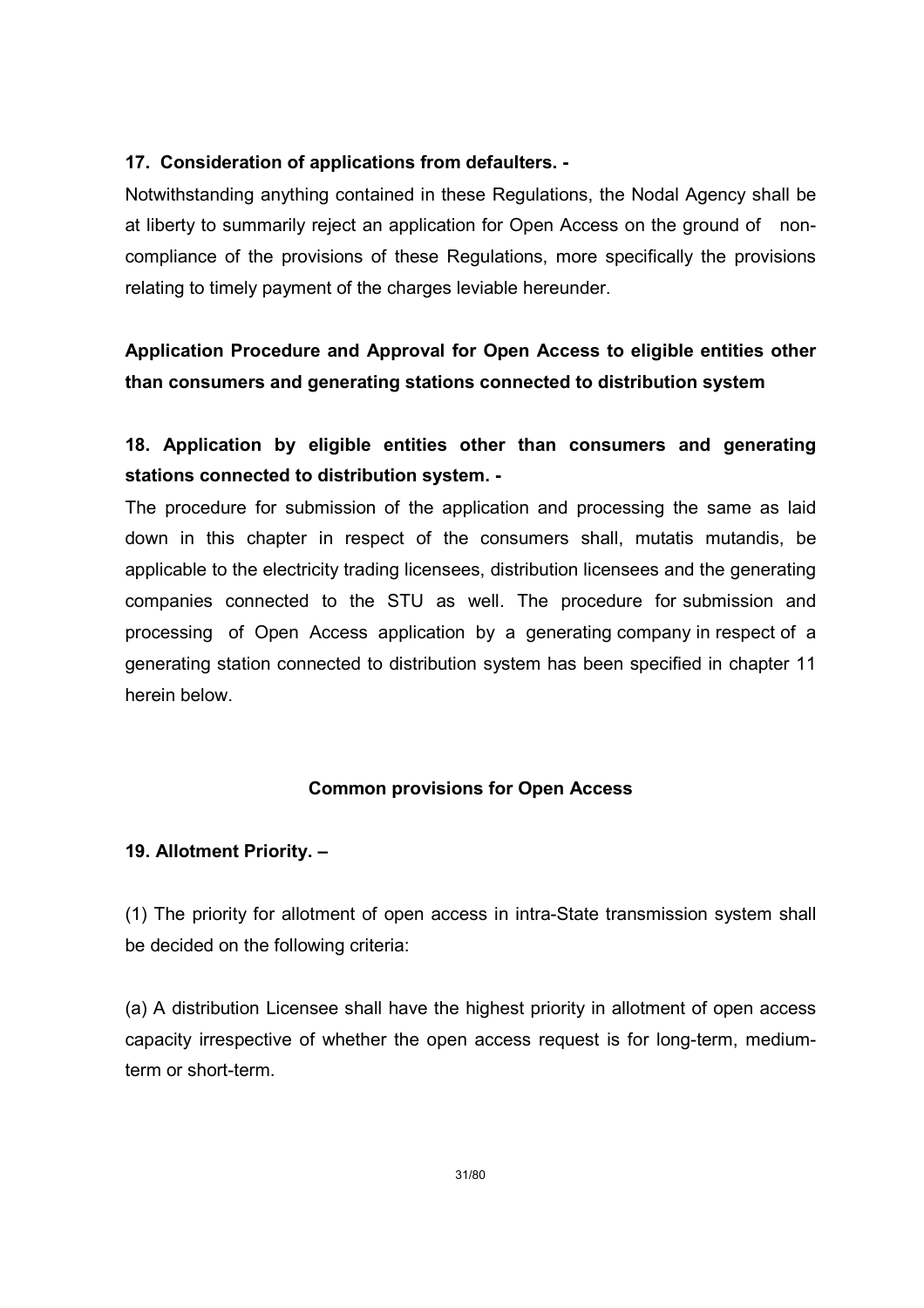(b) The long-term open access applicants shall have the priority next to the distribution licensee.

(c) The medium-term open access applicants shall have the priority next to the longterm open access applicants.

(d) The short-term open access applicants shall have the priority next to the mediumterm open access applicants.

(e) Allotment priority for short-term open access applicants shall be decided subject to capacity availability.

(f) Subject to clauses (a) to (e) above, the decision shall be based on the basis of first come first served;

(g) An existing open access customer shall have the priority higher than new open access applicants under respective category provided the former applies for its renewal thirty days prior to the expiry of existing term of open access.

(h) When the requirement projected by an applicant is more than the available capacity and the said applicant is not able to limit his requirement to the available capacity, the request of applicant having next lower priority shall be taken up for consideration.

(i) During capacity availability constraints, the allotment can be made available to the next senior applicant, provided that the first senior is not able to limit his requirement to the available capacity and so on.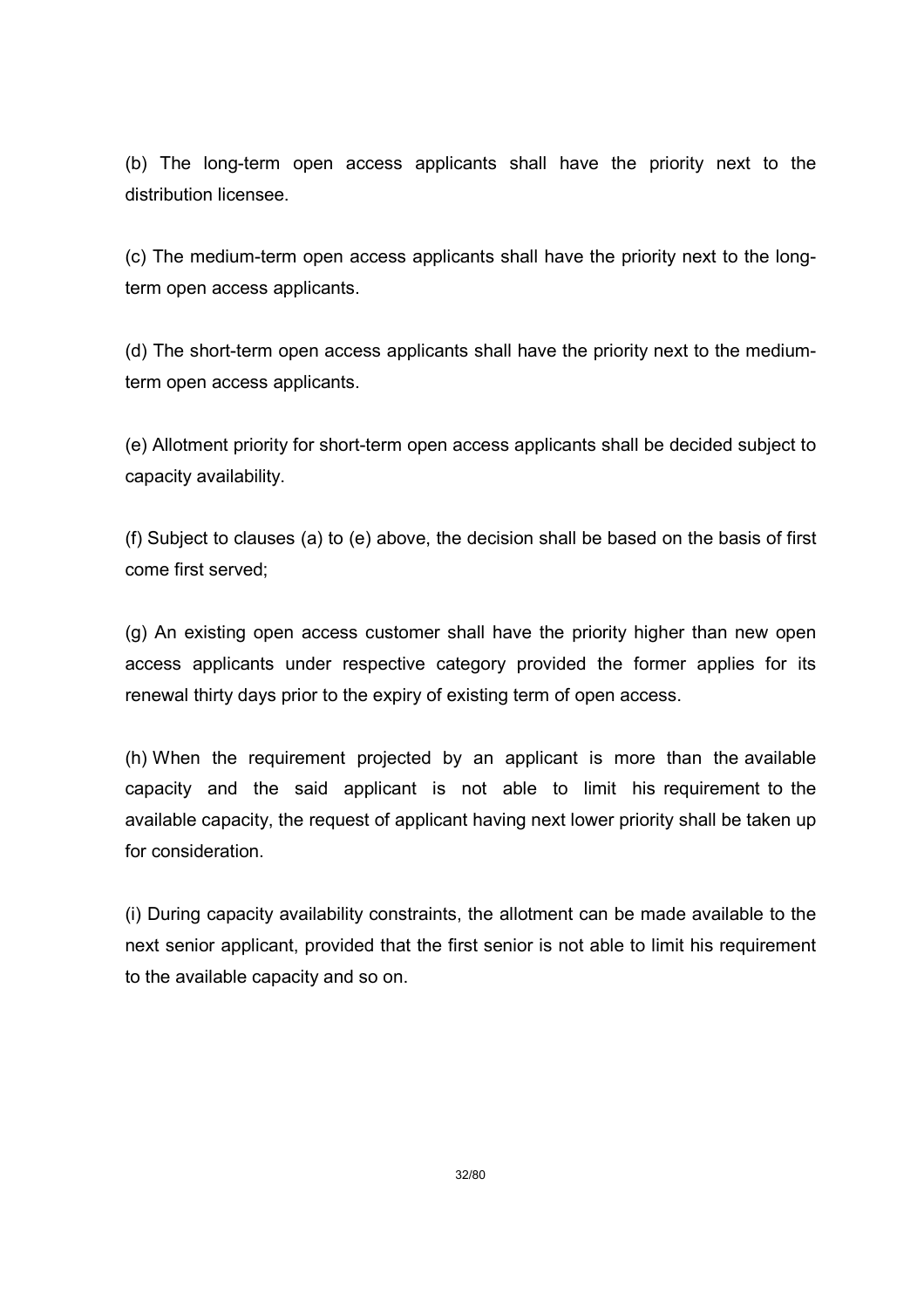# CHAPTER 5 OPEN ACCESS CHARGES

### 20. Transmission Charges. -

Open Access customer using transmission system shall pay the charges as stated hereunder:

(1) For use of inter-State transmission system. – As specified by the Central Commission from time to time.

(2) For use of intra-State transmission system. -

### (a) By Long-Term, Medium-Term and Short-Term Open Access Customers. -

Existing Long-Term Open Access and Medium-Term Open Access customers (including existing distribution licensees & generating companies) shall share the Annual Transmission Charges (ATC) of the State Transmission Utility/ transmission licensee, as determined by the Commission in the ARR for the relevant year, in the ratio of their allotted capacities. Transmission charges payable by other Long-Term Open Access, Medium-Term Open Access and Short Term Open Access customers to the STU/ Transmission Licensee shall be determined as under:

Transmission Charges = ATC/ (ACs X365) (in Rs./MW-day)

Where,

ATC= Annual Transmission Charges determined by the Commission for the transmission system of the STU / Transmission Licensee for the relevant year.

ACs = Sum of Capacities allocated to all Long-term and Medium-term Open Access customers in MW.

Provided that where a dedicated transmission system used for open access has been constructed for exclusive use of an open access customer, the transmission charges for such dedicated system shall be worked out by transmission licensee for their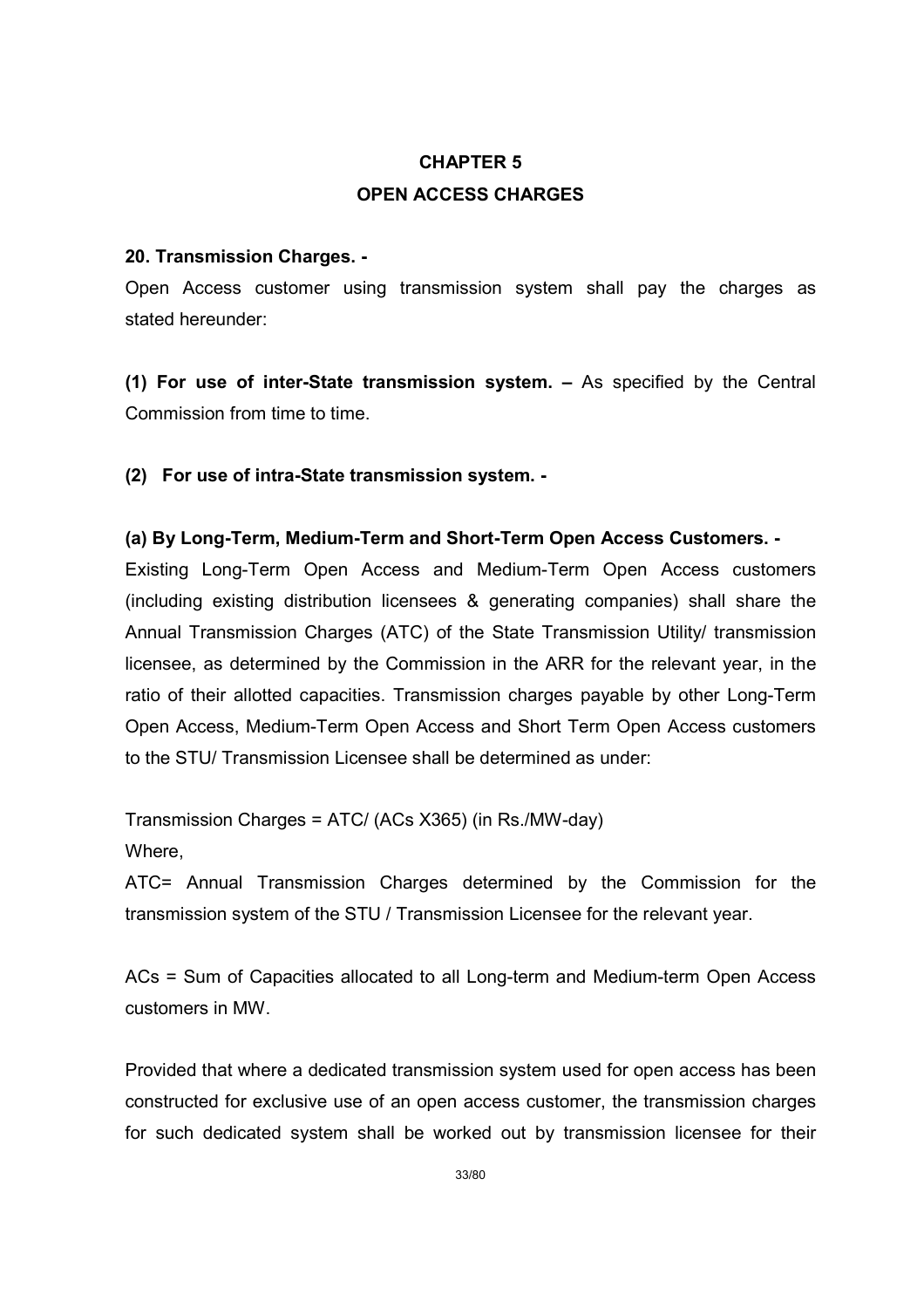respective systems and got approved by the Commission and shall be borne entirely by such open access customer till such time the surplus capacity is allotted and used for by other persons or purposes.

Provided further that transmission charges for Short-Term open access shall be payable on the basis of capacity reserved for such customer.

(3) In case intra state transmission system or distribution system is used by an open access customer in addition to inter-state transmission system, transmission charges and wheeling charges as fixed and approved by the Commission shall be payable for use of intra-state system in addition to payment of transmission charges for inter-state transmission.

(4) The transmission charges payable by the Open Access Customer utilizing the Intra-State Transmission system for part of a day shall be on pro-rata basis.

### 21. Scheduling and system operation charges. -

Scheduling and system operation charges shall be payable by the Open Access customers at the following rates:

### (1) In respect of inter-State open access. –

(a) Long-term open access and Medium-term open access:-

(i) Regional Load Despatch Centre fees and charges including charges for the Unified Load Despatch and Communication Scheme as specified by the Central Commission under section 28(4) of the Act.

(ii) State Load Despatch Centre charges as specified by the Commission under subsection (3) of section 32 of the Act.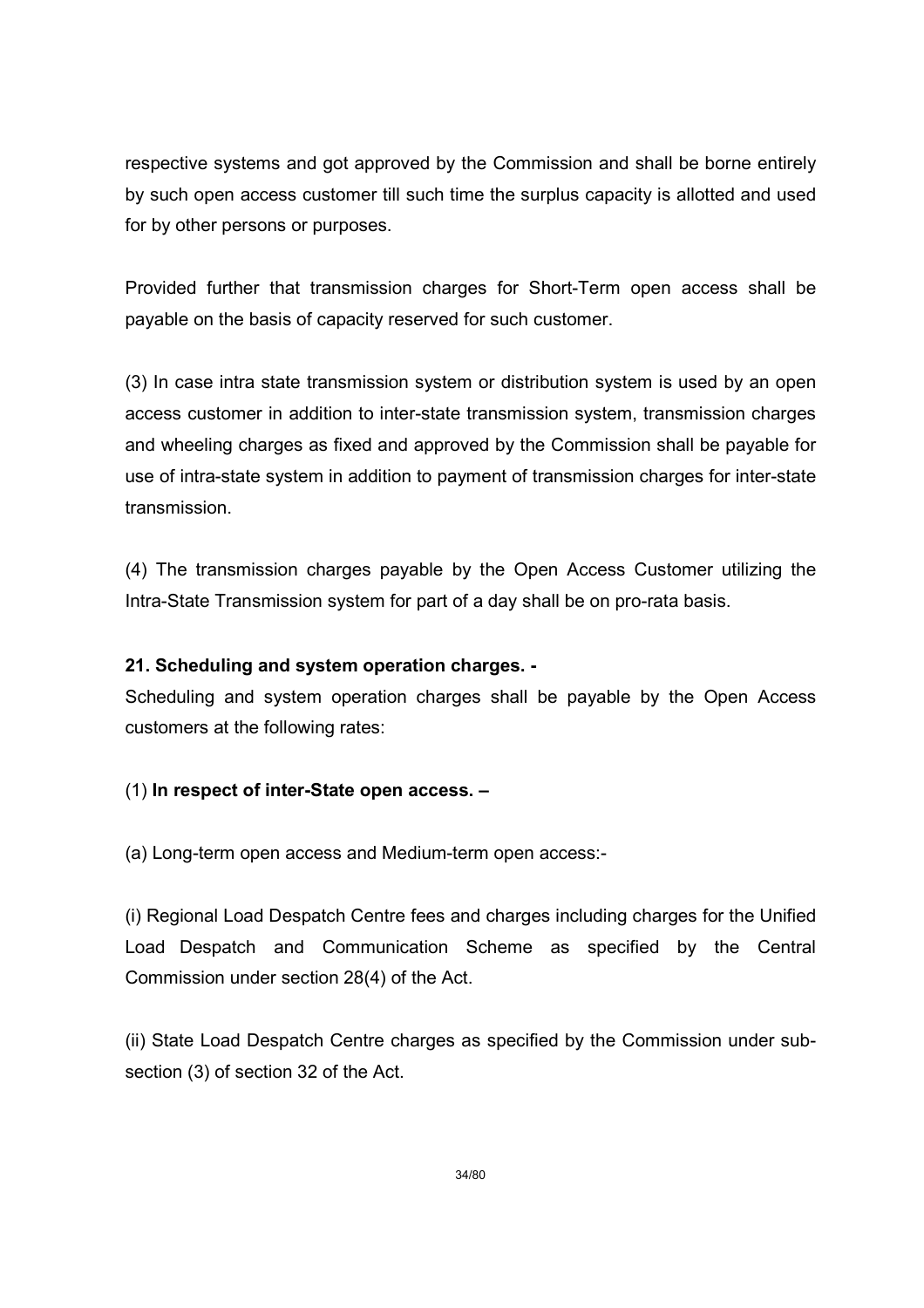(b) Short-term open access:-

(i) Regional Load Despatch Centre and State Load Despatch Centre charges as specified by the Central Commission.

### (2) In respect of intra-State open access. -

(a) Long-term, medium-term and short-term open access:-

(i) The scheduling and system operation charges payable to State Load Dispatch Center by open access customer shall be such as determined by the Commission under section 32 of the Act;

(ii) The scheduling and system operation charges collected by the State Load Dispatch Center in accordance with clause (a)(i) above shall be in addition to the other fees and charges approved by the Commission under these Regulations;

(iii) The Scheduling and system operation charges shall be payable even when the open access customer happens to be a generating company or trading Licensee, availing open access under these Regulations.

#### 22. Wheeling Charges. -

(a) Wheeling charges payable to Distribution Licensee, by an open access customer shall be as determined by the Commission. Wheeling charges shall be determined on the basis of same principles as laid down for intra state transmission charges:

Provided that an open access customer connected to the STU system shall be liable to pay the wheeling charges determined under this Regulation, if such customer was paying wheeling charges directly or indirectly before availing open access.

(b) Where a dedicated distribution system used for open access has been constructed for exclusive use of an open access customer, the wheeling charges for such dedicated system shall be worked out by the Licensee and got approved by the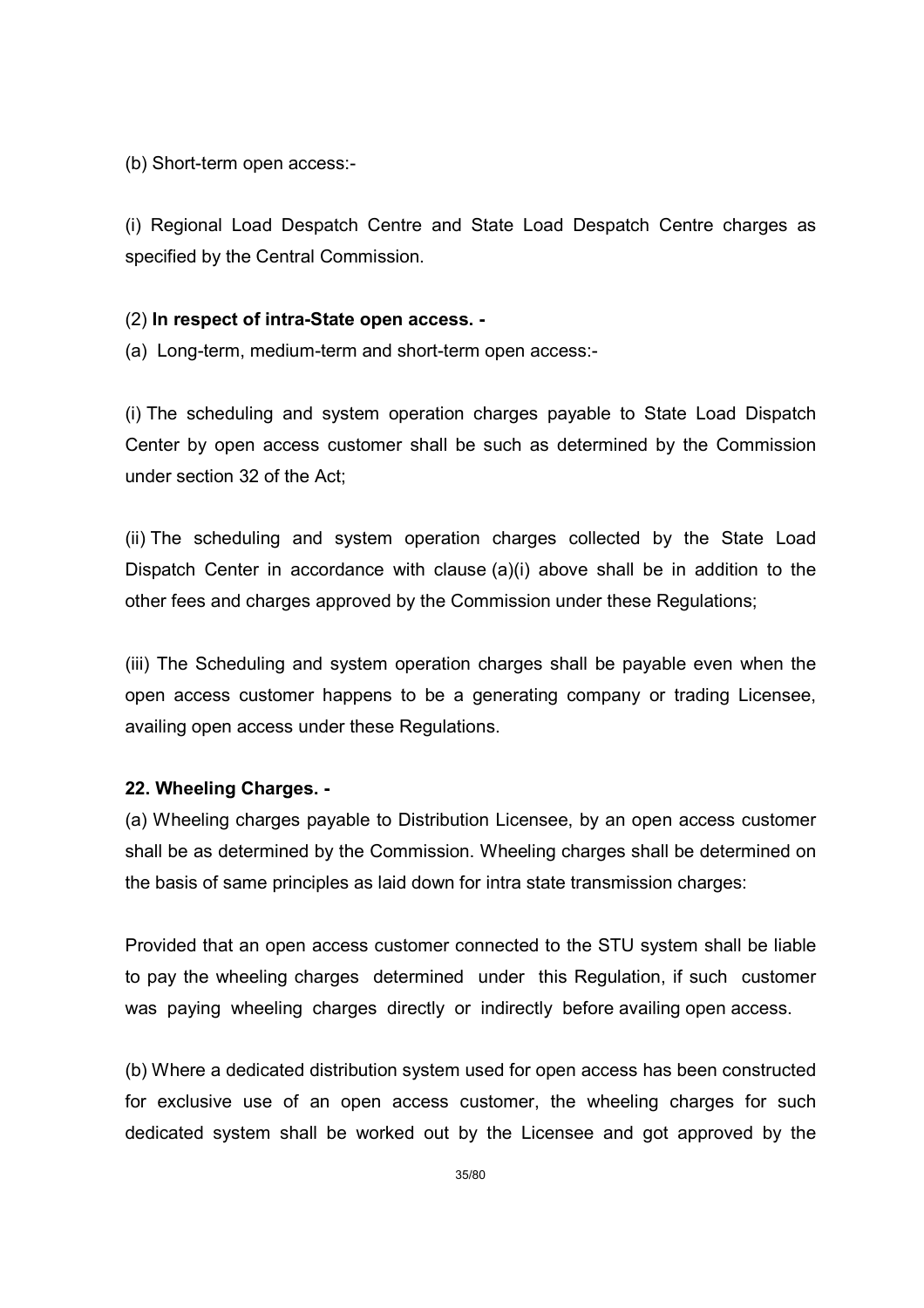Commission and shall be borne entirely by such open access customer till such time the surplus capacity is allotted and used for by other persons or purposes;

(c) In case intra state transmission system or distribution system is used by an open access customer in addition to inter-state transmission system, transmission charges and wheeling charges as fixed and approved by the Commission shall be payable for use of intra-state system in addition to payment of transmission charges for inter-state transmission.

Explanation. - In case an Open Access customer continues to pay the fixed charge and such fixed charge can be attributed to wheeling/distribution network related cost, partly or fully, TNERC may provide for adjustment of such fixed charges against the wheeling charges determined as above.

### 23. Cross subsidy surcharge. -

(1) If open access facility is availed of by a subsidizing consumer of a Distribution Licensee, then such consumer, in addition to transmission and/or wheeling charges, shall pay cross subsidy surcharge as determined by the Commission. Cross subsidy surcharge determined on Per Unit basis shall be payable, on monthly basis, by the open access customers based on the actual energy drawn during the month through open access. The amount of surcharge shall be paid to the distribution licensee of the area of supply from whom the consumer was availing supply before seeking open access.

(2) The Cross Subsidy Surcharge shall be determined in the following manner.–

(i) The surcharge would be determined by the Commission as per the Commission's tariff Regulation;

(ii) The amount of surcharge shall be so calculated as to meet the current level of cross subsidy from that category of consumers and shall be paid to the Distribution Licensee of the area of supply from whom the consumer is availing supply;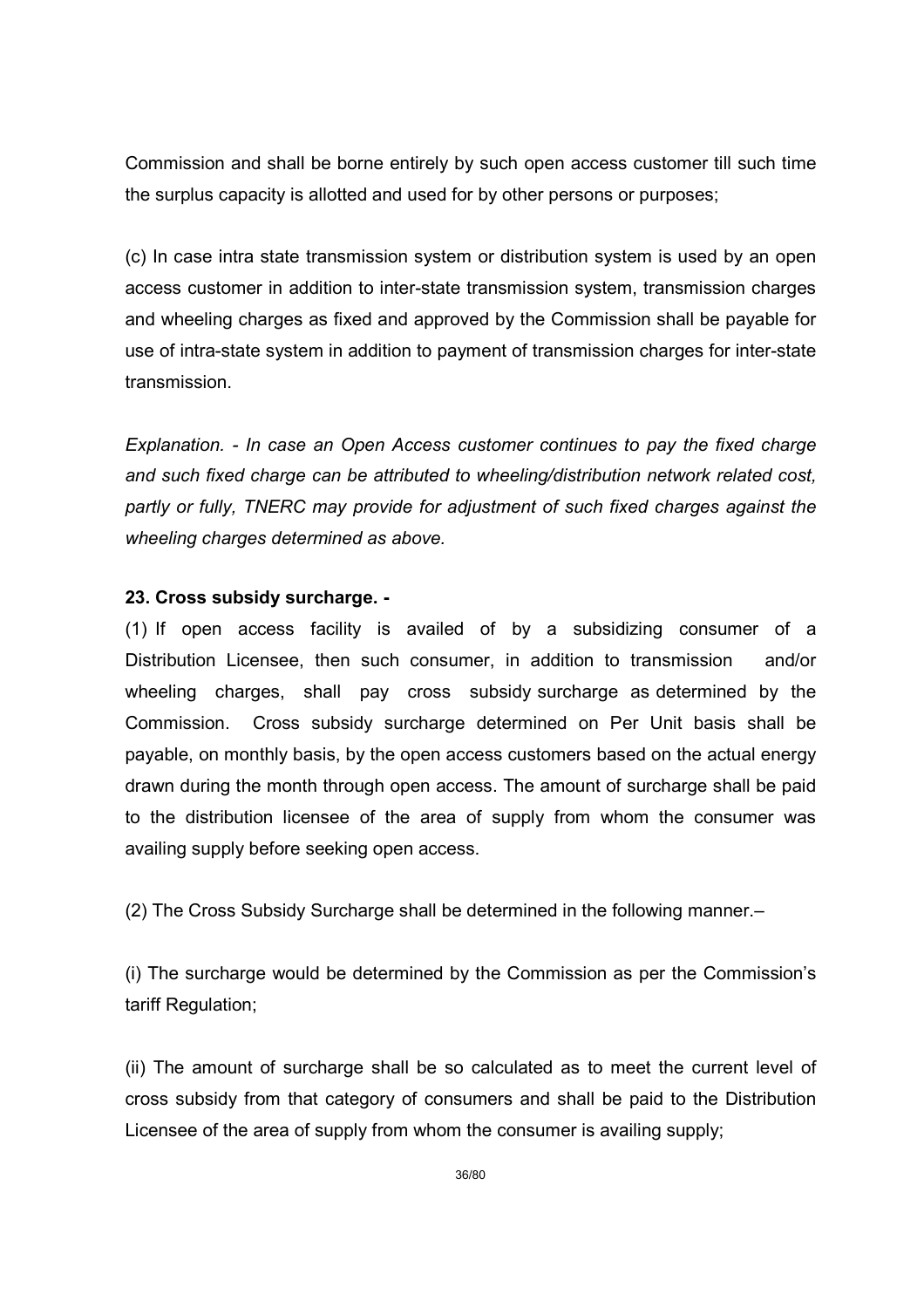(iii) The surcharge shall be progressively reduced in the manner as may be specified by the Commission:

Provided that the Commission may fix a lower surcharge in the situation of shortages and load shedding by the Distribution Licensee:

Provided further that in case the value of Surcharge calculated is negative, the same shall be zero:

Provided also that such cross subsidy surcharge shall not be levied in case distribution access is provided to a person who has established a captive generation plant for carrying the electricity to the destination of his own use:

Provided also that in case power supply position or the consumer's seeking open access changes substantially, the Commission may review the Cross Subsidy Surcharge.

## 24. Additional Surcharge. -

(1) An open access customer, receiving supply of electricity from a person other than the distribution licensee of his area of supply, shall pay to the distribution licensee an additional surcharge on the charges of wheeling, in addition to wheeling charges and cross-subsidy surcharge, to meet out the fixed cost of such distribution licensee arising out of his obligation to supply as provided under subsection (4) of section 42 of the Act.

(2) This additional surcharge shall become applicable only if the obligation of the licensee in terms of power purchase commitments has been and continues to be stranded or there is an unavoidable obligation and incidence to bear fixed costs consequent to such a contract. However, the fixed costs related to network assets would be recovered through wheeling charges.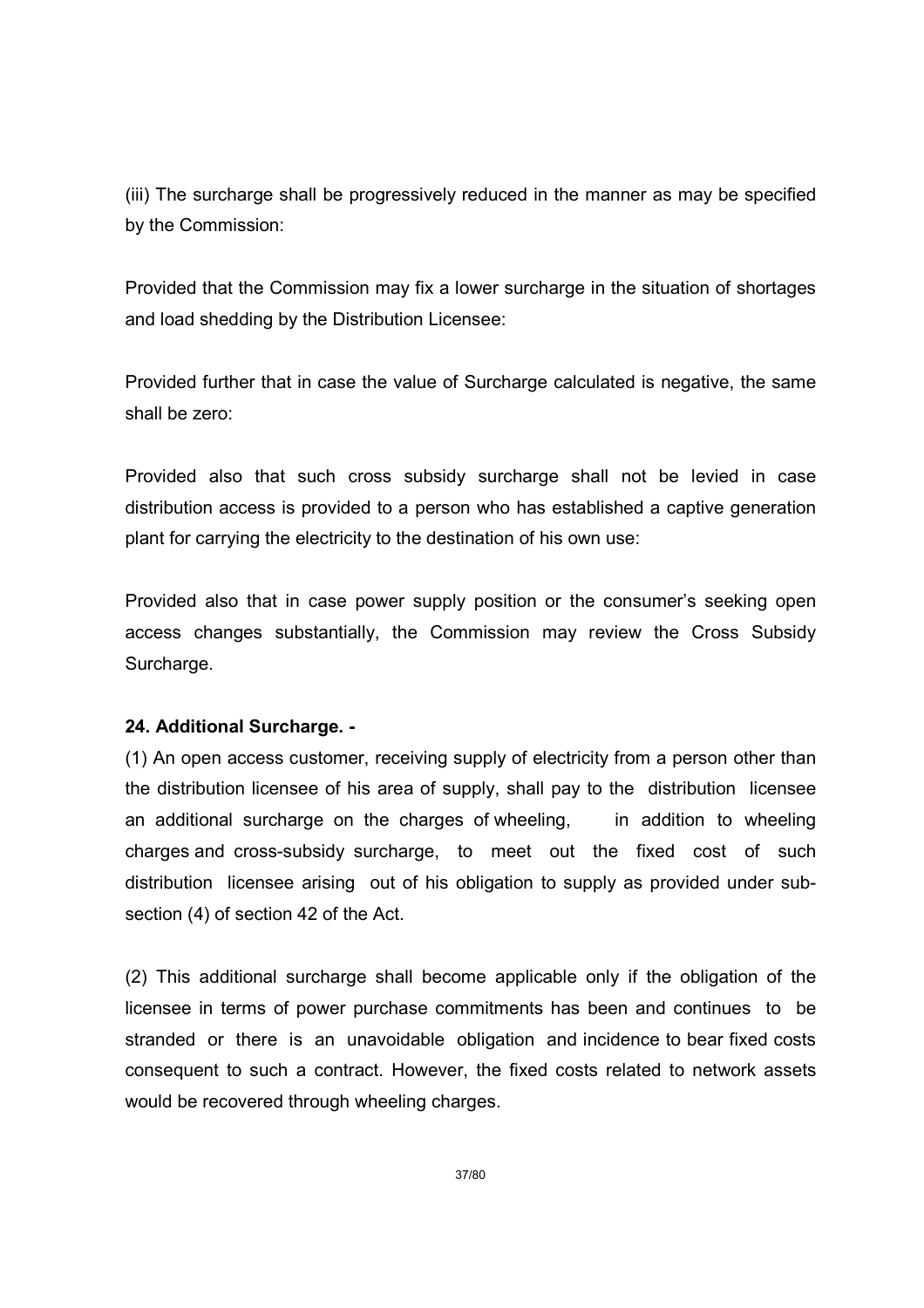(3) The distribution licensee shall submit to the Commission on six monthly basis, a detailed calculation statement of fixed cost which the licensee is incurring towards his obligation to supply. The Commission shall scrutinize the statement of calculation of fixed cost submitted by the distribution licensee and obtain objections, if any, and determine the amount of additional surcharge:

Provided that any additional surcharge so determined by the Commission shall be applicable only to the new open access customers.

(4) Additional surcharge determined on per unit basis shall be payable, on monthly basis, by the open access customers based on the actual energy drawn during the month through open access:

Provided that such additional surcharges shall not be levied in case distribution access is provided to a person who has established a captive generation plant for carrying the electricity to the destination of his own use

# 25. Charges for Startup / Standby Power Supplied by the Distribution Licensee.

(1) If a generator is an open access customer, the startup power shall be provided by the Distribution Licensee for a maximum period of 42 days in a year, subject to the limitation of demand not exceeding the auxiliary consumption norms as specified by the Commission in the regulation or order for a particular type of generator. The generator shall pay the Distribution Licensee for the supply of startup power at the rates as applicable for the temporary supply of that voltage category. However if the generator who has availed open access, happens to be a NCES Generator / Independent Power Producer (IPP) and desires to avail start up power from the Grid, the transaction shall be governed by the respective NCES Regulations / Orders of the Commission in force / Power Purchase Agreement.

(2) If adequate generation by the open access generator does not materialize or if the drawl by the captive / third party user exceeds the generation, the Distribution Licensee shall provide standby power to the user at the rates as applicable to that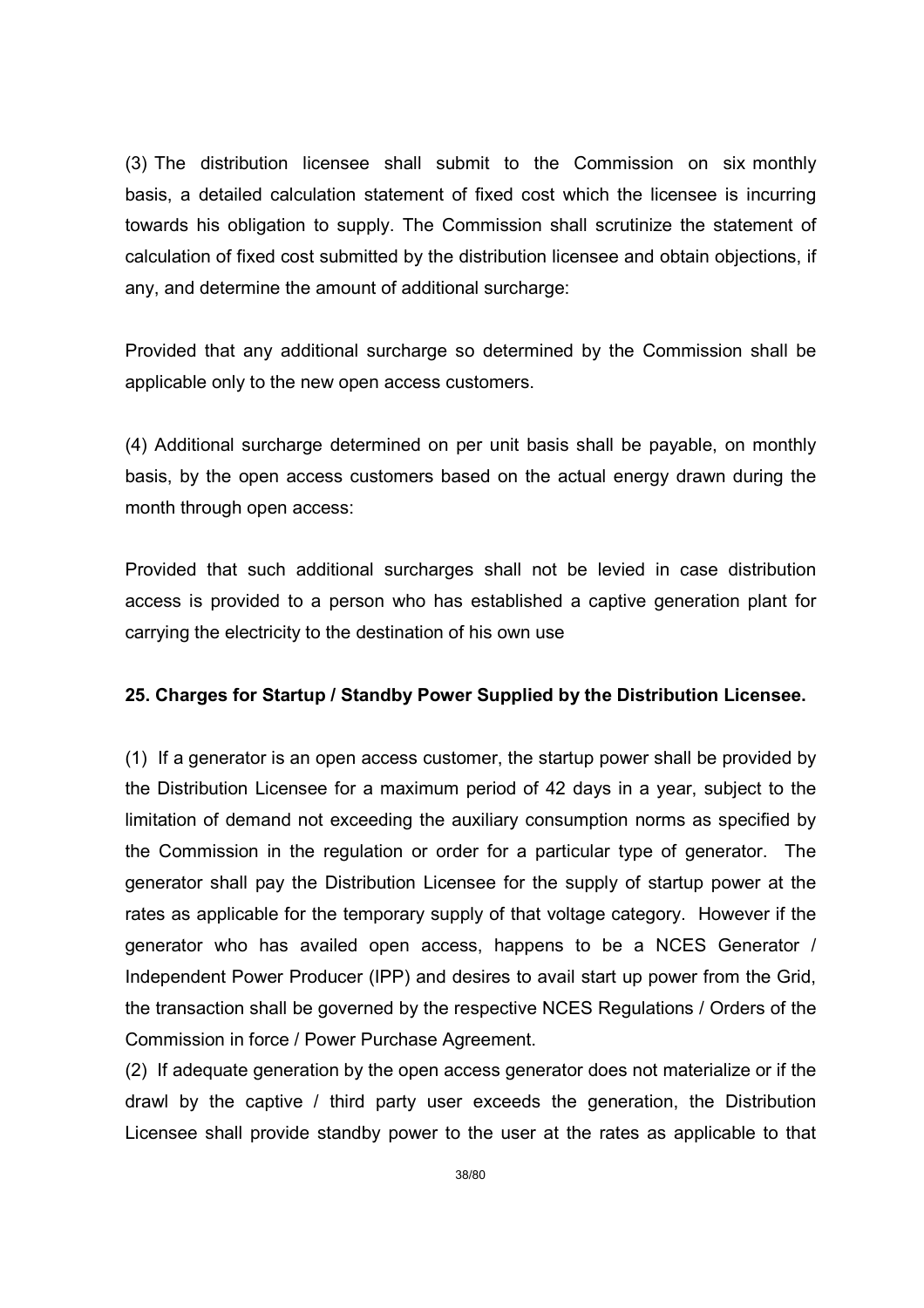category of consumer subject to the terms and conditions of supply applicable to normal consumers as specified or ordered by the Commission.

## 26. Parallel Operation Charges. -

If the Captive Generating Plants (CGPs) opt for parallel operation with the licensee's grid for safe and secure operation of their generators and to provide quality, reliable power supply to their load, the CGPs shall pay a parallel operation charges of Rs.30,000/- per month for each MW capacity (or part thereof) of the generator. This charge is applicable to the generators availing only parallel operation with the grid without availing open access.

## 27. Restoration Charges. –

Any default in payment of the various charges specified in these regulations, within the time stipulated by the Commission will result in the discontinuance of the open access to the consumer. Restoration of such discontinued open access shall be subject to the payment of restoration charges and other conditions to be determined by the Commission separately, from time to time

## 28. Other Charges. –

The regulatory charges, congestion charges and any other charges imposed by Central Commission and/or State Commission shall be payable by all the open access customers.

## CHAPTER 6

## SCHEDULING, METERING, REVISION AND LOSSES

## 29. Scheduling. -

(1) Notwithstanding anything contained in the succeeding clauses of this Regulation, scheduling of inter-State open access transactions shall be as specified by the Central Commission.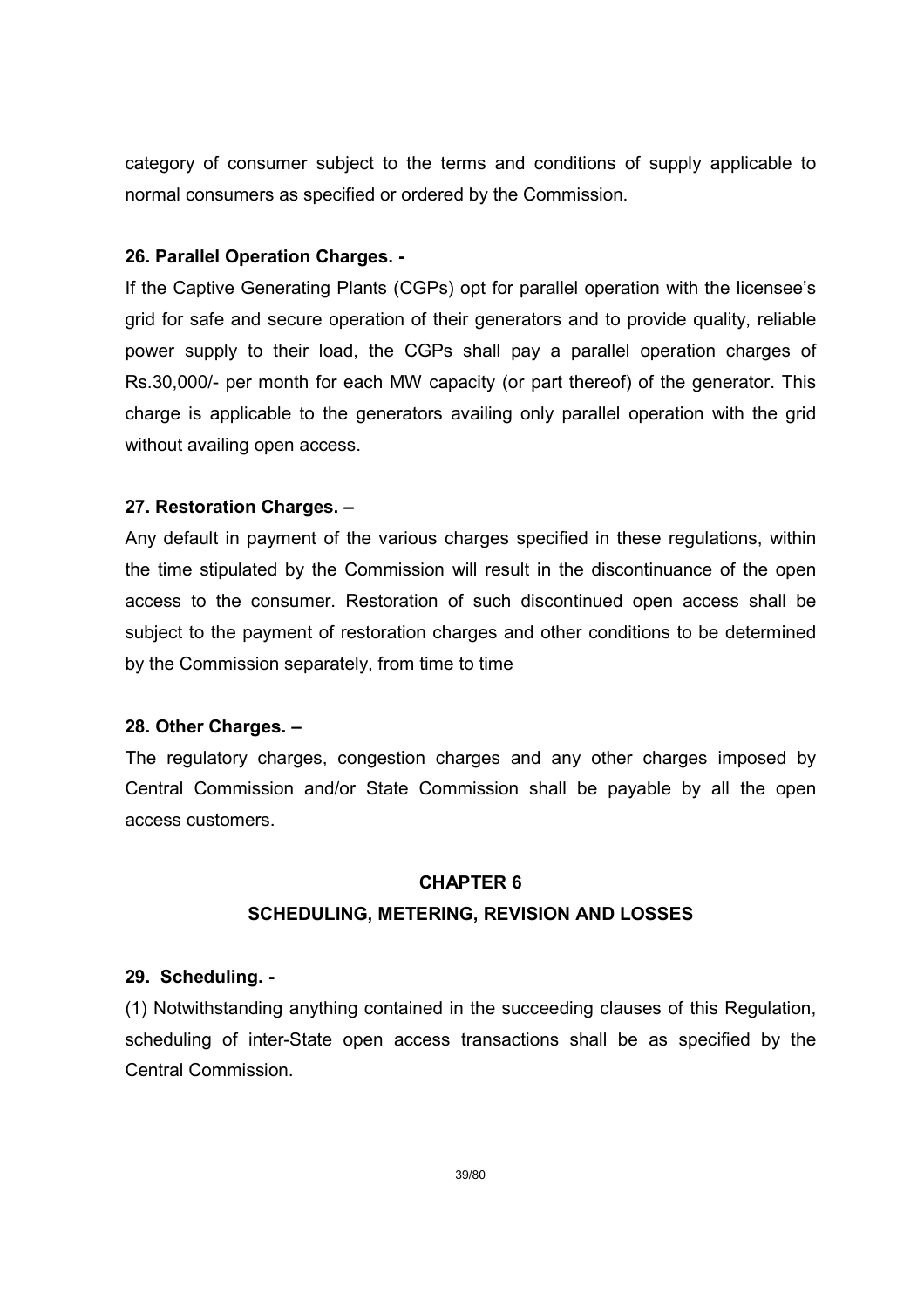(2) Intra-State open access transactions in respect of consumers and all generating stations irrespective of the capacity shall be scheduled by SLDC in accordance with the provisions of the Tamil Nadu Electricity Grid Code.

## 30. Metering. -

(1) Special Energy Meters (ABT compliant interface meters) shall be installed as specified in the Central Electricity Authority (Installation and Operation of Meters) Regulations, 2006 both at the generating station and at the user end irrespective of capacity. The Special Energy Meters (SEM) shall always be maintained in good condition. The SEM shall have facilities to communicate on line data to DCC/SLDC;

(2) Special Energy Meters shall be open for inspection by any person authorized by the State Transmission Utility or the State Load Despatch Centre or the Distribution Licensee;

(3) The metering arrangements with facilities to record export and import of energy shall be provided in accordance with the Central Electricity Authority (Installation and Operation of Meters) Regulations, 2006, Tamil Nadu Electricity Distribution Code and Indian Electricity Grid Code / Tamil Nadu Electricity Grid Code and other Codes / Regulations of the Commission in consultation with STU/Distribution Licensee;

(4) The STU/Distribution Licensee may provide Check Meters of the same specifications as that of the main meters;

(5) The consumer can have a standby meter of the same specification, tested and sealed by the STU/Distribution Licensee;

(6) Main and Check Meters shall have facility to communicate its readings to State Load Dispatch Centre / Distribution Control Centre on real time basis or otherwise, as may be specified by the Commission;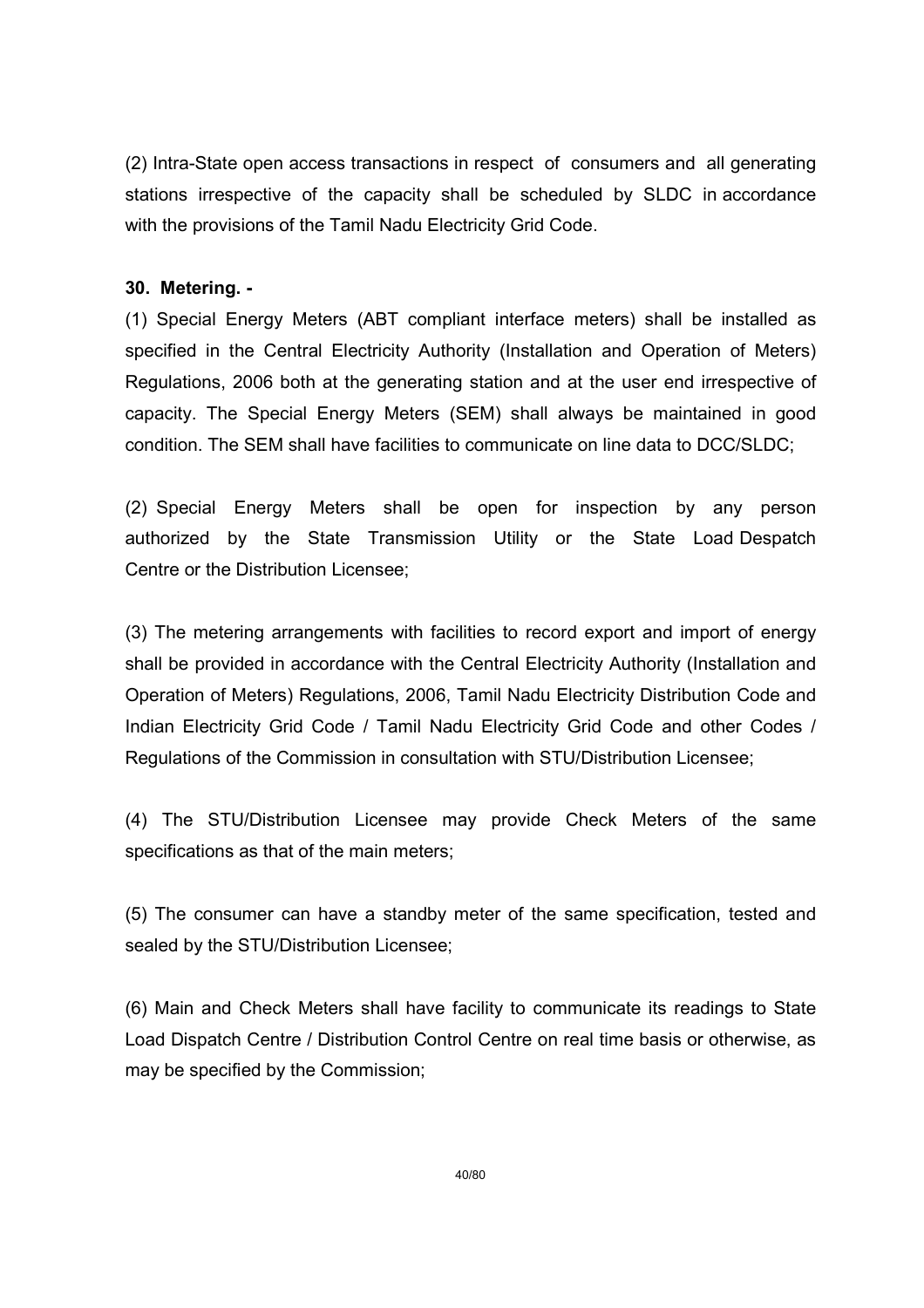(7) The Main and Check Meters shall be periodically tested and calibrated by State Transmission Utility / Distribution Licensee in the presence of other party involved. Both parties shall seal Main and Check meters. Defective meter shall be replaced immediately. The periodicity of testing, checking, calibration etc. will be governed by the regulations issued by the Central Electricity Authority in this regard;

(8) Reading of Main and Check meters shall be taken periodically at appointed day and hour by authorized officer of the STU/Distribution Licensee in the presence of the consumer or his representative;

(9) Check meter readings shall be considered when Main Meters are found to be defective or stopped. Provided that, if difference exists between the readings of main and check meters, vis-à-vis main meter reading exceeds twice the percentage error applicable to relevant class, both meters shall be tested and the one found defective shall be immediately replaced and reading of other will be considered;

(10) If during test or calibration, both the main meter and the check meter are found to have errors beyond permissible limits, the bill shall be revised for the previous 3 (Three) months or for the exact period if known and agreed upon by both the parties, by applying correction as determined by the STU/Distribution Licensee to the consumption registered by the meter with lesser error;

(11) The consumer shall check the healthiness of metering arrangement (due to blowing of the P.T. fuses or due to any other causes) by superficially checking indicator lamps or by taking readings as frequently as possible. If both the main meter and the check meter fail to record energy either due to the blowing of the P.T. fuses or due to any other causes, the energy imported /exported may be arrived at based on the standby meter, if available, or by mutual agreement of the parties involved.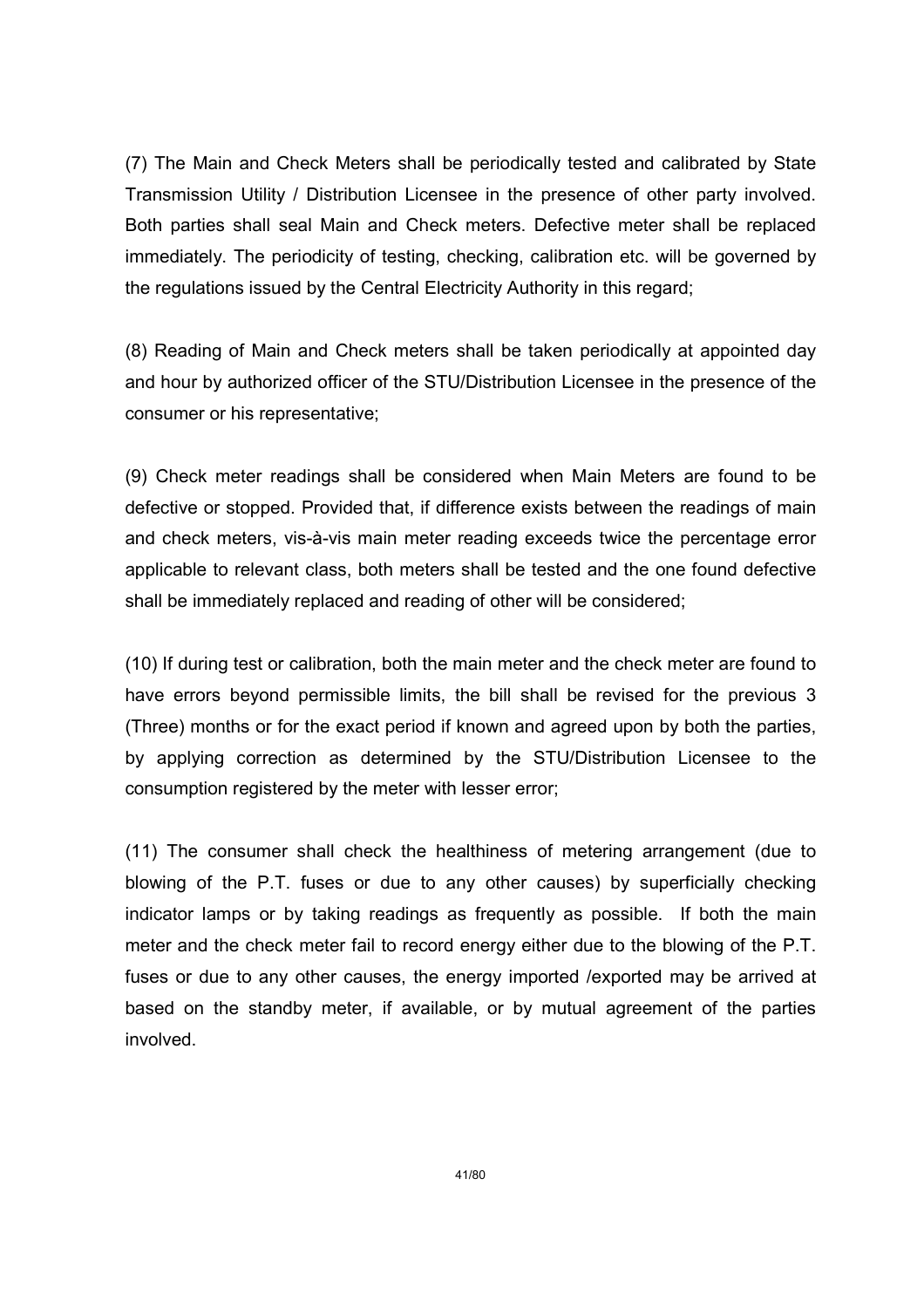## 31. Revision. -

Revision of scheduled energy shall be permitted in accordance with the provisions of IEGC or the Tamil Nadu Electricity Grid Code as the case may be.

## 32. Losses. -

## (1) Transmission losses. -

## (a) Inter-State transmission. -

(i) Long-term open access and medium-term open access: The buyers shall bear apportioned energy losses in the transmission system in accordance with the provisions specified by the Central Commission.

(ii) Short-term Open Access: The buyers and sellers shall bear apportioned energy losses in the transmission system in accordance with the provisions specified by the Central Commission.

## (b) Intra-State transmission. -

The open access customers shall bear average energy losses in the transmission system as estimated by the State Load Dispatch Centre. The energy losses in the transmission system shall be compensated by additional injection at the injection point. The information regarding average energy losses for the previous fifty two weeks shall be posted on the website of the State Load Dispatch Centre. Fortnightly average transmission loss in the system on all open access customers would need to be monitored by the SLDC.

## (2) Distribution loss. -

In case of distribution open access, the Licensee shall estimate the losses for each category of voltages and furnish to the Commission. These losses as approved by Commission shall be borne by the open access customer.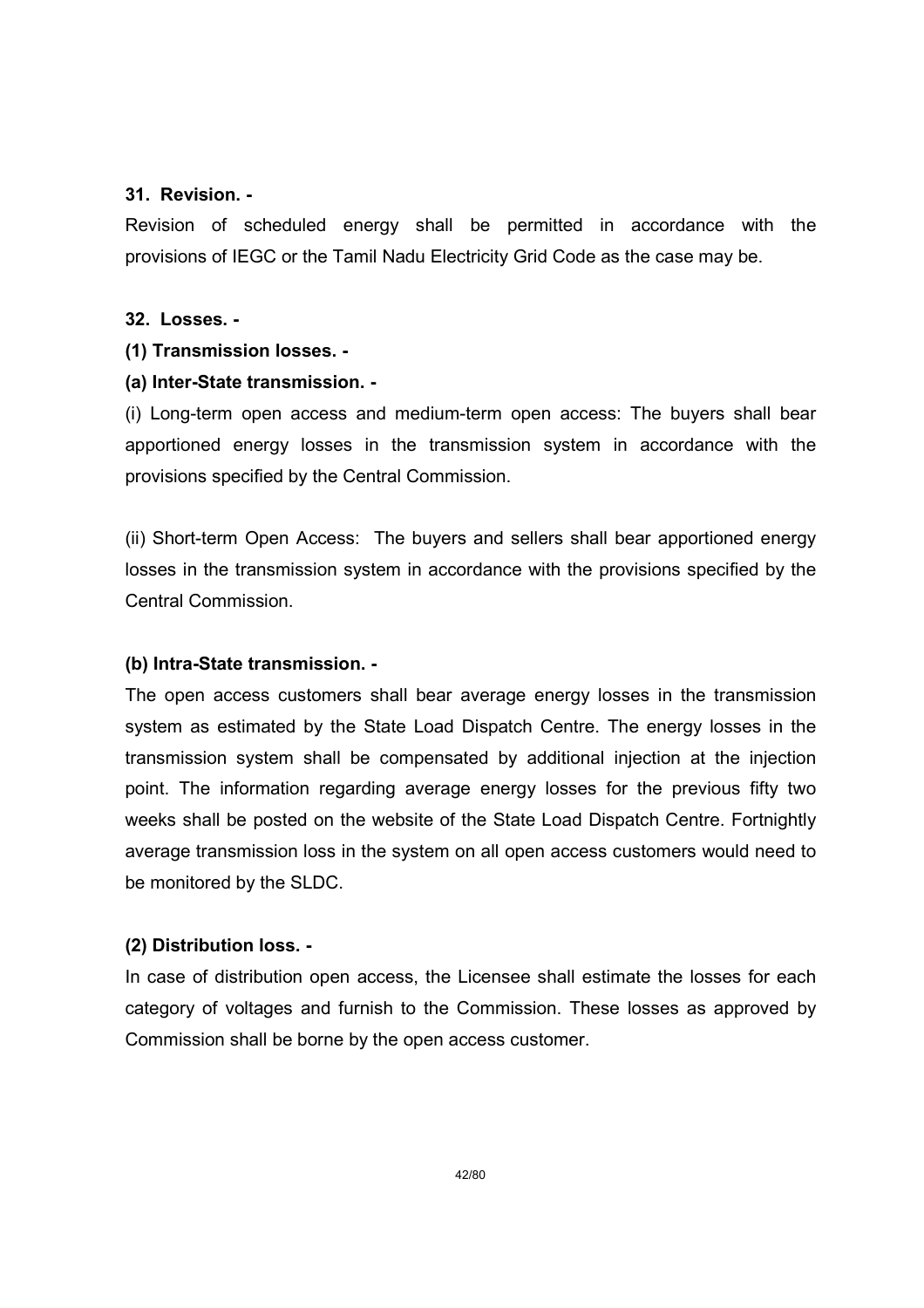## CHAPTER 7

## IMBALANCE AND REACTIVE ENERGY CHARGES

#### 33. Imbalance Charge. -

(1) Scheduling of all transactions pursuant to grant of long-term open access or medium-term open access or short-term open access shall be carried out on dayahead basis in accordance with the relevant provisions of IEGC/CERC Open Access Regulations for inter-State transactions and in accordance with State Grid Code/Commission's Regulations / orders for intra-State transactions.

(2) Deviations between the schedule and the actual injection/drawal in respect of a open access customer who is not a consumer of the distribution licensee and the Generating Stations, shall come under the purview of the intra-state ABT, as notified by the Commission and shall be settled based on the composite accounts for imbalance transactions issued by SLDC on a weekly cycle based on net metering in accordance with the UI charges specified by the Commission. Billing, collection and disbursement of any amounts under the above transactions shall be in accordance with the Commission's orders on Intra-state ABT, as may be applicable from time to time. Till the implementation of Intra-State ABT, the imbalance charge shall be regulated as per the Commission's Regulations / Orders in force.

(3) In case of deviation by Open Access Customer who is also a consumer of distribution licensee, the difference between the applicable scheduled open access load and actual drawl shall be accounted Block wise and shall be settled in accordance with the following:

(a) The energy consumption of such customer shall be recorded in 15 minutes time block.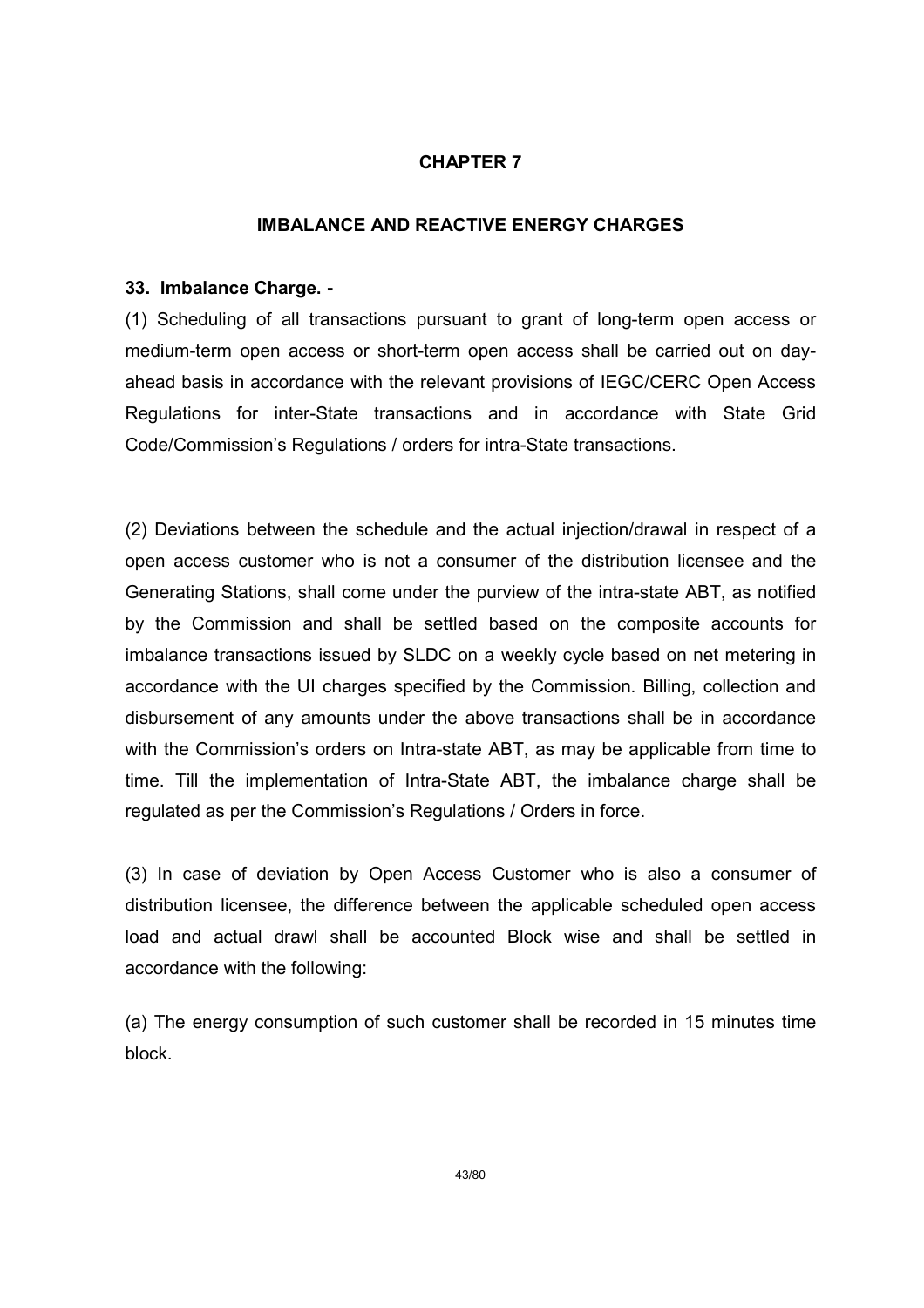(b) In case of actual energy drawl is more than the scheduled energy drawl but within the contracted demand, customer shall be liable to pay for such over drawl at the applicable tariff rates as determined by the Commission time to time.

(c) In case of actual energy drawl is more than the scheduled energy drawl and also more than the contracted demand, payment for the capacity above the contract demand shall have to be made at the excess demand/energy charges as specified by the Commission for such categories of customers in the regulation/order. Payment for the energy drawl above the scheduled energy shall be settled based on the composite accounts for imbalance transactions issued by SLDC on a weekly cycle based on net metering in accordance with the UI charges specified by the Commission. Till the implementation of Intra-State ABT, the imbalance charge shall be regulated as per the Commission's Regulations / Orders in force.

(4) In case of underdrawal as a result of non availability of the distribution system or unscheduled load shedding, the open access customer shall be compensated by the distribution licensee at the average power purchase cost of the distribution licensee.

## Explanation.-

 1. "Average Power Purchase Cost" means the weighted average pooled price at which the distribution licensee has purchased the electricity including cost of self generation in the previous year.

 2. "Unscheduled load shedding" means, load shedding during hours other than the hours for which load shedding has been announced by the distribution licensee.

(5) Deviations between the schedule and the actual injection/drawal in respect of open access customers and the Generating Stations irrespective of the capacity, shall be settled based on the composite accounts for imbalance transactions issued by SLDC on a weekly cycle based on net metering in accordance with the charges specified by the Commission.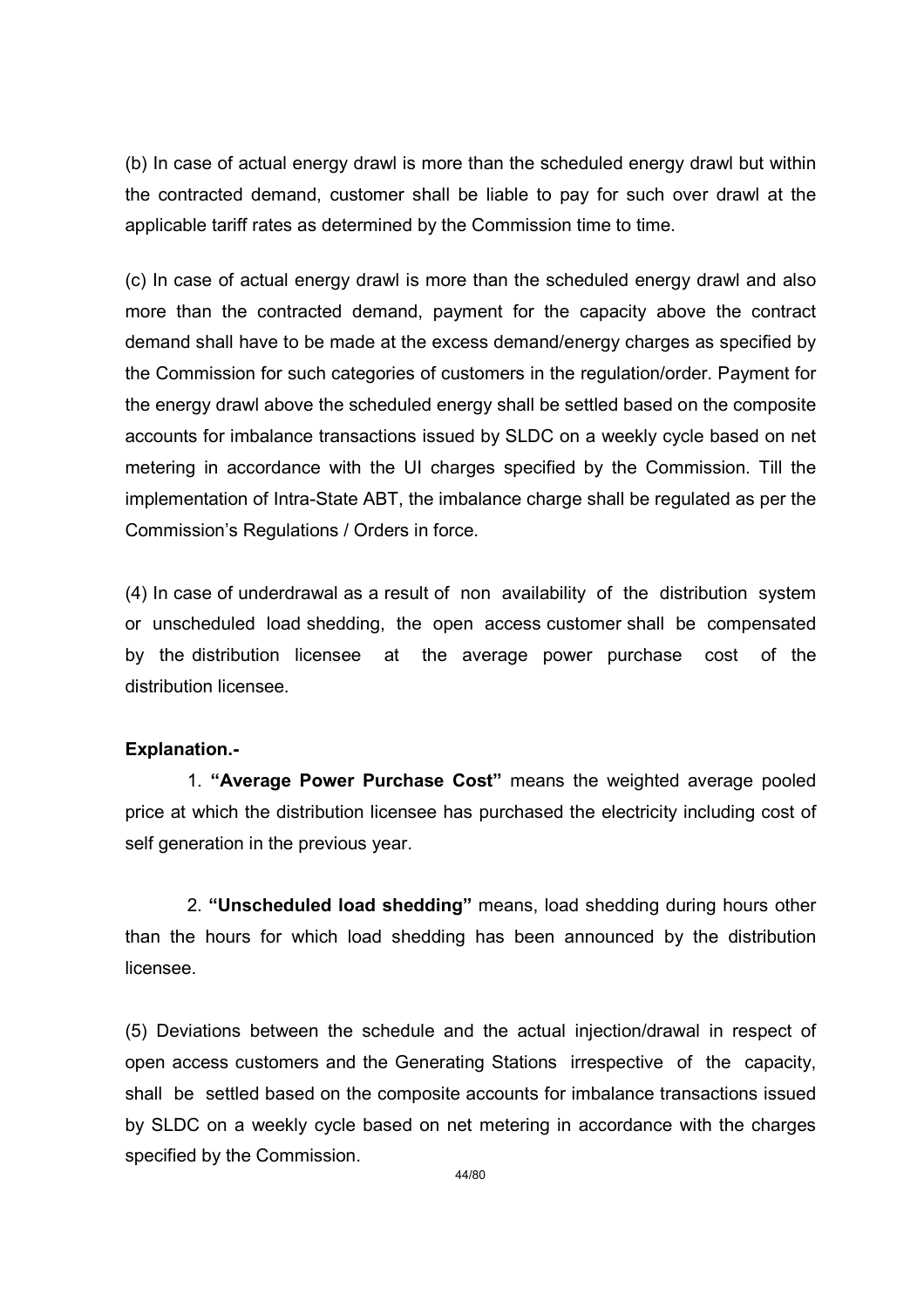(6) Payment of imbalance charges shall have a high priority and the concerned constituents (including the licensees or the open access customers as the case may be) shall pay the indicated amounts within 10 (ten) days of the issue of the statement, into a State Imbalance Pool Account operated by the SLDC. The person who has to receive the money on account of imbalance charges would then be paid out from the State Imbalance Pool Account, within three (3) working days.

(7) If payments against the above imbalance charges are delayed by more than two days, i.e., beyond twelve (12) days from the date of issue of statement, the defaulting party shall have to pay simple interest @ 0.04% for each day of delay. The interest so collected shall be paid to the person who had to receive the amount, payment of which got delayed. Persistent payment defaults, if any, shall be reported by the SLDC to the Commission, for initiating remedial action.

(8) The detailed energy accounting procedure shall be prepared by the SLDC and submit the same for approval of the Commission within 60 days from notification of this Regulations.

#### 34. Reactive Energy Charge. -

The payment for the reactive energy charges by open access customers shall be in accordance with provisions stipulated in the Commission's State Grid Code/Regulations/Orders.

## CHAPTER 8

#### COMMERCIAL MATTERS

#### 35. Billing, collection and disbursement. –

Billing in respect of the charges payable under these Regulations shall be made as per the following procedure: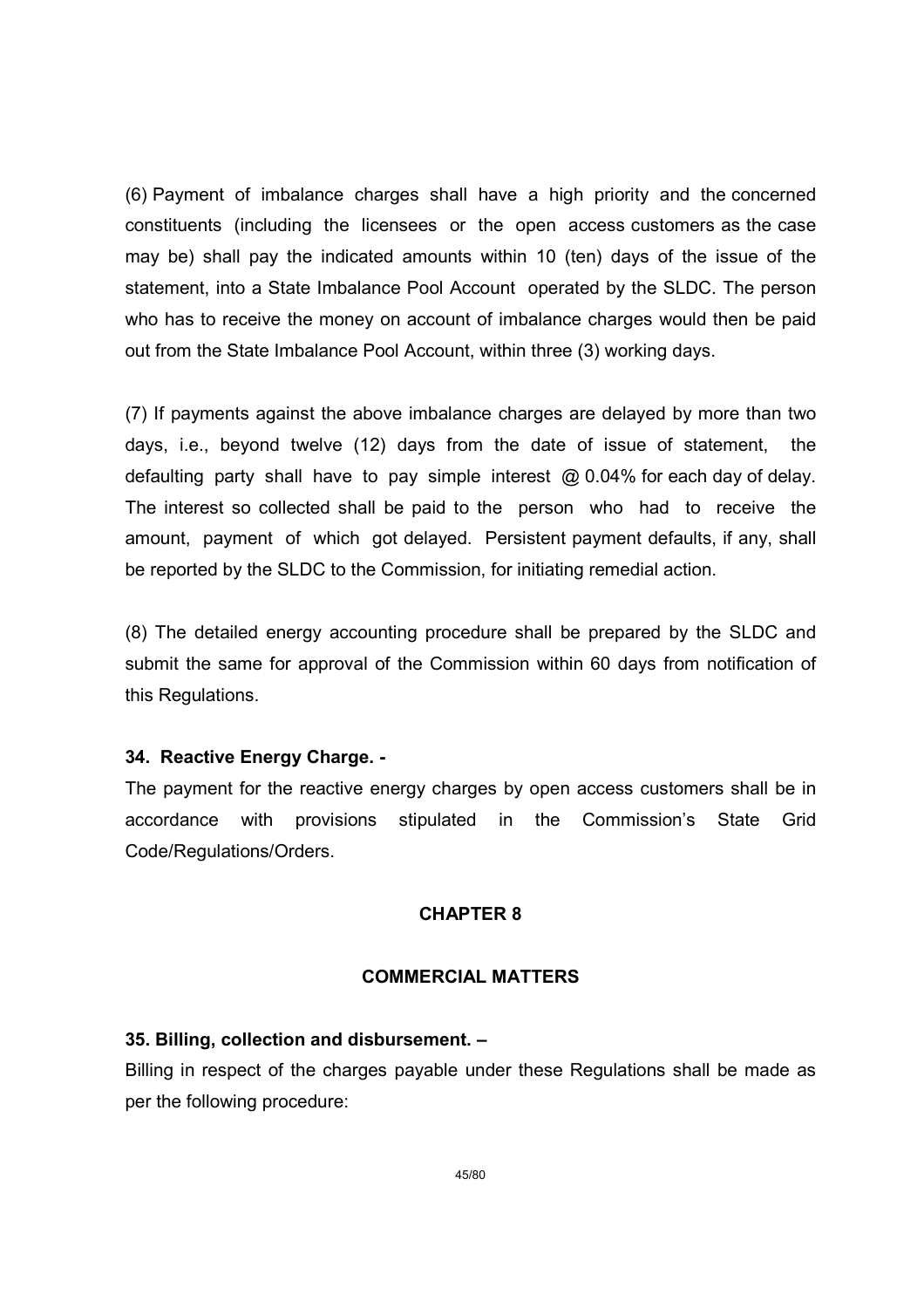# (1) Inter-State transactions. –

# (a) Short-term Open Access. –

(i) Collection and disbursement of transmission charges for use of CTU and STU systems and operating charges payable to RLDCs and SLDCs towards short-term open access shall be made by the nodal RLDC in accordance with the procedure specified by the Central Commission.

(ii) The short-term open access customer connected to distribution system of a distribution licensee shall pay to such distribution licensee the charges payable to the distribution licensee within 3 days from the grant of the short-term open access by the nodal agency.

## (b) Long-term open access and medium- term open access. –

(i) Billing, collection and disbursement of charges payable to RLDC including Unified Load Despatch and Communication Scheme shall be in accordance with the procedure specified by the Central Commission.

(ii) Bills towards the charges payable to SLDC shall be raised by the STU/SLDC directly to the open access customer connected to STU and to the distribution licensee in respect of the customers connected to the distribution system, before the 3<sup>rd</sup> working day of the succeeding calendar month by e-mail or fax or by any other usually recognized mode of communication.

(iii) Distribution licensee shall raise the bill with the open access customer connected to it within 3 days of receipt of bill from SLDC.

(iv) Open access customer connected to the distribution licensee shall pay the charges within five days of receipt of bill from distribution licensee. The distribution licensee shall disburse the amount payable to STU/SLDC on a monthly basis.

(v) Open access customer connected to the STU shall pay the bills within five working days of receipt of the bill.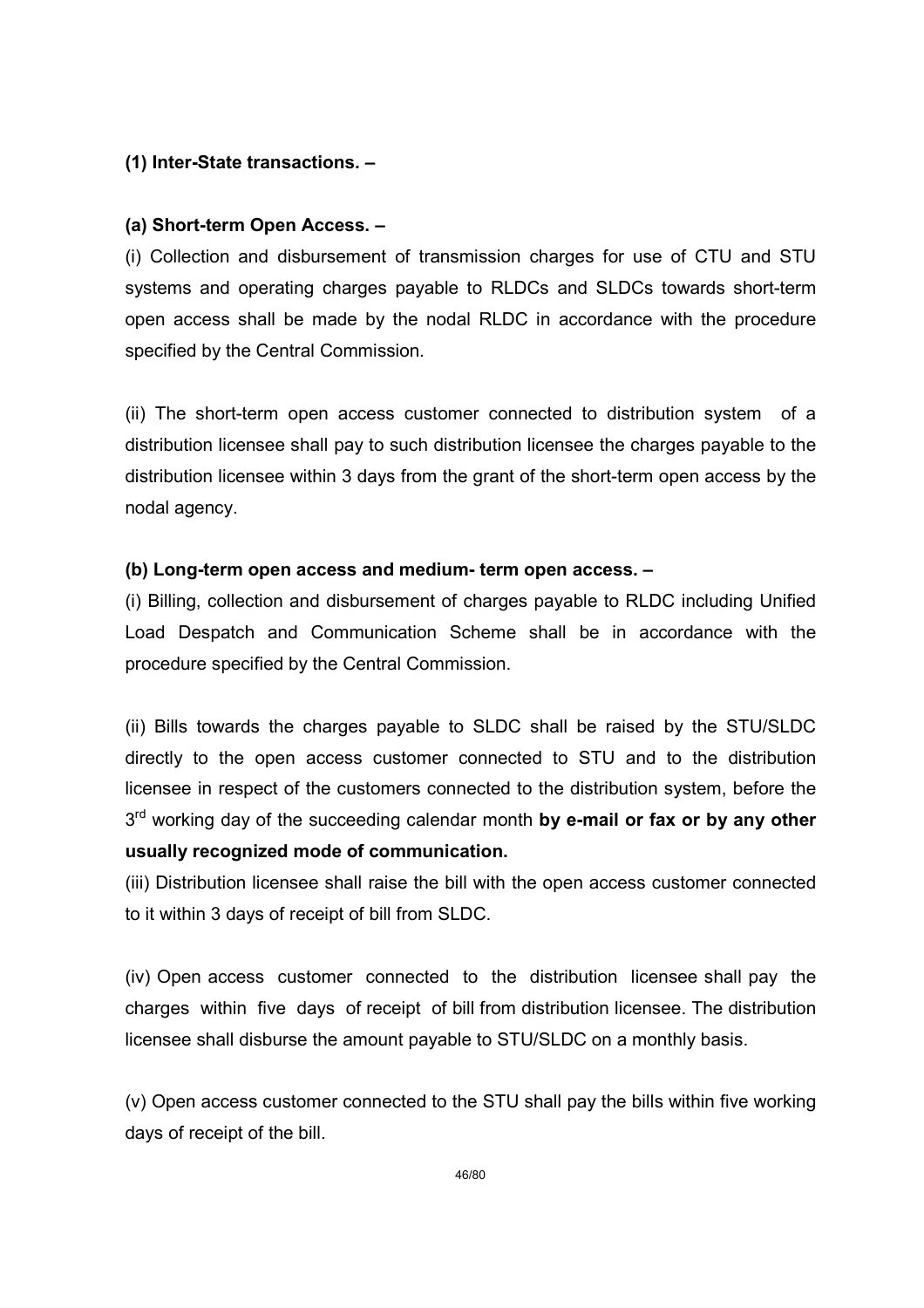### (2) Intra-State transactions. –

#### (a) Short-term Open Access. –

(i) The short-term open access customer shall deposit with SLDC the transmission charges and operating charges for the entire period of open access within three working days of grant of the short- term open access by SLDC.

(ii) In addition to the above, the short-term open access customer connected to distribution system of a distribution licensee shall also pay to SLDC, the charges payable to the distribution licensee for the entire period of open access within three days from the grant of the short-term open access by the nodal agency. Such charges would be disbursed to the distribution licensee on a weekly basis.

#### (b) Long-term and Medium-Term open access. -

SLDC, transmission licensees and distribution licensee, where applicable, shall communicate to STU the details of the bills due to them by the 3rd day of the succeeding calendar month. STU shall separately indicate the above charges and raise the bill with the open access customer, together with the charges receivable by it, if any, before the  $5<sup>th</sup>$  day of the above month. The open access customer shall pay the charges within seven days from the date of receipt of the bill. STU shall disburse the charges payable to SLDC, transmission licensee and distribution licensee on a monthly basis.

#### 36. Late payment surcharge. -

In case the payment of any bill for charges payable under these Regulations is delayed by a open access customer beyond the due date, without prejudice to any action under the Act or any other Regulation thereunder, a late payment surcharge at the rate of 1.5% per month shall be levied.

## 37. Default in payment. -

(1) Non-payment of any charge or sum of money payable by the open access customer under these Regulations (including imbalance charges) shall be considered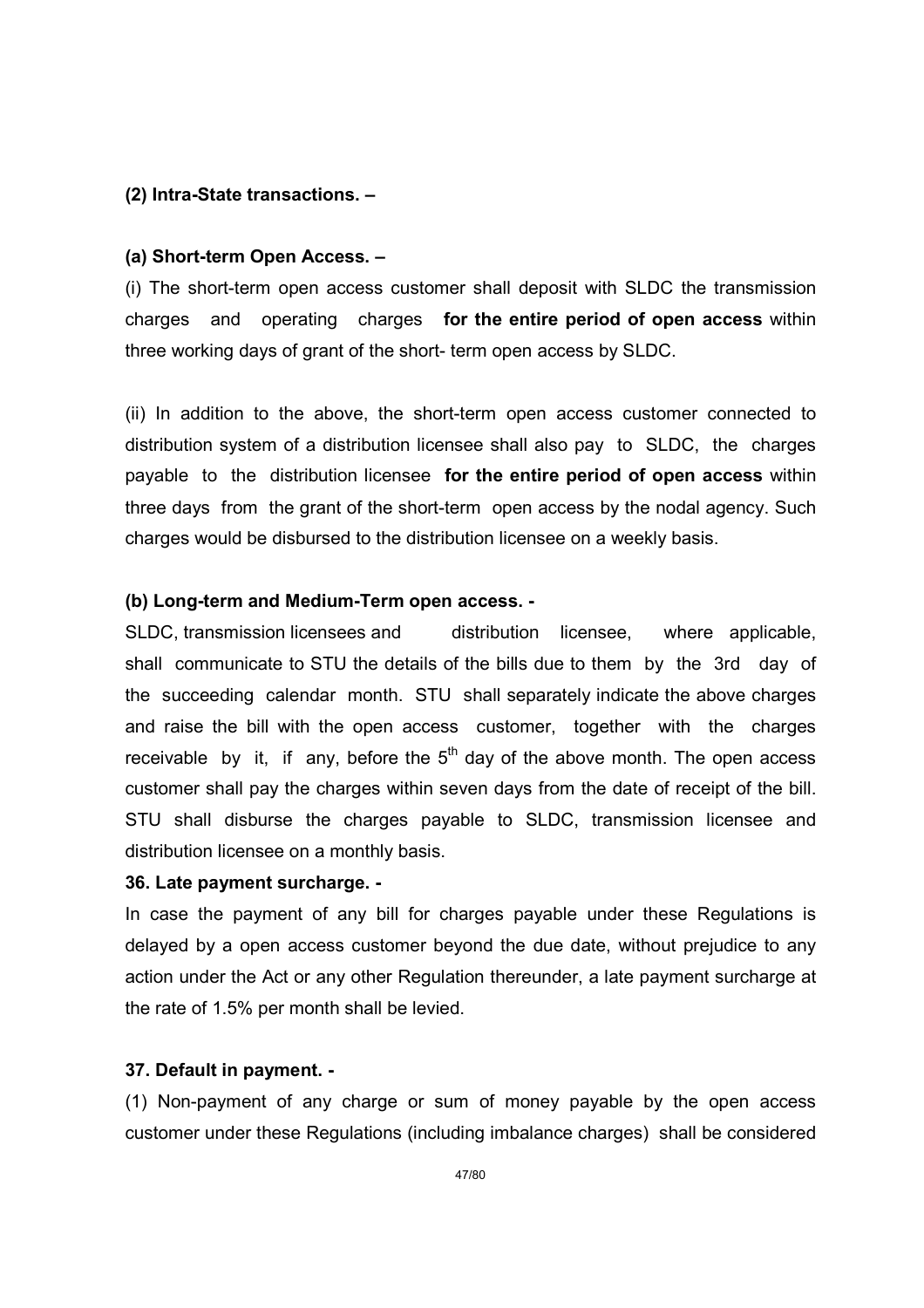non-compliance of these Regulations and shall be liable for action under section 142 of the Act in addition to action under section 56 of the Act. The STU or any other transmission licensee or a distribution licensee may discontinue open access after giving customer an advance notice of fifteen days without prejudice to its right to recover such charges by suit.

(2) In case of default in payment of charges due to the State Load Despatch Centre, the State Load Despatch Centre may refuse to schedule power to the defaulting open access customer and direct the licensee concerned to disconnect such customer from the grid.

## 38. Payment Security Mechanism. -

In case of long-term open access and medium-term open access, the applicant for open access will open an irrevocable Letter of Credit in favour of the agency responsible for collection of various charges for the estimated amount of various charges for a period of two months.

## CHAPTER 9

## INFORMATION SYSTEM

## 39. Information system. -

The State Load Dispatch Centre shall post the following information on its website in a separate web page titled "Open access information" and also issue monthly and annual report containing such information.

(1) A status report on long-term open access or medium-term open access customers indicating:

- (a) Name of customer;
- (b) Period of open access granted (date of commencement and date of termination);
- (c) Point of injection;
- (d) Point of drawal;
- (e) Transmission system / distribution system used, and
- (f) Open access capacity used.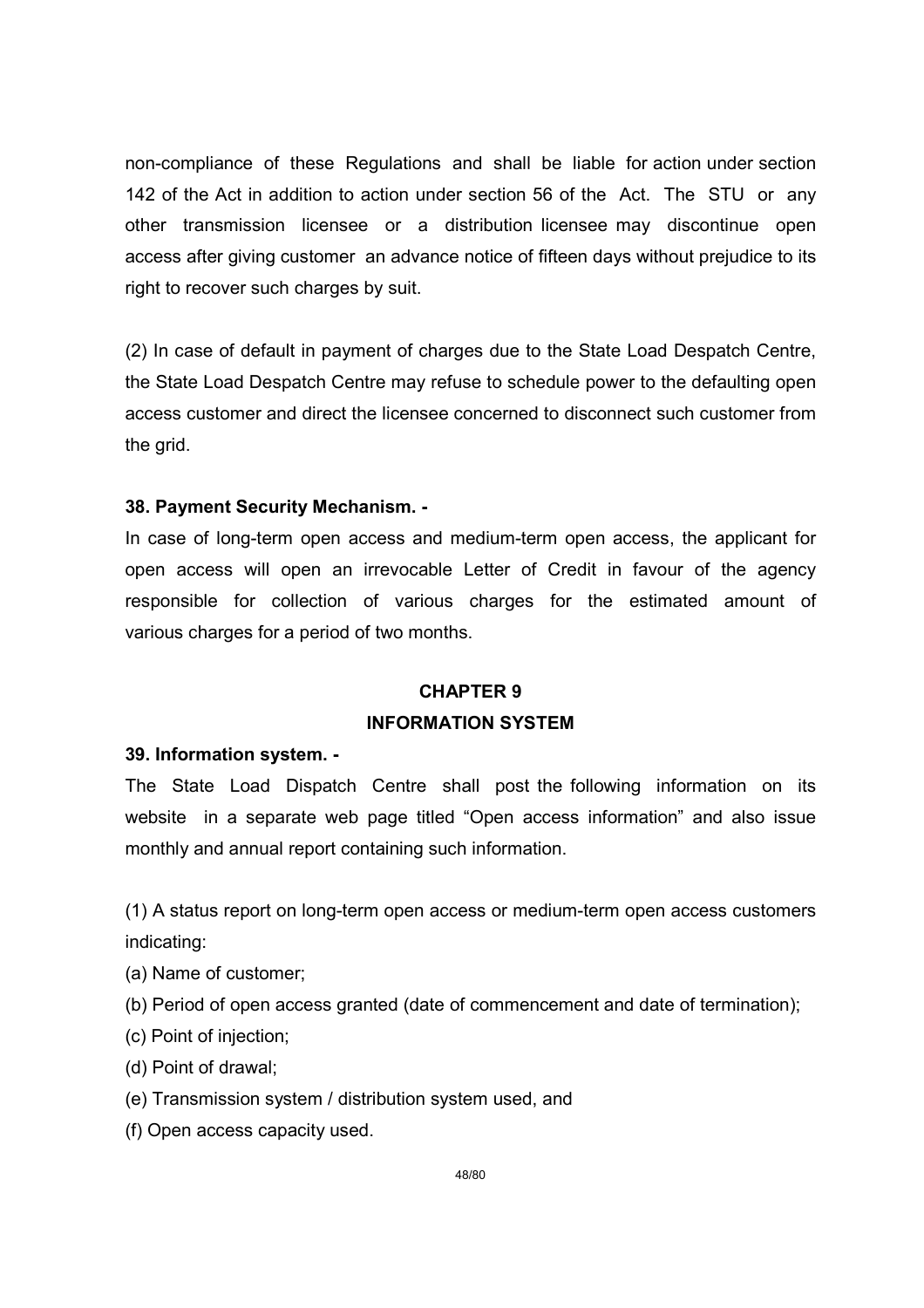(2) A status report on the current short-term open access customers indicating:

(a) Name of customer;

(b) Period of open access granted (date of commencement and date of termination);

(c) Point of injection;

(d)Point of drawal;

(e) Transmission system / distribution system used; and

(f)Open access capacity used.

(3) A status report on the Limited short-term open access customers indicating:

(a) Name of customer;

(b) Period of open access granted (date of commencement and date of termination);

(c) Schedule of open access period for each day.

(d) Point of injection;

- (e) Point of drawal;
- (f) Transmission system / distribution system used; and
- (g) Open access capacity used.

(4) Peak load flows and capacity available including the reserve capacity on all EHV lines and HV lines emanating from EHV sub- stations.

(5) The information regarding average loss in transmission and distribution system as determined by respective licensees.

# CHAPTER 10

# OPEN ACCESS TO GENERATING STATION CONNECTED TO DISTRIBUTION **SYSTEM**

40. A generating station connected to a distribution system seeking open access shall have to follow, except in respect of the case covered under Regulation 40, the same procedure as applicable for a consumer seeking open access under different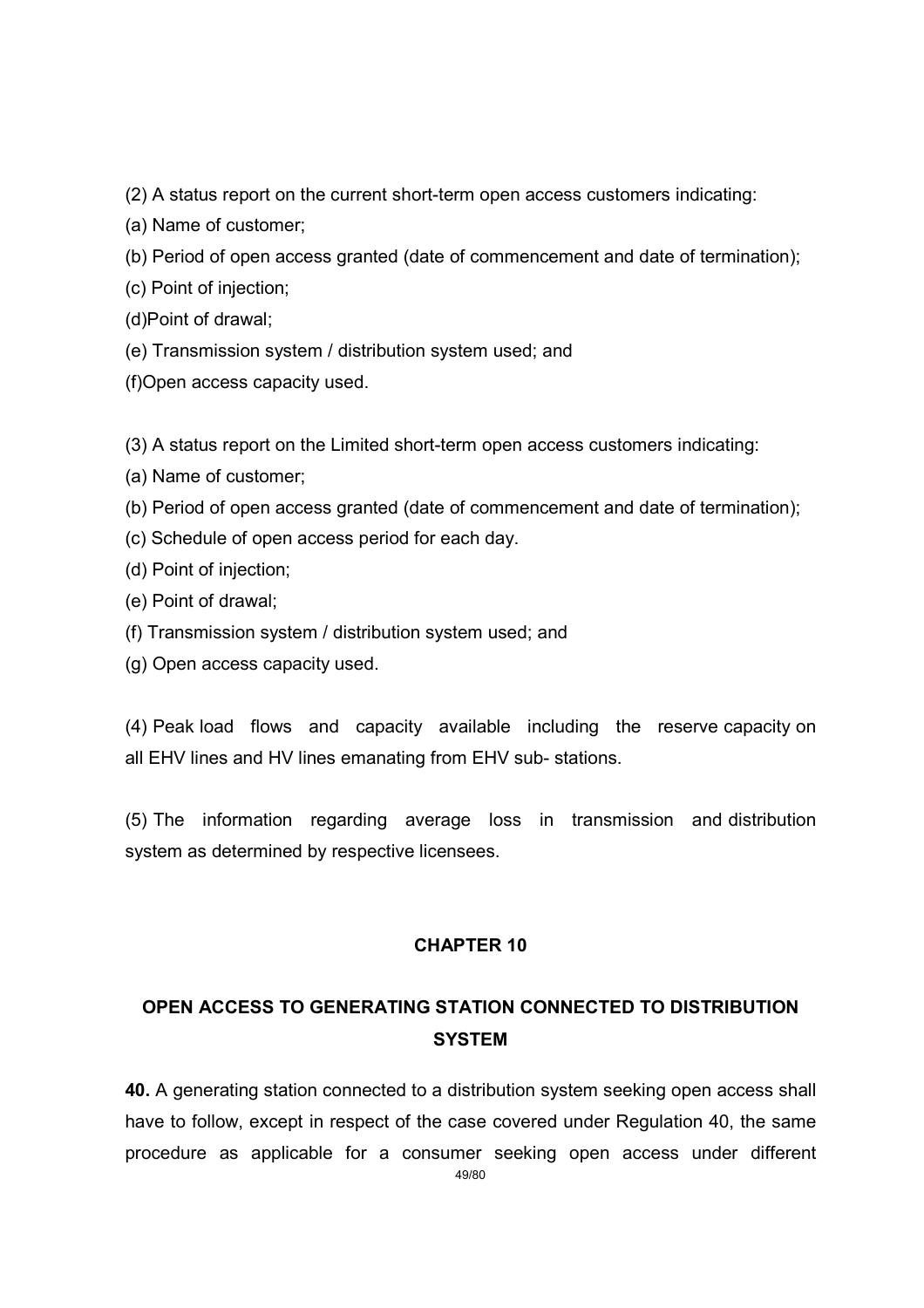scenarios, namely long-term open access, medium-term open access and short-term open access. Such generating station shall also be liable to pay the same application fee, and other open access charges except the cross subsidy surcharge and additional surcharge as are applicable to a consumer seeking open access.

41. A generating station seeking open access only within the area of the same Distribution Licensee shall make an application in the prescribed format to the Distribution Licensee.

42. The distribution licensee, while processing the application of such a generating station, shall follow the following procedure:

(1) While processing the application from a generating station seeking open access, the distribution licensee shall verify the following, namely-

(a) Existence of infrastructure necessary for time-block-wise energy metering and accounting in accordance with the provisions of the State Grid Code in force, and

(b) Availability of capacity in the distribution network.

(2) Where existence of necessary infrastructure and availability of capacity in the distribution network has been established, the distribution licensee shall convey its approval within the timelines indicated in Tables 1 and 2 as applicable to a consumer.

(3) In case the distribution licensee finds that the application is incomplete or defective in any respect, it shall communicate the deficiency or defect to the applicant by e-mail or fax or by any other usually recognized mode of communication, within two (2) working days of receipt of the application:

(4) In case the application has been found to be in Order but the distribution licensee refuses to give approval for open access on the grounds of non- existence of

50/80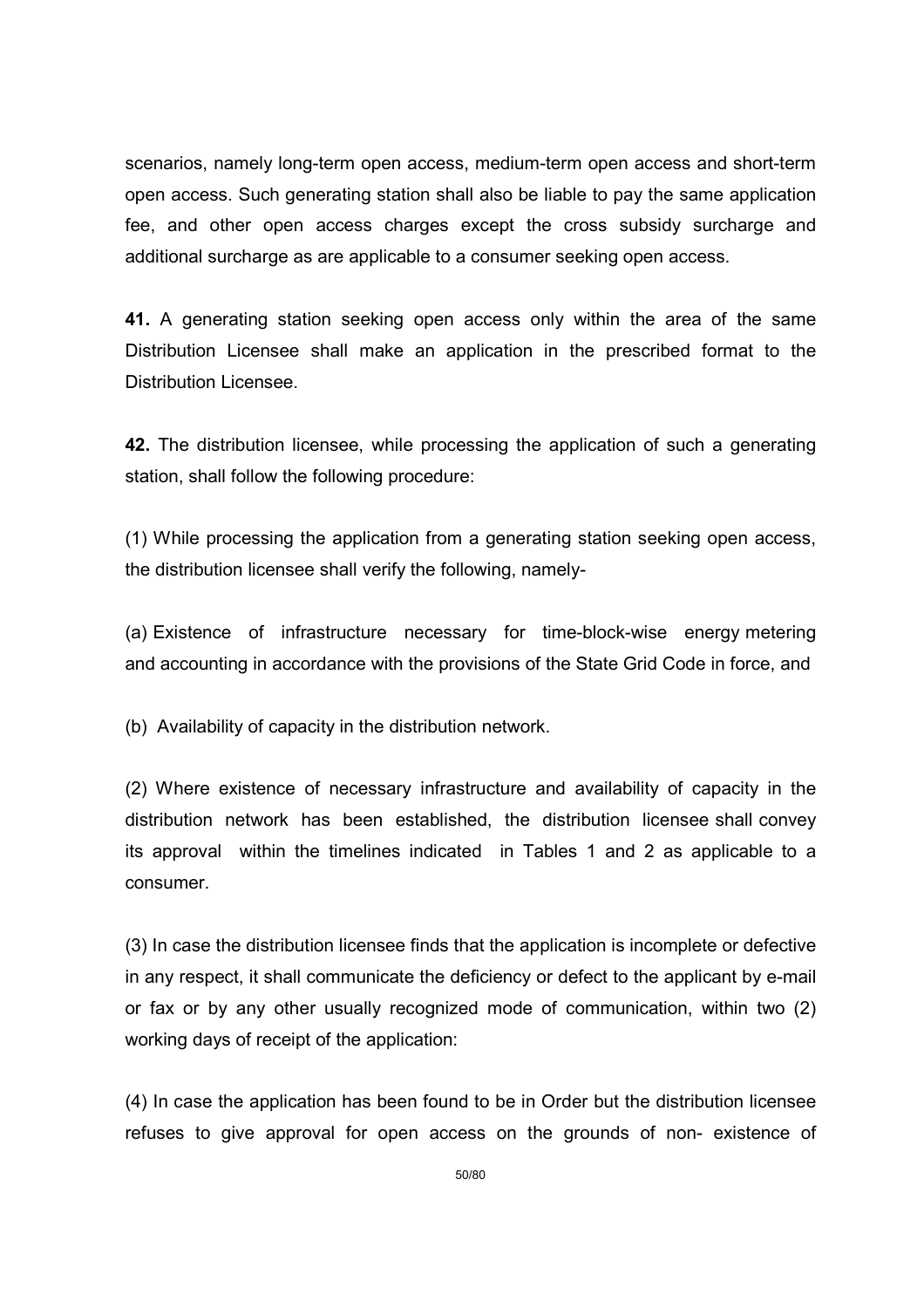necessary infrastructure or unavailability of surplus capacity in the distribution network, such refusal shall be communicated to the applicant by e-mail or fax or by any other usually recognized mode of communication, within the period of three (3) working days from the date of receipt of the application, along with reasons for such refusal

(5) The Generating station shall pay the wheeling charge to the distribution licensee as determined by the Commission. The treatment of deemed generation in case of non availability of distribution system shall be settled mutually between the generating station and the distribution licensee.

## CHAPTER 11

## **MISCELLANEOUS**

# 43. Under-utilization or non-utilization of open access capacity in intra-State transmission system. -

(1) Long-term open access. - A long-term open access customer may relinquish the long-term open access rights fully or partly before the expiry of the full term of longterm open access, by making payment of compensation for stranded capacity as follows:-

# (a) Long-term open access customer who has availed access rights for a period of and exceeding 12 years. -

(i) Notice of one (1) year  $-$  If such a customer submits an application to the State Transmission Utility at least 1 (one) year prior to the date from which such customer desires to relinquish the access rights, there shall be no charges.

(ii) Notice of less than one (1) year – If such a customer submits an application to the State Transmission Utility at any time lesser than a period of 1 (one) year prior to the date from which such customer desires to relinquish the access rights, such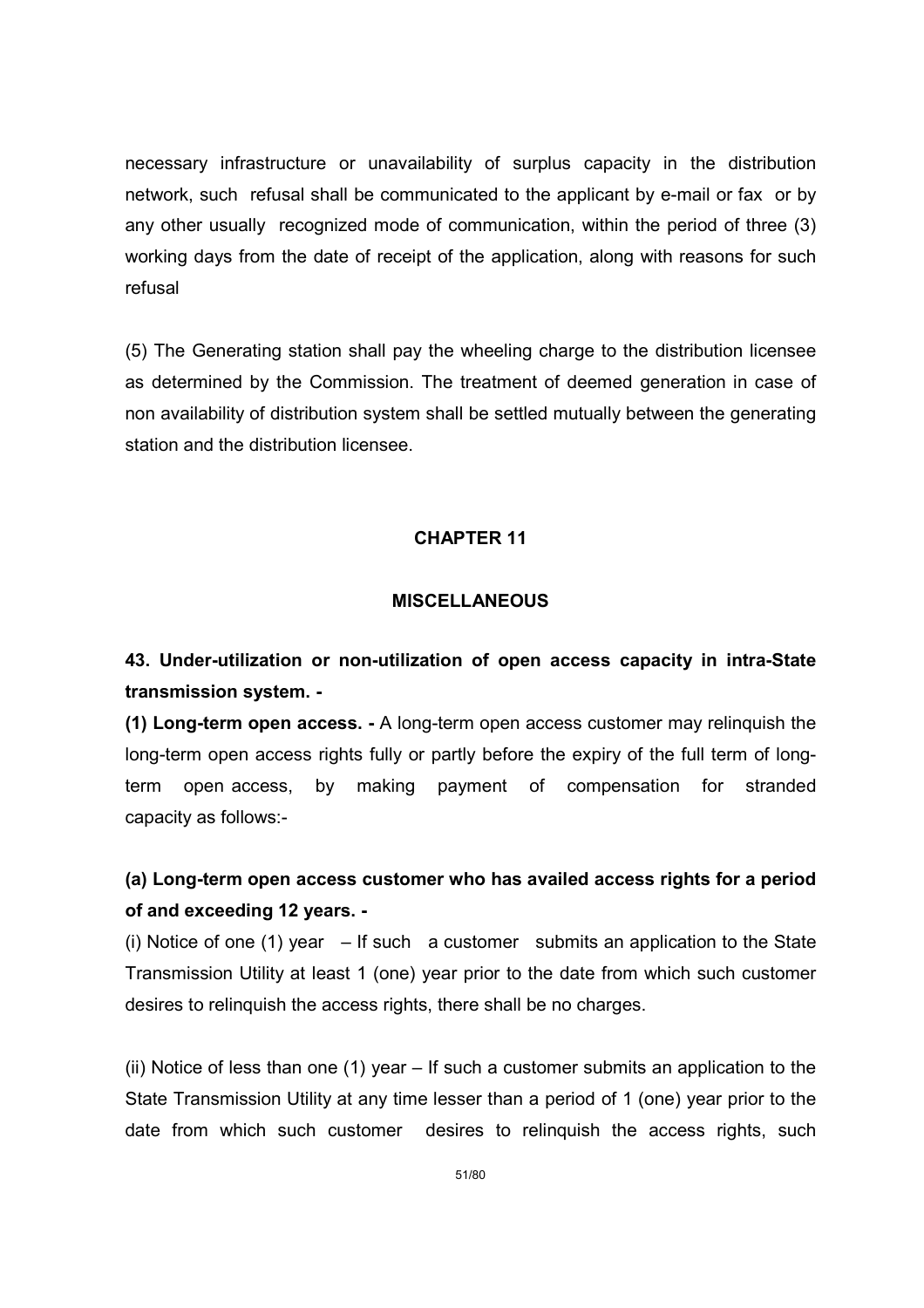customer shall pay an amount equal to 66% of the transmission charges for the stranded transmission capacity for the period falling short of a notice period of one (1) year.

(b) Long-term open access customer who has availed access rights for a period less than 12 (twelve) years. - such customer shall pay an amount equal to 66% of the estimated transmission charges (net present value) for the stranded transmission capacity for the period falling short of 12 (twelve) years of access rights:

Provided that such a customer shall submit an application to the State Transmission Utility at least 1 (one) year prior to the date from which such customer desires to relinquish the access rights:

Provided further that in case a customer submits an application for relinquishment of long-term open access rights at any time at a notice period of less than one year, then such customer shall pay an amount equal to 66% of the estimated transmission charges (net present value) for the period falling short of a notice period of one (1) year, in addition to 66% of the estimated transmission charges (net present value) for the stranded transmission capacity for the period falling short of 12 (twelve) years of access rights.

(c) The discount rate that shall be applicable for computing the net present value as referred to in sub-clause (a) and (b) of clause (1) above shall be the discount rate to be used for bid evaluation in the Central Commission's Notification issued from time to time in accordance with the Guidelines for Determination of Tariff by Bidding Process for Procurement of Power by distribution Licensees issued by the Ministry of Power, Government of India from time to time.

(d) The compensation paid by the long-term open access customer for the stranded transmission capacity shall be used for reducing transmission charges payable by other long-term open access customers and medium-term open access customers in the year in which such compensation payment is due in the ratio of transmission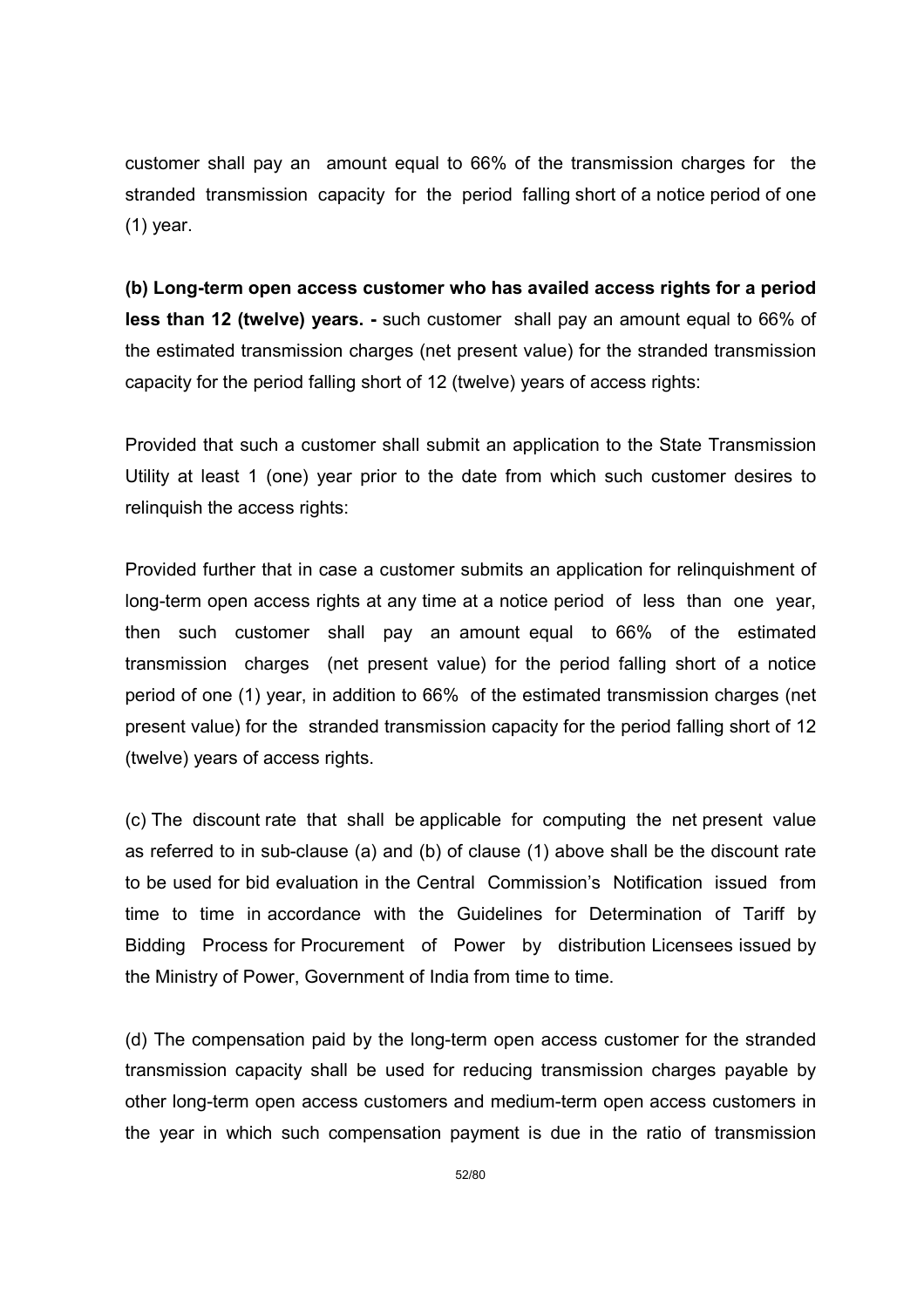charges payable for that year by such long- term and medium-term open access customers.

(2) Medium-term Open Access customers. - A medium-term open access customer may relinquish rights, fully or partly, by giving at least 30 days prior notice to the nodal agency:

Provided that the medium-term open access customer relinquishing its rights shall pay applicable transmission charges for the period of relinquishment or for 30 days whichever is less.

## (3) Short-term open access customer. –

(a) On an application made to the nodal agency by the short-term open access customer, the short-term open access schedules already accepted by the nodal agency in advance or on first-come-first-served basis may either be cancelled or revised downwards:

Provided that such cancellation or downward revision of the short- term open access schedules shall not be effective before expiry of a minimum period of two (2) days:

Provided further that the day on which application for cancellation or downward revision of schedule is served on the nodal agency and the day from which such cancellation or downward revision is to be implemented, shall be excluded for computing the period of two (2) days.

(b) The person seeking cancellation or downward revision of short- term open access schedule shall pay the transmission charges for the first two (2) days of the period for which the cancellation or downward revision of schedule, as the case may be, has been sought, in accordance with the schedule originally approved by the nodal agency, and thereafter in accordance with the revised schedule prepared by the nodal agency during the period of such cancellation or downward revision.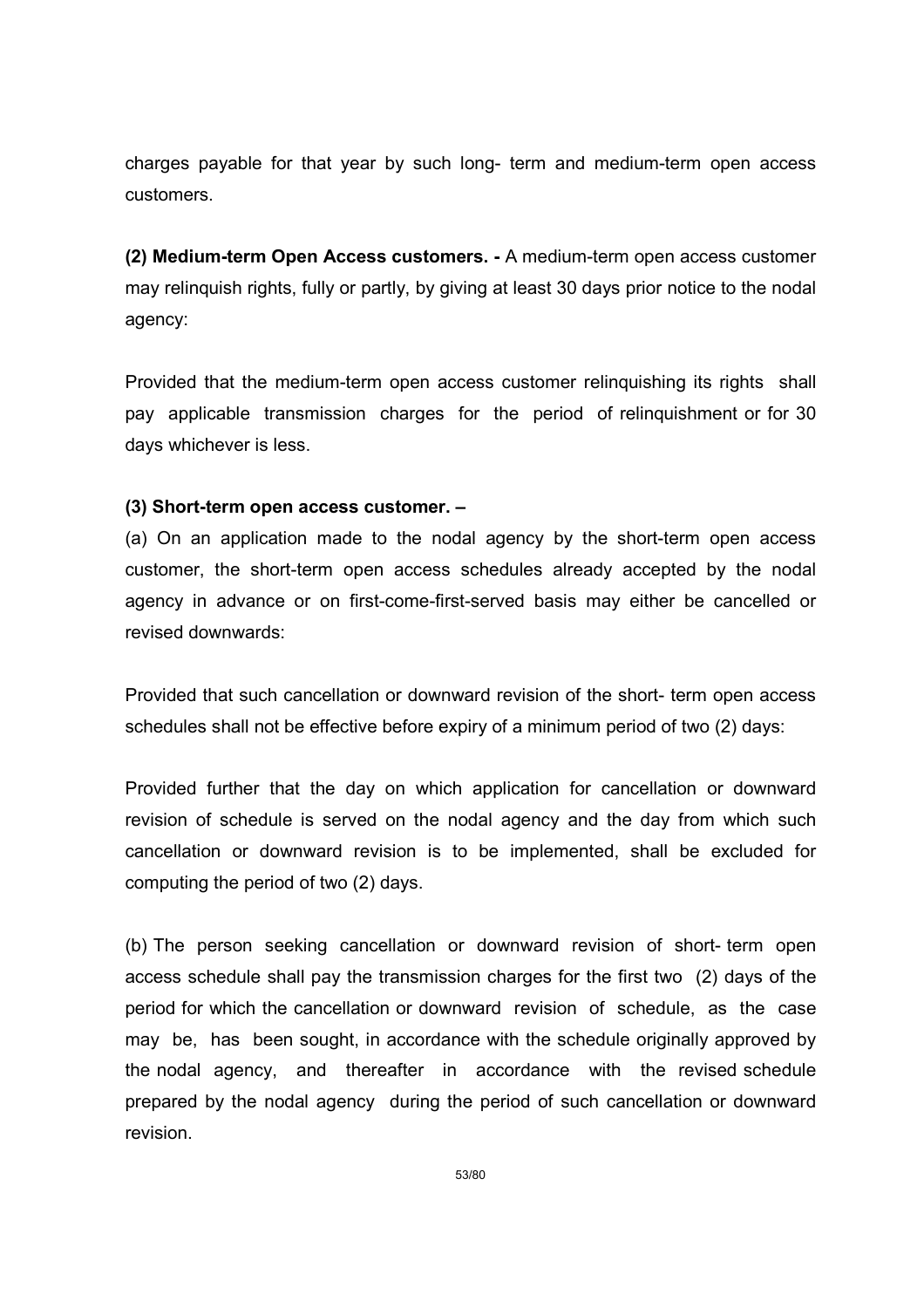(c) In case of cancellation, operating charges specified in Regulations 21 of these Regulations shall be payable for two (2) days or the period of cancellation in days, whichever is less.

## 44. Computation of capacity availability for open access. –

(1) The capacity available for the open access shall be computed for each transmission segment and for every sub-station by the STU following the methodology given below:

(a) Available open access capacity of a transmission system segment: = (DC-SD-AC) + NC - ND

Where,

DC=Designed capacity of the transmission segment in MW,

SD = Sustained demand (peak load experienced) in MW recorded in the segment,

AC = Already allotted capacity, but not availed in MW,

NC = New capacity in MW expected to be added and

ND = New Demand expected to be added.

(b) Available open access capacity of a sub-station: = (TC-SP- AC)+NC – ND

Where,

- TC= Transformer capacity of the sub- station in MVA,
- SP= Sub-station peak in MVA,
- AC= Already allotted capacity but not availed in MVA,

NC = New transformer capacity in MVA expected to be added and

ND = New Demand in MVA expected to be added.

(c) The STU shall update these values on monthly basis on the first calendar day of the month and publish it in their website.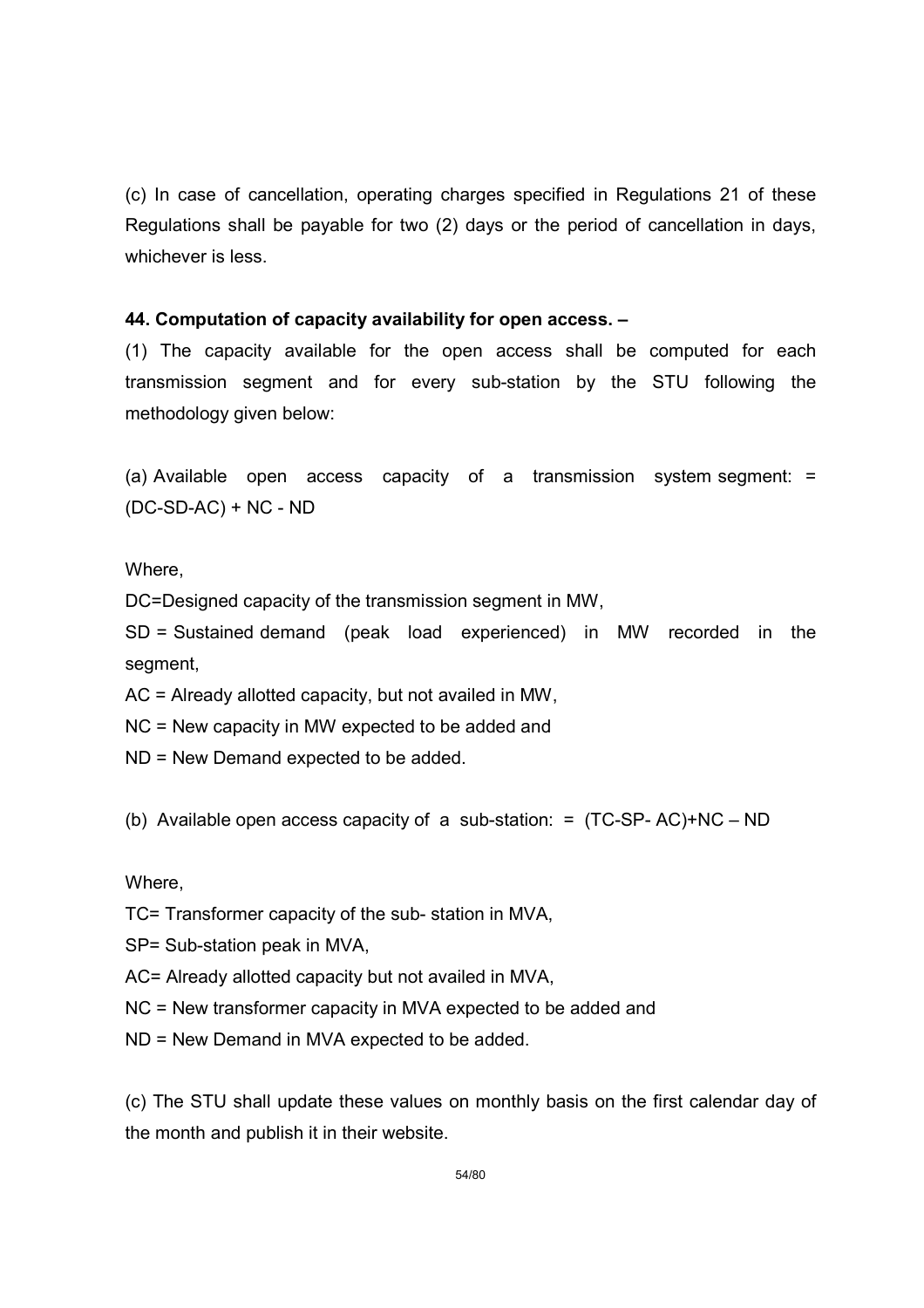(2) The appropriate distribution licensee shall determine the available capacity for allotment for the portion of the distribution system over which open access has been requested for.

### 45. Curtailment Priority. –

When, because of constraints or otherwise, it becomes necessary to curtail the open access service of the customers, subject to the requirements of State Grid Code, the open access to a distribution licensee shall be the last to be curtailed. Among others, short-term open access customers shall be curtailed first, followed by the medium-term open access customers, followed by long- term open access customers. SLDC shall frame guidelines for curtailment of open access customers.

#### 46. Detailed Procedure. -

(1) Subject to the provisions of these regulations, the State Transmission Utility and the Distribution Licensee shall submit the detailed procedure to the Commission for approval within 60 days of notification of these regulations in the Official Gazette:

Provided that prior to submitting the detailed procedure to the Commission for approval, the State Transmission Utility and the Distribution Licensee shall make the same available to the public and invite comments by putting the draft detailed procedure on their website and giving a period of one month to submit comments;

Provided further that while submitting the detailed procedure to the Commission, the State Transmission Utility and the Distribution Licensee shall submit a statement indicating as to which of the comments of stakeholders have not been accepted by it along with reasons thereof.

(2) The detailed procedure submitted by the State Transmission Utility and Distribution Licensee shall, in particular, include -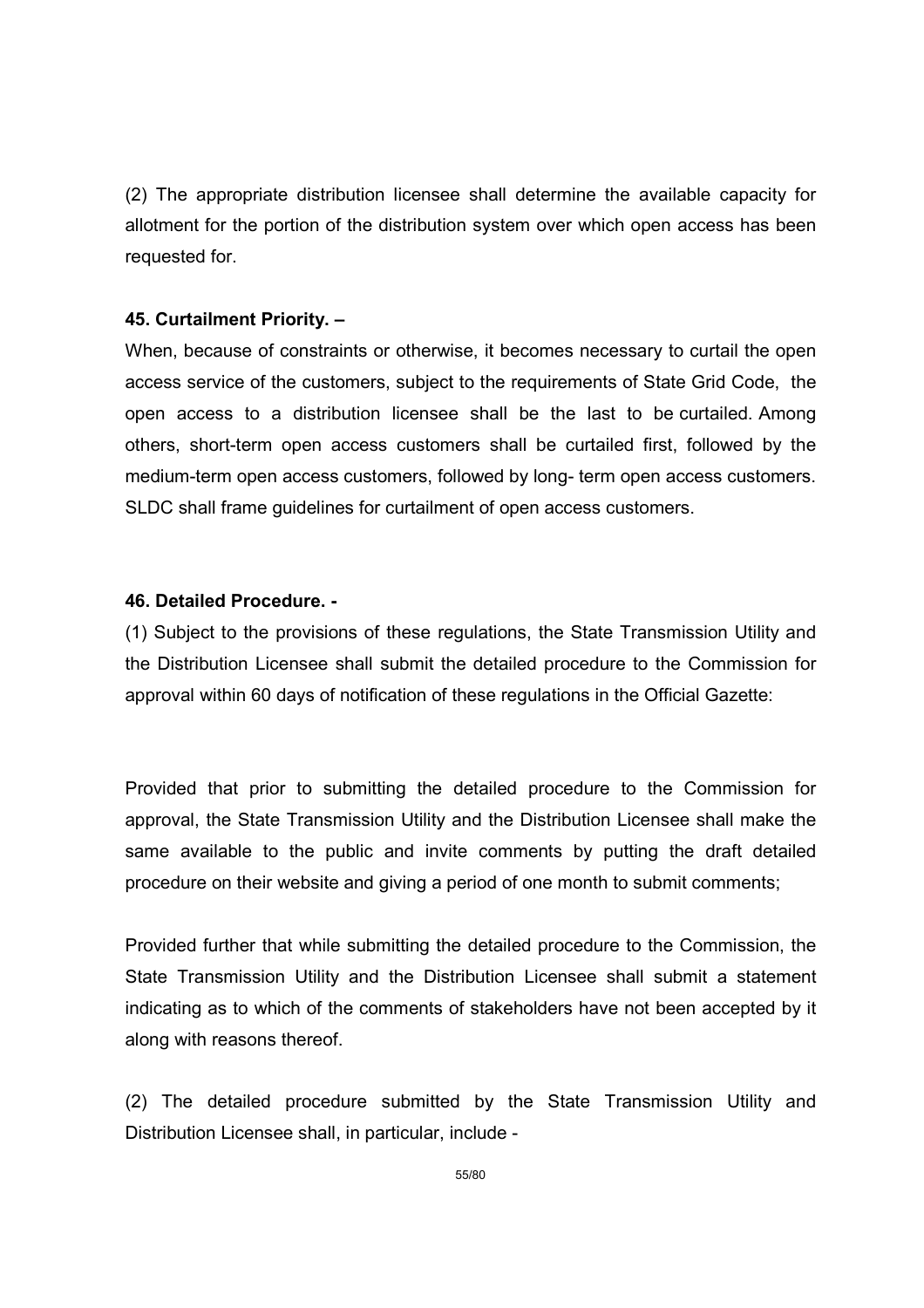(a) The proforma for application of connectivity and the connection agreement.

(b) The proforma for application of long-term, medium-term and short term open access and LTOA/MTOA agreements.

(c) Any other points, including payment mechanisms for application fee, bank guarantees etc., necessary for implementation of these regulations.

## 47. Redressal Mechanism

(1) All disputes and complaints relating to open access shall be made to the respective nodal agency, which may investigate and endeavour to resolve the grievance within thirty days; and

(2) Whenever the nodal agency is unable to resolve a grievance, the matter may be referred to the Commission.

## 48. Powers to Remove Difficulties. -

If any difficulty arises in giving effect to any of the provisions of these Regulations, the Commission may by general or special Order, direct the State Transmission Utility, State Load Dispatch Centre, intra-State licensees and the open access customer, to take such action, as may appear to the Commission to be necessary or expedient for the purpose of removing difficulties.

## 49. Force Majeure. –

(1) Any event which is beyond the control of the parties to the open access agreement which they could not foresee or with a reasonable amount of diligence could not have foreseen or which could not be prevented and which substantially affect the performance by either party such as, but not limited to, the following shall be classified as force majeure events for the purpose of these Regulations. -

- (i) natural disasters (earthquakes, hurricane, floods);
- (ii) wars, riots or Civil Commotions and other upheavals; and
- (iii) grid / distribution system's failure not attributable to parties hereto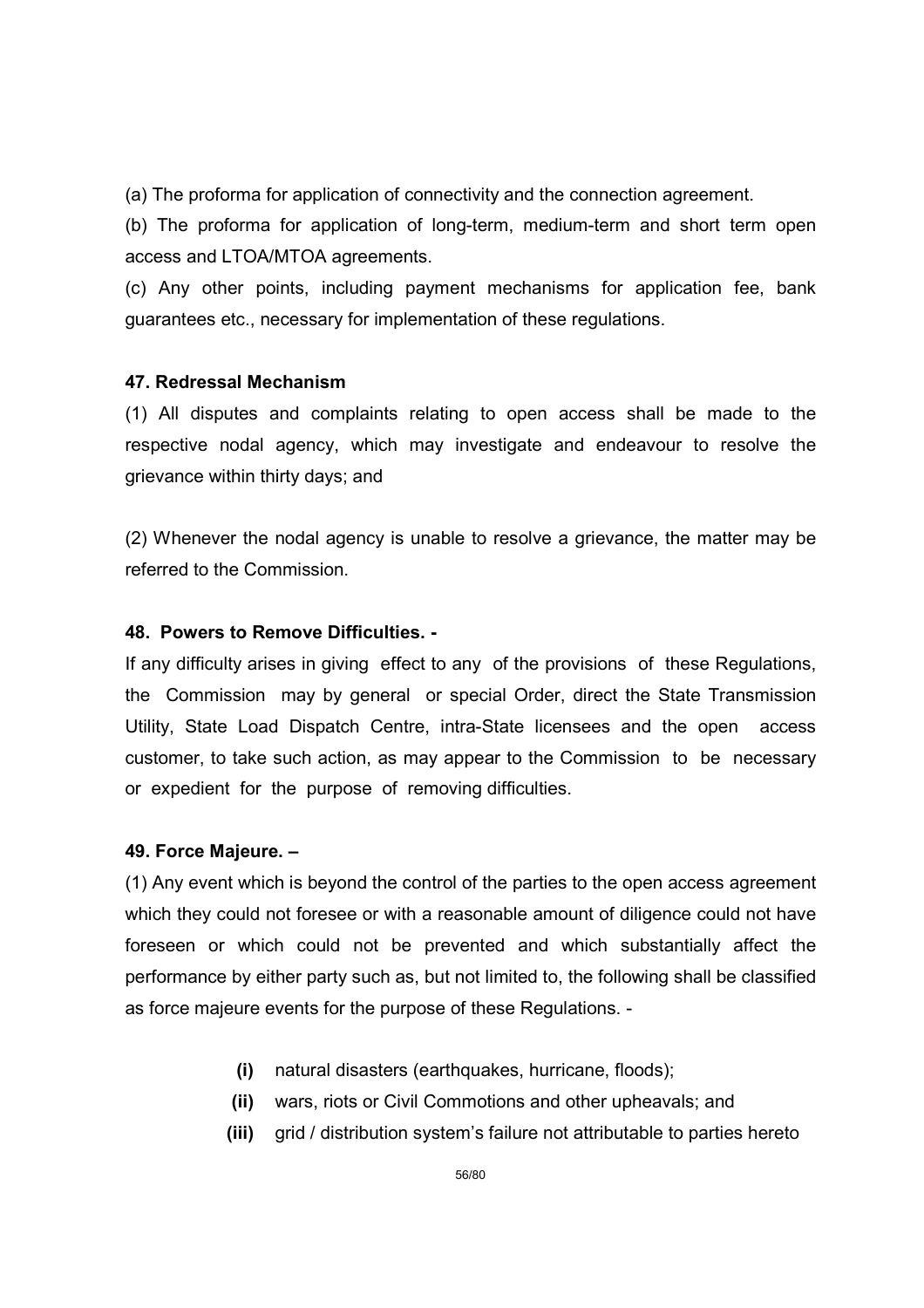(2) Both the parties of the open access agreement shall ensure compliance of the terms and conditions of the agreement. However, no party shall be liable for any claim for any loss or damage whatsoever arising out of failure to carry out the terms of the open access agreement to the extent that such failure is due to force majeure. But, any party claiming the benefit of the force majeure shall satisfy the other party of the existence of such event(s)

#### 50. Power to amend. –

The Commission may, at anytime, vary, alter, modify or amend any of the provisions of these Regulations.

#### 51. Repeal and Savings. –

(1) Save as otherwise provided in these Regulations, "Tamil Nadu Electricity Regulatory Commission - Intra State Open Access Regulations, 2005" shall stand repealed from the date of commencement of these Regulations.

(2) Notwithstanding such repeal, anything done or purported to have been done under the repealed Regulations so far as it is not inconsistent with these Regulations shall be deemed to have been done or purported to have been done under these Regulations.

(3) Open access customers to the intra-State transmission system and the distribution system in the State on the date of coming into force of these Regulations under an existing agreement / contract shall be entitled to continue to avail such access to the transmission and distribution system on the same terms and conditions, as stipulated under such existing agreement/contract. Such persons shall on expiry of such existing agreement / contract be eligible to avail longterm open access or medium-term open access under these Regulation by making applications at least thirty days prior to the expiry of the existing agreement/contract.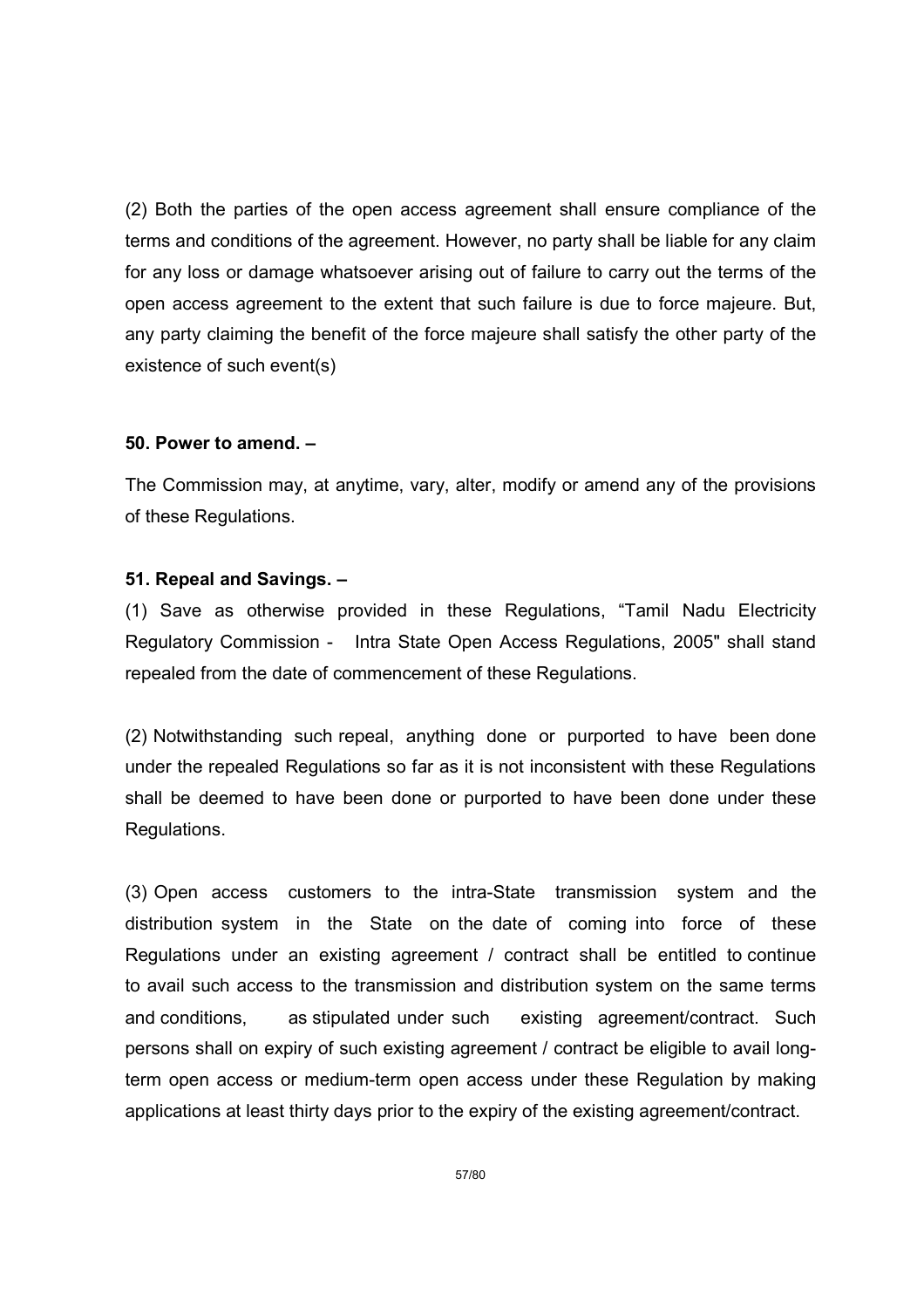(4) These Regulations are in addition to and not in derogation of the other Regulations / Codes issued by the Commission.

(5) The provisions in these Regulations are subject to the Commission's orders on Restriction and Control of power issued from time to time.

(By order of the Tamil Nadu Electricity Regulatory Commission)

 (S.GUNASEKARAN) **Secretary**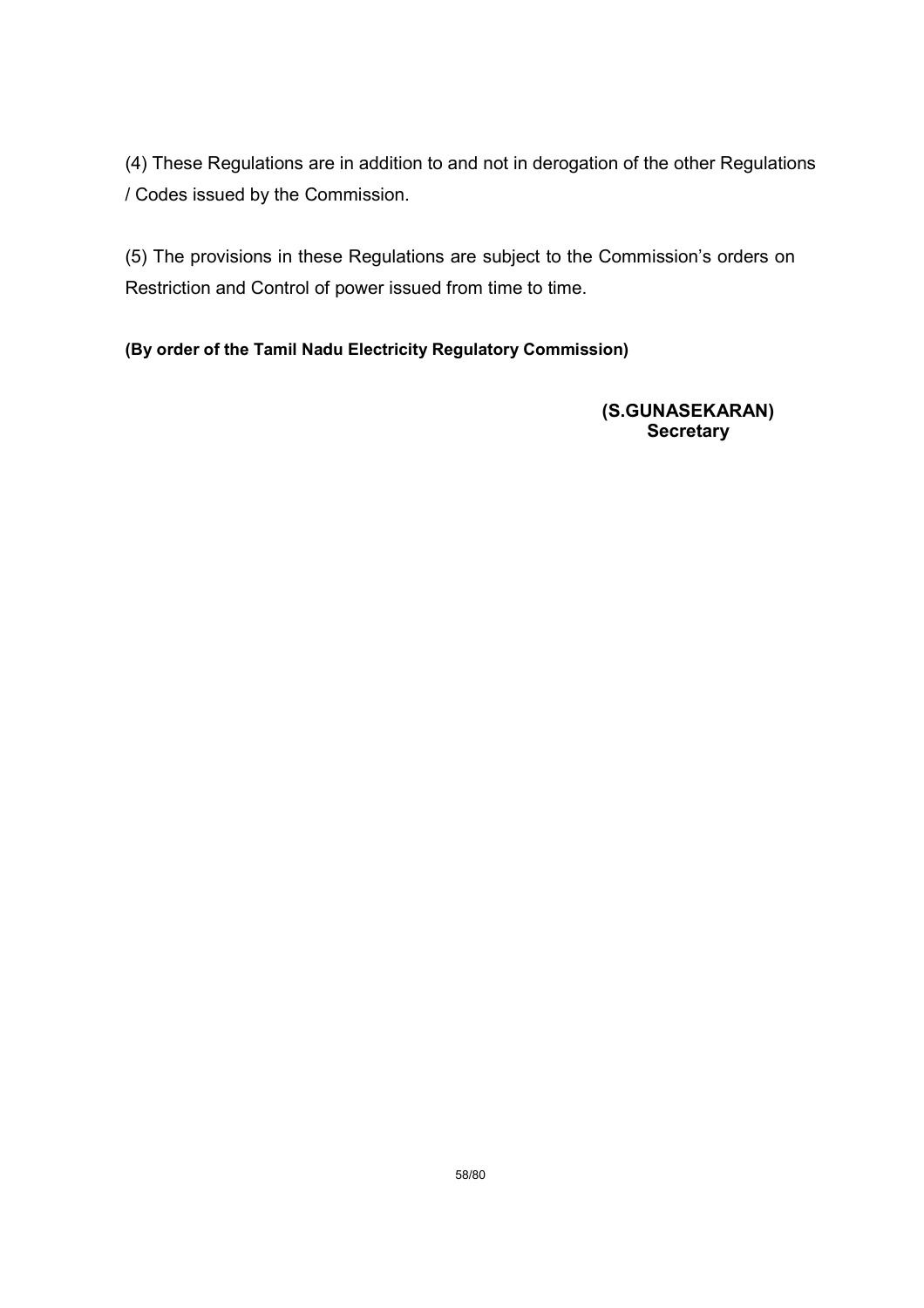| Table 1          |                                        |                                                                                                         |                                              |                                  |                                                   |                                                                                    |                                                                                                                                   |                                                                                                                                                                                                                                                                                                                                                       |                                                                                                                                             |
|------------------|----------------------------------------|---------------------------------------------------------------------------------------------------------|----------------------------------------------|----------------------------------|---------------------------------------------------|------------------------------------------------------------------------------------|-----------------------------------------------------------------------------------------------------------------------------------|-------------------------------------------------------------------------------------------------------------------------------------------------------------------------------------------------------------------------------------------------------------------------------------------------------------------------------------------------------|---------------------------------------------------------------------------------------------------------------------------------------------|
|                  |                                        | <b>Consumer connected to Distribution System</b>                                                        |                                              |                                  |                                                   |                                                                                    |                                                                                                                                   |                                                                                                                                                                                                                                                                                                                                                       |                                                                                                                                             |
| S.<br>No.<br>(1) | <b>Period</b><br>(2)                   | Inter⊟se<br><b>location</b><br>оf<br>ldrawal<br>injection point<br>(3)                                  | and Nodal agency<br>(4)                      | 10<br><b>MW</b> and above<br>(a) | Application fee (Rs.)<br>(5)<br>than 10 MW<br>(b) | For capacity of For capacity less Documents to accompany<br>the application<br>(6) | Time frame for<br>of<br>disposal<br>application<br>(days from<br>receipt<br>оf<br>application)<br>(7)                             | the Applicable Charges Applicable Losses<br>(8)                                                                                                                                                                                                                                                                                                       | (9)                                                                                                                                         |
| l1.              |                                        | Both within the<br>same<br><b>Distribution</b><br>licensee                                              | Concerned<br><b>Distribution</b><br>Licensee | 2000                             | 2000                                              | Proof of<br>Application fee.                                                       | case STOA Cross<br>in<br>applied for firstsurcharge,<br>time.<br>3 working daysif any<br>on<br><b>STOA</b><br>applications.       | payment of $\cdot$ 7 working days $\cdot$ Wheeling Charge<br>Subsidy kind<br>Additional surcharge,<br>subsequent StandRby charges<br>if any<br>· Imbalance<br>and<br>Reactive<br>Energy<br>Charges,<br>as<br>applicable.                                                                                                                              | • Distribution<br>loss in<br>at relevant<br>voltage level.                                                                                  |
| $\mathsf{2}$ .   | Access<br>Open<br>$\Box$ Term<br>Short | Both within the<br>same State but<br>areas<br>оf<br>in<br>different<br><b>Distribution</b><br>Licensees | <b>SLDC</b>                                  | 5000                             | 5000                                              | Proof of<br>Application fee,<br>Consent<br>concerned<br>Distribution licensees.    | case STOA Cross<br>in<br>from applied for first surcharge,<br>time.<br>3 working daysif any<br>on<br><b>STOA</b><br>applications. | payment of • 7 working days • Wheeling Charge<br>Subsidy kind<br>Additional surcharge, respect of both<br>subsequent StandRby charges, Licensees<br>if any<br>• Imbalance<br>Reactive<br>Energy<br>Charges,<br>as<br>applicable.<br>• Scheduling<br>and<br>system<br>Operating<br>Charges<br>as<br>applicable.<br>Transmission<br>charge(IntraRState) | • Distribution<br>loss in<br>at relevant<br>voltage level<br>in<br><b>Distribution</b><br>• Transmission loss in<br>and kind. (IntraRState) |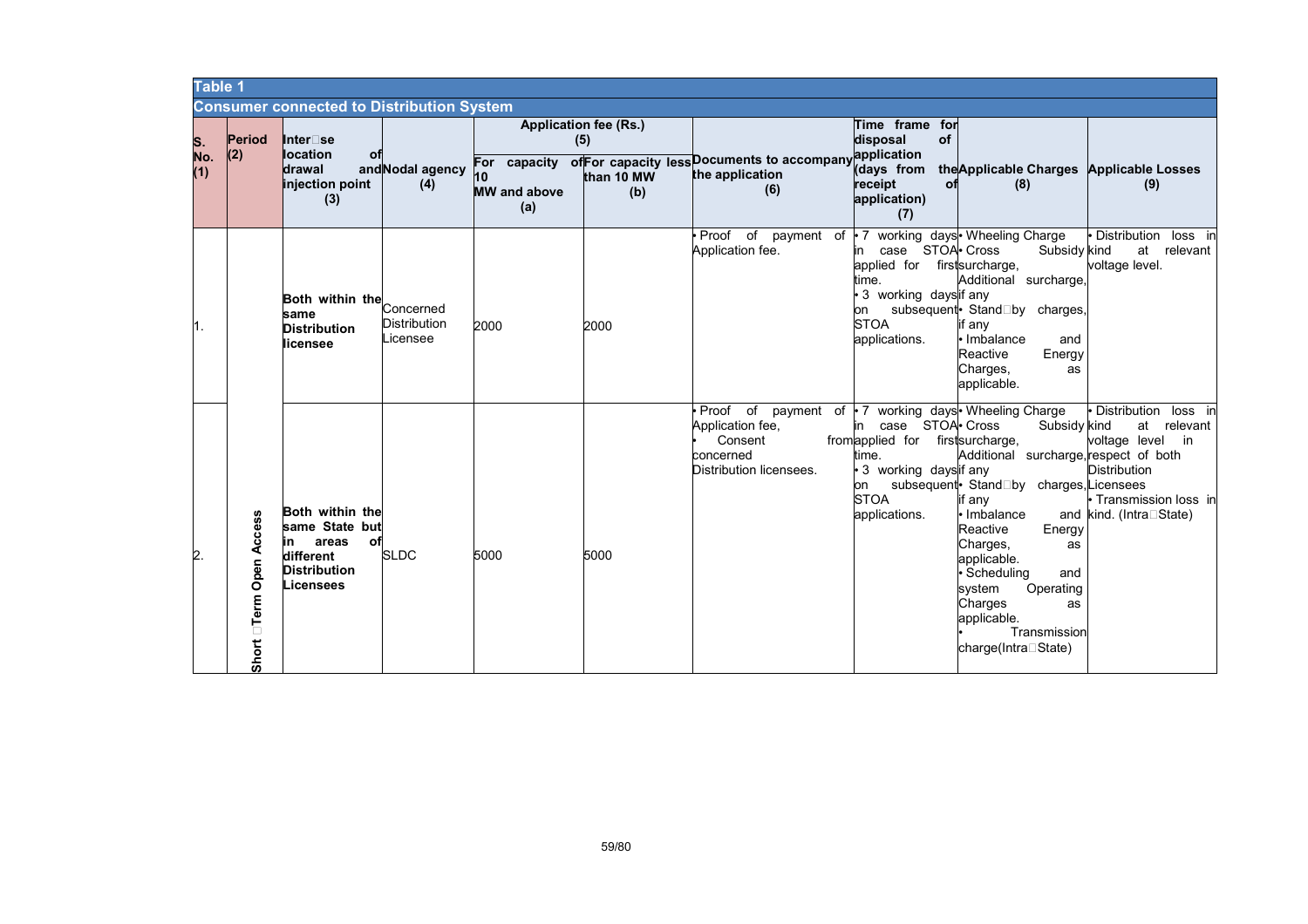| <b>Table 1</b>   |               |                                                                                               |                                                             |                                  |                                                          |                                                                                                                                                 |                                                                                                           |                                                                                                                                                                                                                                                                                                                |                                                                                                                                                          |
|------------------|---------------|-----------------------------------------------------------------------------------------------|-------------------------------------------------------------|----------------------------------|----------------------------------------------------------|-------------------------------------------------------------------------------------------------------------------------------------------------|-----------------------------------------------------------------------------------------------------------|----------------------------------------------------------------------------------------------------------------------------------------------------------------------------------------------------------------------------------------------------------------------------------------------------------------|----------------------------------------------------------------------------------------------------------------------------------------------------------|
|                  |               | <b>Consumer connected to Distribution System</b>                                              |                                                             |                                  |                                                          |                                                                                                                                                 |                                                                                                           |                                                                                                                                                                                                                                                                                                                |                                                                                                                                                          |
| S.<br>No.<br>(1) | Period<br>(2) | Inter⊟se<br><b>location</b><br>0f<br>drawal<br>injection point<br>(3)                         | and Nodal agency<br>(4)                                     | 10<br><b>MW</b> and above<br>(a) | <b>Application fee (Rs.)</b><br>(5)<br>than 10 MW<br>(b) | For capacity of For capacity less Documents to accompany<br>the application<br>(6)                                                              | Time frame for<br>disposal<br>of<br>application<br>(days from<br>receipt<br>оf<br>application)<br>(7)     | the Applicable Charges Applicable Losses<br>(8)                                                                                                                                                                                                                                                                | (9)                                                                                                                                                      |
| Β.               |               | Injection point<br>in the<br>intra⊟<br>State<br>transmission<br>within<br>svstem<br>the State | <b>SLDC</b>                                                 | 5000                             | 5000                                                     | Proof of payment of • 7 working days Wheeling Charge<br>Application fee,<br>Consent<br>concerned<br>Distribution licensees.                     | case STOA Cross<br>in<br>from applied for first surcharge,<br>time.<br>on<br><b>STOA</b><br>applications. | Subsidy kind<br>Additional<br>3 working dayssurcharge, if any<br>subsequent StandRby charges,<br>if any<br>• Imbalance<br>and<br>Reactive<br>Energy<br>Charges,<br>as<br>applicable.<br>· Scheduling<br>and<br>Operating<br>system<br>Charges,<br>as<br>applicable.<br>Transmission<br>charge<br>(IntraRState) | Distribution loss in<br>at relevant<br>voltage level.<br>Transmission Loss<br>in kind. (IntraRState)                                                     |
| 4.               |               | In different<br><b>States</b>                                                                 | RLDC of the<br>region<br>where<br>consumer<br>is<br>located |                                  | As per CERC Regulation                                   | o <sub>f</sub><br>Proof<br>payment<br>of<br>Application fee,<br>Consent from concerned<br>SLDCs<br>and Distribution<br>licensees as applicable, | As per Central Imbalance<br>Commission's<br>Regulation                                                    | . Wheeling Charges<br>Cross<br>Subsidy kind<br>surcharge,<br>if anv<br>StandRby charges,<br>if any<br>and<br>Reactive<br>Energy<br>Charges,<br>as<br>applicable.<br>· Scheduling and<br>svstem<br>Operating<br>Charges,<br>as<br>applicable<br>Transmission<br>Charge (IntraRState<br>and Inter State).        | Distribution<br>loss in<br>at relevant<br>voltage level.<br>Additional surcharge, Transmission Loss<br>kind.<br>in<br>(IntraRStat<br>e and Inter State). |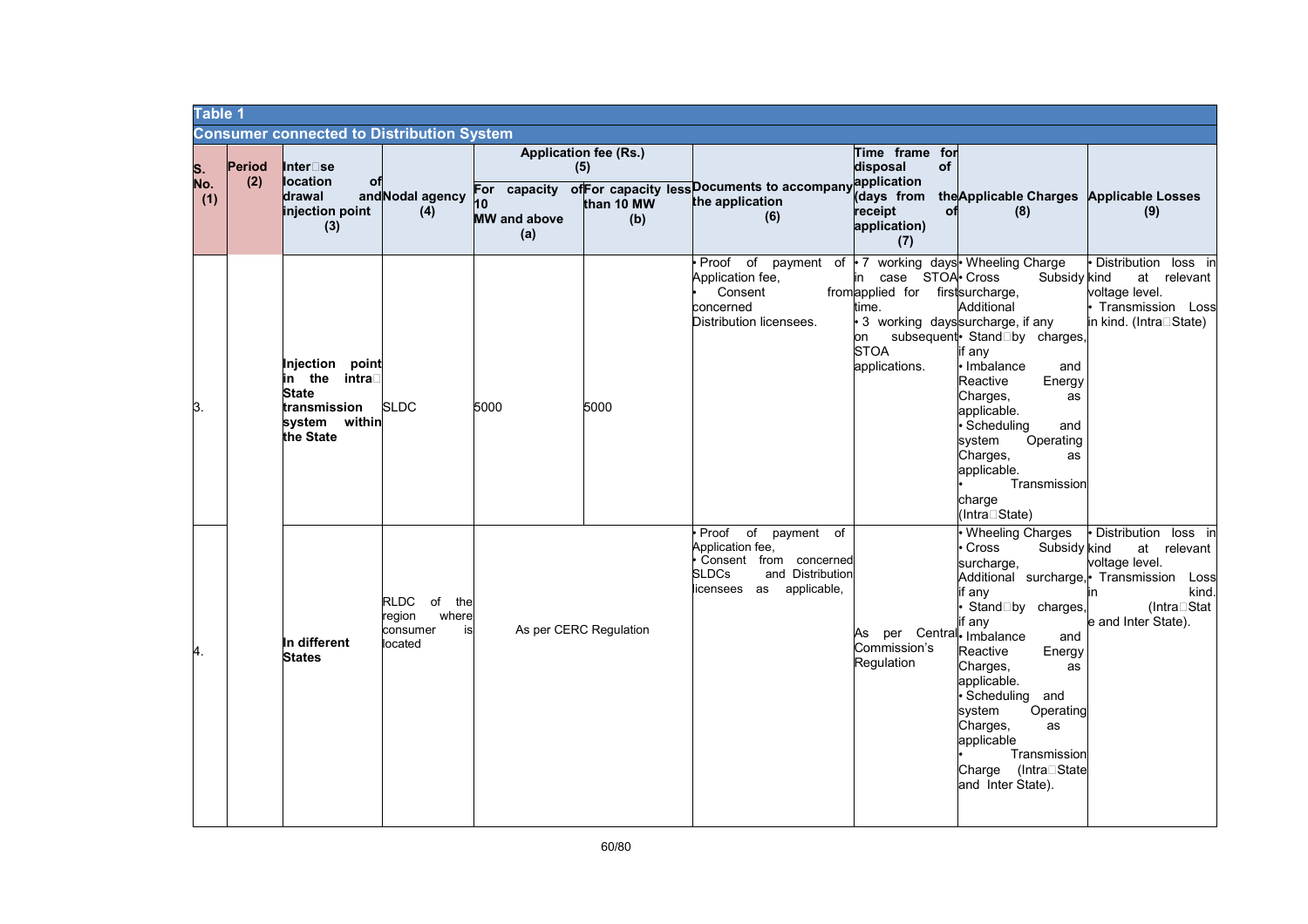| <b>Table 1</b>   |                         |                                                                                    |                                              |                                                  |                                                          |                                                                                                                                                                                                                                                                                                                                                                                                                   |                                                                                      |                                                                                                                                                                                                                                                                                                                                            |                                                                                                                                                |
|------------------|-------------------------|------------------------------------------------------------------------------------|----------------------------------------------|--------------------------------------------------|----------------------------------------------------------|-------------------------------------------------------------------------------------------------------------------------------------------------------------------------------------------------------------------------------------------------------------------------------------------------------------------------------------------------------------------------------------------------------------------|--------------------------------------------------------------------------------------|--------------------------------------------------------------------------------------------------------------------------------------------------------------------------------------------------------------------------------------------------------------------------------------------------------------------------------------------|------------------------------------------------------------------------------------------------------------------------------------------------|
|                  |                         |                                                                                    |                                              |                                                  |                                                          | <b>Consumer connected to Distribution System</b>                                                                                                                                                                                                                                                                                                                                                                  |                                                                                      |                                                                                                                                                                                                                                                                                                                                            |                                                                                                                                                |
| S.<br>No.<br>(1) | Period<br>(2)           | Inter□se<br><b>llocation</b><br>оf<br>drawal<br>injection point<br>(3)             | and Nodal agency<br>(4)                      | For capacity<br>10<br><b>MW</b> and above<br>(a) | <b>Application fee (Rs.)</b><br>(5)<br>than 10 MW<br>(b) | of For capacity less Documents to accompany<br>the application<br>(6)                                                                                                                                                                                                                                                                                                                                             | Time frame for<br>disposal<br>of<br>application<br>receipt of<br>application)<br>(7) | (days from the Applicable Charges Applicable Losses<br>(8)                                                                                                                                                                                                                                                                                 | (9)                                                                                                                                            |
| 5.               |                         | Both within the<br>same<br><b>Distribution</b><br>licensee                         | Concerned<br><b>Distribution</b><br>Licensee | 50000                                            | 25000                                                    | Proof of payment of<br>Application fee,<br>PPA or<br>SaleRpurchase<br>agreement of power,<br>In<br>case<br>оf<br>generating station<br>not<br>already<br>connected<br>to<br>grid,<br>documentary evidence for<br>completion<br>οf<br>the<br>that<br>connectivity showing<br>shall<br>be<br>the<br>same<br>completed<br>before                                                                                     | 20                                                                                   | <b>Wheeling Charge</b><br>Cross<br>Subsidy kind<br>surcharge,<br>Additional surcharge<br>if any<br>StandRby charges,<br>if any<br>Imbalance<br>and<br>Reactive<br>Energy<br>Charges,<br>as<br>applicable.                                                                                                                                  | Distribution<br>loss in<br>at relevant<br>voltage level.                                                                                       |
| 6.               | Medium⊟Term Open Access | Both within the<br>same State but<br>different<br><b>Distribution</b><br>Licensees | <b>STU</b>                                   | 100000                                           | 50000                                                    | Proof of payment of<br>Application fee,<br>PPA or<br>SaleRpurchase<br>agreement of power,<br>In<br>case<br>оf<br>generating station<br>not<br>already<br>to<br>connected<br>grid,<br>documentary evidence for<br>completion<br>of<br>the<br>connectivity showing<br>that<br>the<br>same shall<br>be<br>before<br>completed<br>intending date of MTOA,<br>Consent<br>from<br>distribution<br>concerned<br>icensees | 40                                                                                   | Wheeling Charge<br>Cross<br>Subsidy kind<br>surcharge,<br>Additional surcharge, respect of both<br>if any<br>StandRby charges, Licensees<br>if any<br>Imbalance<br>Reactive<br>Energy<br>Charges,<br>as<br>applicable.<br>Scheduling<br>and<br>Operating<br>system<br>Charges<br>as<br>applicable.<br>•Transmission<br>charge(IntraRState) | <b>Distribution</b><br>loss in<br>at relevant<br>voltage level<br>in<br><b>Distribution</b><br>Transmission loss in<br>and kind. (IntraRState) |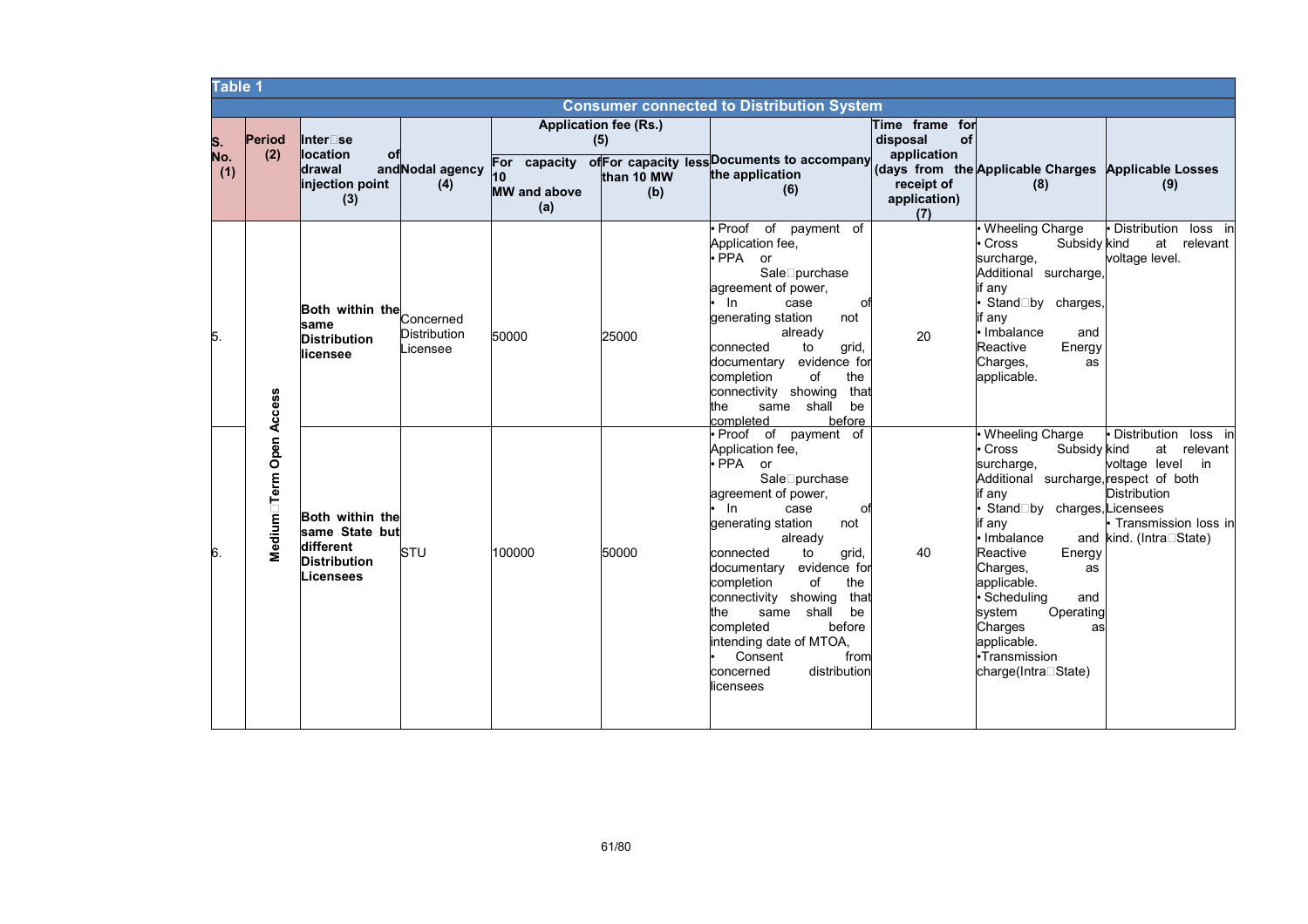|                  | <b>Table 1</b> |                      |                                                                                                             |                         |                                            |                                                   |                                                                                                                                                                                                                                                                                                                                                                                                                                              |                                                                                           |                                                                                                                                                                                                                                                                                                    |                                                                                                                                    |
|------------------|----------------|----------------------|-------------------------------------------------------------------------------------------------------------|-------------------------|--------------------------------------------|---------------------------------------------------|----------------------------------------------------------------------------------------------------------------------------------------------------------------------------------------------------------------------------------------------------------------------------------------------------------------------------------------------------------------------------------------------------------------------------------------------|-------------------------------------------------------------------------------------------|----------------------------------------------------------------------------------------------------------------------------------------------------------------------------------------------------------------------------------------------------------------------------------------------------|------------------------------------------------------------------------------------------------------------------------------------|
|                  |                |                      | <b>Consumer connected to Distribution System</b>                                                            |                         |                                            |                                                   |                                                                                                                                                                                                                                                                                                                                                                                                                                              |                                                                                           |                                                                                                                                                                                                                                                                                                    |                                                                                                                                    |
| S.<br>No.<br>(1) |                | <b>Period</b><br>(2) | Inter⊟se<br><b>location</b><br>оf<br><b>drawal</b><br>injection point<br>(3)                                | and Nodal agency<br>(4) | For capacity<br><b>MW</b> and above<br>(a) | Application fee (Rs.)<br>(5)<br>than 10 MW<br>(b) | of For capacity less Documents to accompany<br>the application<br>(6)                                                                                                                                                                                                                                                                                                                                                                        | Time frame for<br>disposal<br>application<br>(days from<br>receipt<br>application)<br>(7) | of<br>the Applicable Charges Applicable Losses<br>(8)<br>оf                                                                                                                                                                                                                                        | (9)                                                                                                                                |
|                  | 7.             |                      | Injection<br>point<br>the<br>intra⊺<br>lin<br><b>State</b><br>transmission<br>within<br>svstem<br>the State | STU                     | 100000                                     | 50000                                             | of<br>• Proof<br>of payment<br>Application fee,<br>$\bullet$ PPA<br>or<br>SaleRpurchase<br>agreement of power,<br>- In<br>case<br>O1<br>generating station<br>not<br>already<br>to<br>connected<br>grid,<br>evidence for<br>documentary<br>completion<br>of<br>the<br>connectivity showing<br>that<br>shall<br>the<br>be<br>same<br>completed<br>before<br>intending date of MTOA,<br>Consent<br>from<br>concerned<br>Distribution licensees | 40                                                                                        | Wheeling Charge<br>Cross<br>Subsidy kind<br>surcharge,<br>if any<br>StandRby charges,<br>if any<br>Imbalance<br>and<br>Energy<br>Reactive<br>Charges,<br>as<br>applicable.<br>Scheduling<br>and<br>Operating<br>system<br>Charges,<br>as<br>applicable.<br>Transmission<br>charge<br>(IntraRState) | • Distribution<br>loss in<br>at<br>relevant<br>voltage level.<br>Additional surcharge, Transmission Loss<br>in kind. (IntraRState) |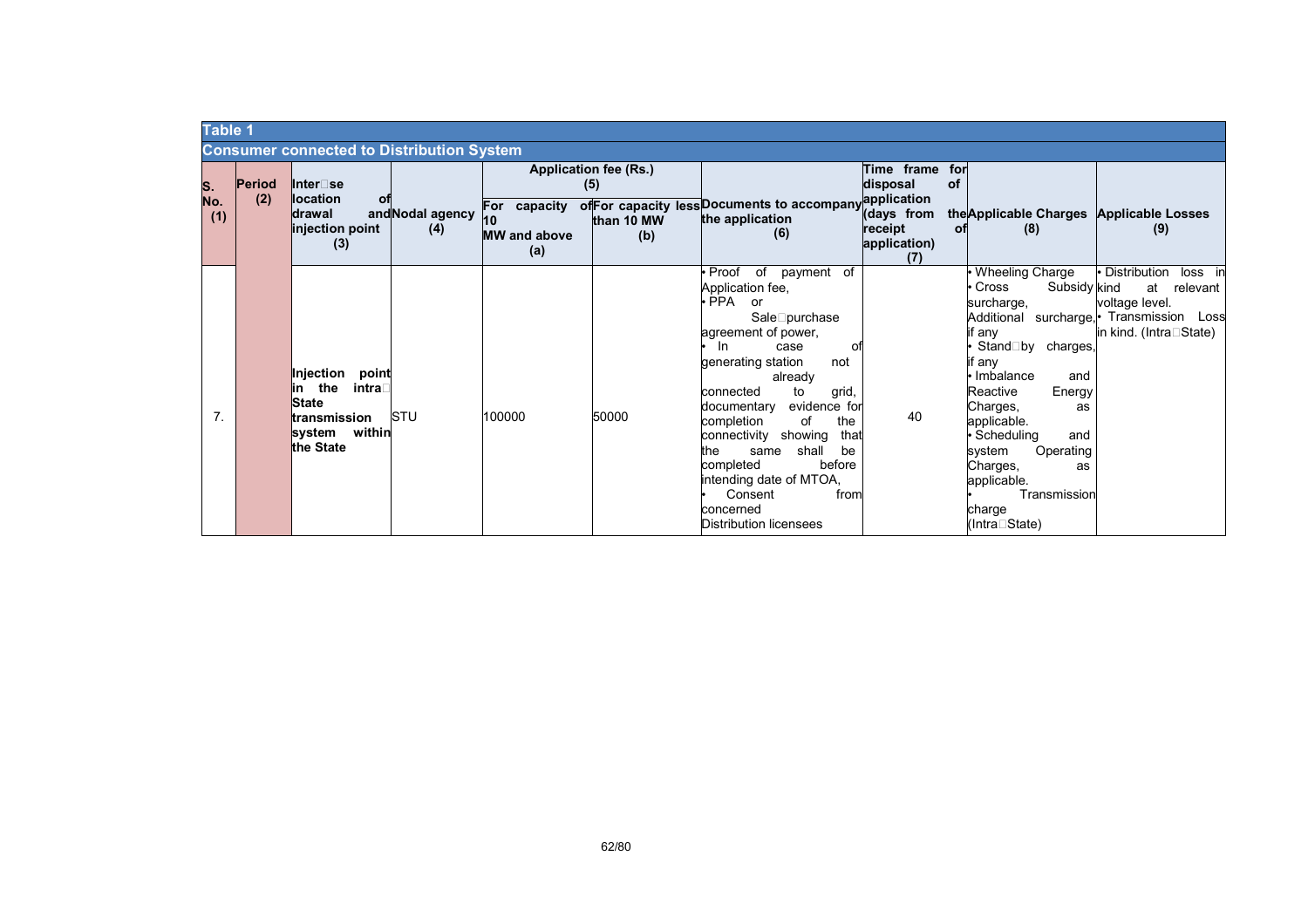| <b>Table 1</b>   |                     |                                                                       |                                              |                                  |                                                          |                                                                                                                                                                                                                                                                                                                                                                                                                                                                                                                          |                                                                                                      |                                                                                                                                                                                                                                                                                                                                           |                                                                                                                                       |
|------------------|---------------------|-----------------------------------------------------------------------|----------------------------------------------|----------------------------------|----------------------------------------------------------|--------------------------------------------------------------------------------------------------------------------------------------------------------------------------------------------------------------------------------------------------------------------------------------------------------------------------------------------------------------------------------------------------------------------------------------------------------------------------------------------------------------------------|------------------------------------------------------------------------------------------------------|-------------------------------------------------------------------------------------------------------------------------------------------------------------------------------------------------------------------------------------------------------------------------------------------------------------------------------------------|---------------------------------------------------------------------------------------------------------------------------------------|
|                  |                     | <b>Consumer connected to Distribution System</b>                      |                                              |                                  |                                                          |                                                                                                                                                                                                                                                                                                                                                                                                                                                                                                                          |                                                                                                      |                                                                                                                                                                                                                                                                                                                                           |                                                                                                                                       |
| S.<br>No.<br>(1) | Period<br>(2)       | Inter⊡se<br><b>location</b><br>оf<br>drawal<br>injection point<br>(3) | and Nodal agency<br>(4)                      | 10<br><b>MW</b> and above<br>(a) | <b>Application fee (Rs.)</b><br>(5)<br>than 10 MW<br>(b) | For capacity of For capacity less Documents to accompany<br>the application<br>(6)                                                                                                                                                                                                                                                                                                                                                                                                                                       | Time frame for<br>disposal<br>of<br>application<br>days from<br>receipt<br>οf<br>application)<br>(7) | the Applicable Charges Applicable Losses<br>(8)                                                                                                                                                                                                                                                                                           | (9)                                                                                                                                   |
| 8.               |                     | In different<br><b>States</b>                                         | CTU                                          |                                  | As per CERC Regulation                                   | Proof of payment<br>of<br>Application fee,<br>PPA or<br>SaleRpurchase<br>agreement of power,<br>In.<br>case<br>οt<br>generating station<br>not<br>already<br>connected<br>to<br>grid,<br>evidence for <sub>As</sub><br>documentary<br>completion<br>οf<br>the<br>connectivity showing that Regulation<br>same shall<br>be<br>the<br>completed<br>before<br>intending date of MTOA,<br>Consent<br>from<br>concerned SLDCs<br>and<br>Distribution licensees, as<br>applicable.<br>Any other documents<br>specified by CERC | per Central Charges,<br>Commission's                                                                 | <b>Wheeling Charges</b><br>Cross<br>Subsidy kind<br>surcharge,<br>Additional<br>surcharge, if any<br>StandRby charges,<br>if anv<br>Imbalance<br>and<br>Reactive<br>Energy<br>as<br>applicable.<br>· Scheduling<br>and<br>Operating<br>system<br>Charges,<br>as<br>applicable<br>Transmission<br>Charge (IntraRState<br>and Inter State). | • Distribution<br>loss in<br>at relevant<br>voltage level.<br>Transmission Loss<br>kind.<br>in<br>(IntraRStat)<br>e and Inter State). |
| 9.               | Access<br>Long Term | Both within the<br>same<br><b>Distribution</b><br>llicensee           | Concerned<br><b>Distribution</b><br>Licensee | 50000                            | 25000                                                    | Proof of payment of<br>Application fee,<br>PPA or<br>SaleRpurchase<br>agreement of power,<br>In.<br>case<br>оf<br>not<br>generating station<br>already<br>connected<br>to<br>grid,<br>evidence for<br>documentary<br>completion<br>of<br>the<br>connectivity showing that<br>the same<br>shall<br>bel<br>completed before intending<br>date of LTA                                                                                                                                                                       | 20                                                                                                   | Wheeling Charge<br>Cross<br>Subsidy kind<br>surcharge,<br>Additional surcharge,<br>if any<br>StandRby charges,<br>if anv<br>Imbalance<br>and<br>Reactive<br>Energy<br>Charges,<br>as<br>applicable.                                                                                                                                       | • Distribution<br>loss in<br>at relevant<br>voltage level.                                                                            |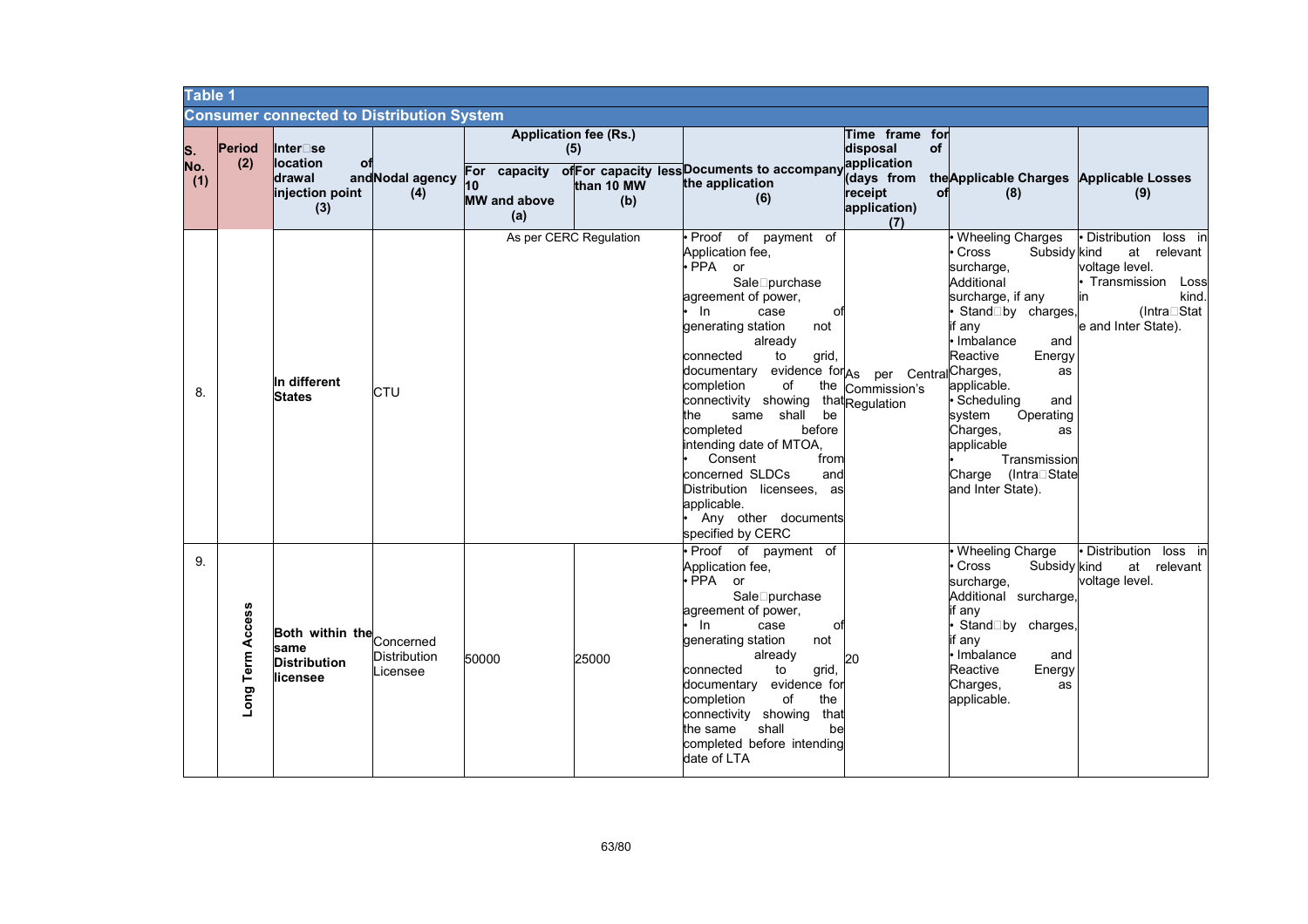|                  | <b>Table 1</b> |                                                                                                            |                         |                                  |                                                          |                                                                                                                                                                                                                                                                                                                                                                                                                    |                                                                                                                                                                                                                |                                                                                                                                                                                                                                                                                                                                         |                                                                                                                                                                  |
|------------------|----------------|------------------------------------------------------------------------------------------------------------|-------------------------|----------------------------------|----------------------------------------------------------|--------------------------------------------------------------------------------------------------------------------------------------------------------------------------------------------------------------------------------------------------------------------------------------------------------------------------------------------------------------------------------------------------------------------|----------------------------------------------------------------------------------------------------------------------------------------------------------------------------------------------------------------|-----------------------------------------------------------------------------------------------------------------------------------------------------------------------------------------------------------------------------------------------------------------------------------------------------------------------------------------|------------------------------------------------------------------------------------------------------------------------------------------------------------------|
|                  |                | <b>Consumer connected to Distribution System</b>                                                           |                         |                                  |                                                          |                                                                                                                                                                                                                                                                                                                                                                                                                    |                                                                                                                                                                                                                |                                                                                                                                                                                                                                                                                                                                         |                                                                                                                                                                  |
| S.<br>No.<br>(1) | Period<br>(2)  | Inter⊟se<br><b>location</b><br>оf<br>drawal<br>injection point<br>(3)                                      | and Nodal agency<br>(4) | 10<br><b>MW</b> and above<br>(a) | <b>Application fee (Rs.)</b><br>(5)<br>than 10 MW<br>(b) | For capacity of For capacity less Documents to accompany<br>the application<br>(6)                                                                                                                                                                                                                                                                                                                                 | Time frame for<br>disposal<br>of<br>vapplication<br>days from<br>receipt<br>оf<br>application)<br>(7)                                                                                                          | the Applicable Charges Applicable Losses<br>(8)                                                                                                                                                                                                                                                                                         | (9)                                                                                                                                                              |
| 10.              |                | Both within the<br>same State but<br>different<br><b>Distribution</b><br>Licensees                         | STU                     | 100000                           | 50000                                                    | · Proof of payment of<br>Application fee,<br>· PPA or<br>SaleRpurchase<br>agreement of power,<br>In<br>case<br>not<br>generating station<br>already<br>connected<br>to<br>evidence for <sup>• 150</sup><br>documentary<br>completion<br>of<br>connectivity showing<br>same shall<br>be<br>the<br>before system<br>completed<br>intending date of LTA,<br>Consent<br>from<br>concerned<br>distribution<br>licensees | ofaugmentation<br>of transmission if any<br>system<br>grid, required<br>the where<br>thataugmentation<br>of transmission system<br>is<br>required.                                                             | Wheeling Charge<br>Cross<br>Subsidy kind<br>surcharge,<br>Additional<br>120 days wheresurcharge, if any<br>StandRby charges, Licensees<br>is not Imbalance<br>Reactive<br>Energy<br>days, Charges,<br>as<br>applicable.<br>Scheduling<br>and<br>Operating<br>Charges<br><b>as</b><br>applicable.<br>Transmission<br>charge(IntraRState) | · Distribution loss in<br>at<br>relevant<br>voltage level<br>in i<br>respect of both<br><b>Distribution</b><br>• Transmission loss in<br>and kind. (IntraRState) |
| 11.              |                | Injection point<br>in the intra <b></b> ⊺<br><b>State</b><br>transmission<br>system<br>within<br>the State | <b>STU</b>              | 100000                           | 50000                                                    | • Proof of payment of<br>Application fee,<br>· PPA or<br>SaleRpurchase<br>agreement of power,<br>In<br>case<br>generating station<br>not<br>already<br>connected<br>to<br>documentary<br>completion<br>of<br>connectivity showing<br>the<br>same shall<br>completed<br>before<br>intending date of LTA,<br>Consent<br>from<br>concerned<br>Distribution<br>licensee                                                | 120 days wheresurcharge,<br>augmentation<br>of transmission if any<br>ofsystem<br>required.<br>150<br>grid, where<br>evidence foraugmentation<br>the of transmission applicable.<br>thatsystem<br>be required. | Wheeling Charge<br>Cross<br>Subsidy kind<br>is not StandRby charges,<br>if anv<br>days, I Imbalance<br>and<br>Reactive<br>Energy<br>Charges,<br>as<br>is • Scheduling<br>and<br>system<br>Operating<br>Charges,<br>as<br>applicable.<br>• Transmission<br>charge<br>(IntraRState)                                                       | • Distribution<br>loss in<br>at relevant<br>voltage level.<br>Additional surcharge, Transmission Loss<br>in kind. (IntraRState)                                  |
|                  | Table 1        |                                                                                                            |                         |                                  |                                                          |                                                                                                                                                                                                                                                                                                                                                                                                                    |                                                                                                                                                                                                                |                                                                                                                                                                                                                                                                                                                                         |                                                                                                                                                                  |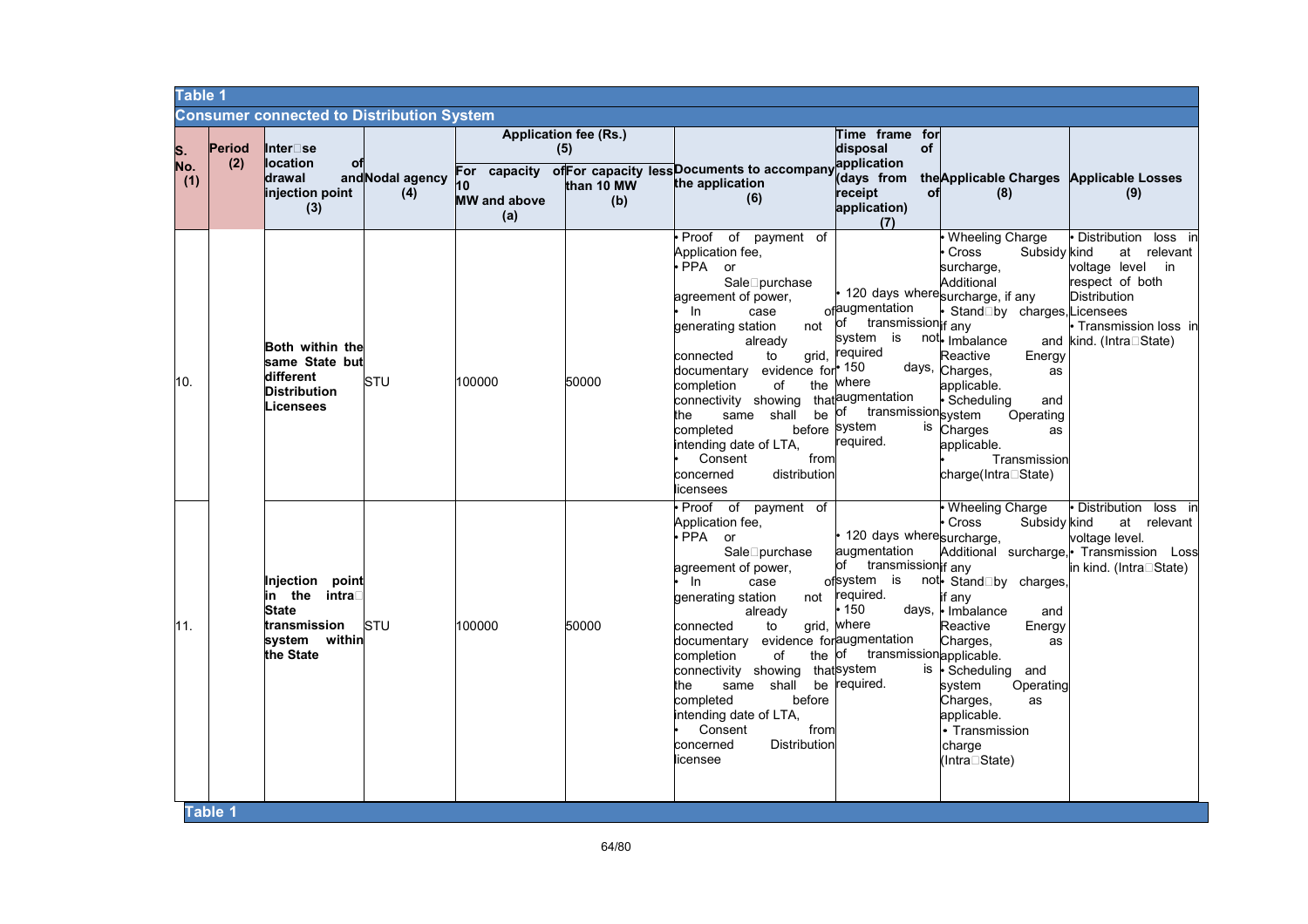|                  | <b>Consumer connected to Distribution</b> |                                                                       |                         |                                                  |                                                          |                                                                                                                                                                                                                                                                                                                                                                                                                                               |                                                                                                       |                                                                                                                                                                                                                                                                                                                                                     |                                                                                                                                               |  |
|------------------|-------------------------------------------|-----------------------------------------------------------------------|-------------------------|--------------------------------------------------|----------------------------------------------------------|-----------------------------------------------------------------------------------------------------------------------------------------------------------------------------------------------------------------------------------------------------------------------------------------------------------------------------------------------------------------------------------------------------------------------------------------------|-------------------------------------------------------------------------------------------------------|-----------------------------------------------------------------------------------------------------------------------------------------------------------------------------------------------------------------------------------------------------------------------------------------------------------------------------------------------------|-----------------------------------------------------------------------------------------------------------------------------------------------|--|
| S.<br>No.<br>(1) | Period<br>(2)                             | Inter⊡se<br><b>location</b><br>оf<br>drawal<br>injection point<br>(3) | and Nodal agency<br>(4) | For capacity<br>10<br><b>MW</b> and above<br>(a) | <b>Application fee (Rs.)</b><br>(5)<br>than 10 MW<br>(b) | of For capacity less Documents to accompany<br>the application<br>(6)                                                                                                                                                                                                                                                                                                                                                                         | Time frame for<br>of<br>disposal<br>application<br>(days from<br>receipt<br>οf<br>application)<br>(7) | the Applicable Charges Applicable Losses<br>(8)                                                                                                                                                                                                                                                                                                     | (9)                                                                                                                                           |  |
| 12.              |                                           | In<br>different<br><b>State</b><br>s                                  | CTU                     |                                                  | As per CERC Regulation                                   | Proof of payment of<br>Application fee,<br>• PPA or<br>SaleRpurchase<br>agreement of power,<br>- In<br>case<br>οf<br>generating station<br>not<br>already<br>connected<br>to<br>grid, documentary<br>evidence for completion<br>of<br>the<br>connectivity<br>showing<br>that the<br>shall<br>same<br>be completed<br>before<br>intending date of LTA,<br>Consent<br>from<br>concerned SLDCs<br>and<br>Distribution licensees as<br>applicable | As per<br>Central<br>Commission'<br>s Regulation                                                      | Wheeling<br>Charges<br>Cross<br>Subsid<br>y surcharge,<br>Additional<br>surcharge, if<br>any<br>StandRby<br>charges, if any<br>• Imbalance<br>and<br>Reactive<br>Energ<br>y Charges,<br>as<br>applicable.<br>Scheduling<br>and<br>system<br>Operatin<br>g Charges,<br>as<br>applicable<br>Transmission<br>Charge (IntraRState)<br>and Inter State). | <b>Distribution</b><br>loss<br>in kindat relevant<br>voltage level.<br>Transmission Loss<br>kind.<br>in<br>(IntraRStat<br>e and Inter State). |  |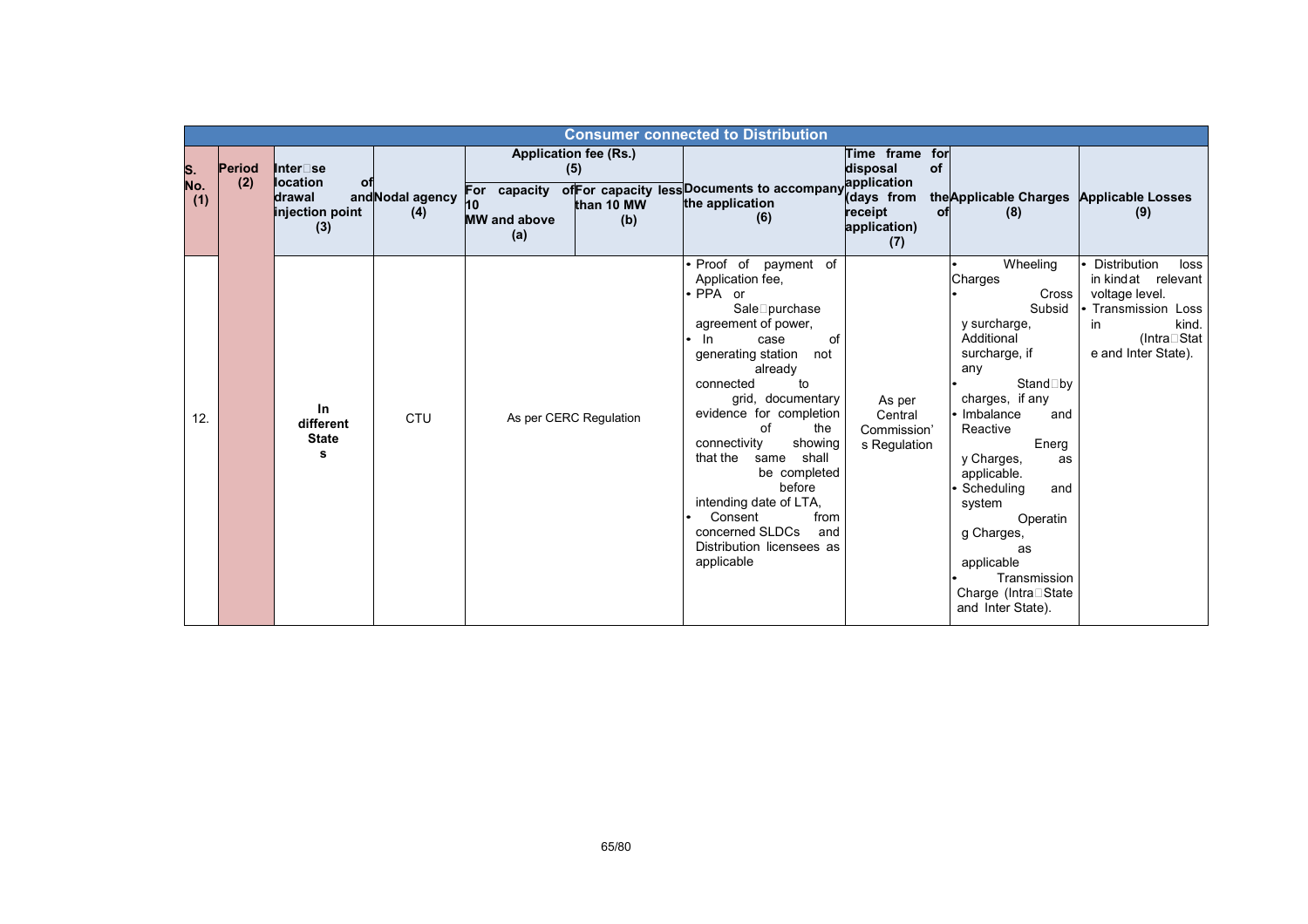|                  | Table 2                |                                                                                  |                         |                                                               |                                                          |                                                                                                      |                                                                                                                                           |                                                                                                                                                                                                                                                                                                                                                                          |                                                                                                                                                   |
|------------------|------------------------|----------------------------------------------------------------------------------|-------------------------|---------------------------------------------------------------|----------------------------------------------------------|------------------------------------------------------------------------------------------------------|-------------------------------------------------------------------------------------------------------------------------------------------|--------------------------------------------------------------------------------------------------------------------------------------------------------------------------------------------------------------------------------------------------------------------------------------------------------------------------------------------------------------------------|---------------------------------------------------------------------------------------------------------------------------------------------------|
|                  |                        | Consumer connected to intra⊡State Transmission System                            |                         |                                                               |                                                          |                                                                                                      |                                                                                                                                           |                                                                                                                                                                                                                                                                                                                                                                          |                                                                                                                                                   |
| S.<br>No.<br>(1) | Period<br>(2)          | Inter□se<br><b>location</b><br>оf<br>drawal<br>injection point<br>(3)            | and Nodal agency<br>(4) | For capacity of 10 For capacity<br><b>MW</b> and above<br>(a) | <b>Application fee (Rs.)</b><br>(5)<br>than 10 MW<br>(b) | Documents<br>lessaccompany<br>application<br>(6)                                                     | Time frame for<br>disposal<br>of<br>to application (days<br>application)<br>(7)                                                           | the from the receipt of Applicable Charges Applicable Losses<br>(8)                                                                                                                                                                                                                                                                                                      | (9)                                                                                                                                               |
| 1.               | Short⊡Term Open Access | Both within the<br>same State (in<br>the intra□ State<br>transmission<br>system) | <b>SLDC</b>             | 5000                                                          | 5000                                                     | Proof of payment of<br>Application fee.                                                              | · 7 working days in-<br>case STOA applied Charge<br>for first time.<br>subsequent STOAapplicable<br>applications.                         | Imbalance<br>and<br>Reactive<br>Charges,<br>as<br>applicable.<br>· Scheduling<br>and<br>Operating<br>system<br>Charges,<br>as<br>applicable<br>Transmission<br>(IntraRState),<br>• 3 working days on Wheeling Charge, if<br>$(ie.$ If<br>fixed charge being<br>paid<br>by<br>consumer<br>be attributed<br>could<br>wheeling/<br>distribution<br>network<br>related cost) | Transmission<br>Loss<br>Energy in kind. (IntraRState).                                                                                            |
| 2.               |                        | Injection point<br>the<br>in<br>distribution<br>system within SLDC<br>the State  |                         | 5000                                                          | 5000                                                     | Proof of payment of<br>Application fee,<br>Consent<br>from<br>Distribution<br>concerned<br>licensee. | 7 working days incharges,<br>case STOA appliedapplicable.<br>for first time.<br>• 3 working days on system<br>subsequent<br>applications. | as applicable.<br>· Imbalance<br>Reactive<br>· Scheduling<br>and<br>Operating<br>STOA <sub>Charges,</sub><br>as<br>applicable<br>Transmission<br>Charge<br>(IntraRState).                                                                                                                                                                                                | . Wheeling Charges, Distribution loss in<br>at relevant<br>kind<br>and voltage level.<br>Energy • Transmission Loss<br>as in kind. (IntraRState). |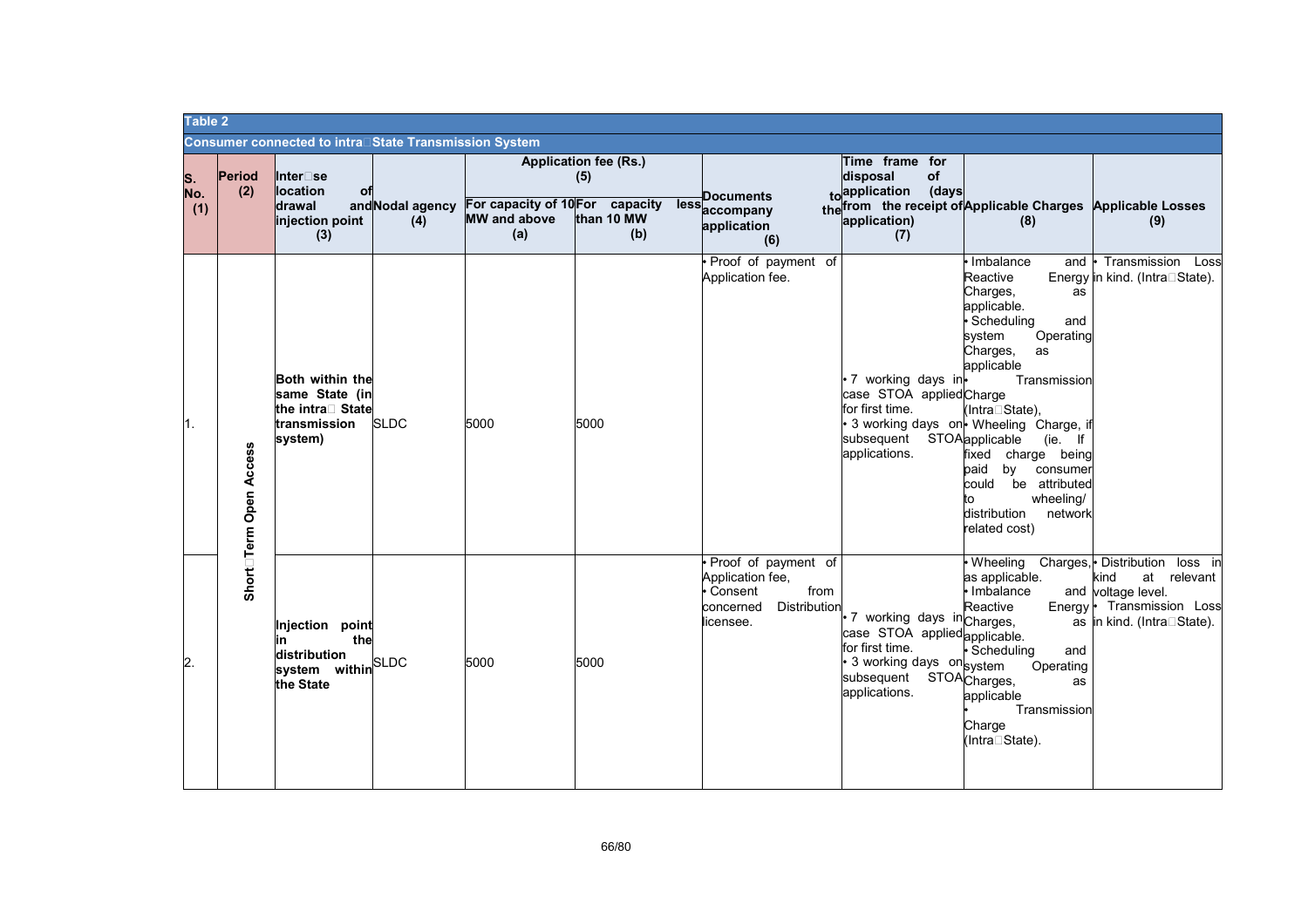|                  | Table 2                 |                                                                                         |                                                                |                                 |                                     |                                                                                                                                                                                                                                                                                                                                                                         |                                                                   |                                                                                                                                                                                                                                                                                                                                                                                                                     |                                                                                                                                                             |
|------------------|-------------------------|-----------------------------------------------------------------------------------------|----------------------------------------------------------------|---------------------------------|-------------------------------------|-------------------------------------------------------------------------------------------------------------------------------------------------------------------------------------------------------------------------------------------------------------------------------------------------------------------------------------------------------------------------|-------------------------------------------------------------------|---------------------------------------------------------------------------------------------------------------------------------------------------------------------------------------------------------------------------------------------------------------------------------------------------------------------------------------------------------------------------------------------------------------------|-------------------------------------------------------------------------------------------------------------------------------------------------------------|
|                  |                         | <b>Consumer connected to intra</b> □State Transmission System                           |                                                                |                                 |                                     |                                                                                                                                                                                                                                                                                                                                                                         |                                                                   |                                                                                                                                                                                                                                                                                                                                                                                                                     |                                                                                                                                                             |
| S.<br>No.<br>(1) | Period<br>(2)           | Inter□se<br><b>location</b><br>оf<br>drawal                                             | and Nodal agency                                               | For capacity of 10 For capacity | <b>Application fee (Rs.)</b><br>(5) | <b>Documents</b><br>lessaccompany                                                                                                                                                                                                                                                                                                                                       | Time frame for<br>disposal<br><b>of</b><br>toapplication<br>(days | the from the receipt of Applicable Charges Applicable Losses                                                                                                                                                                                                                                                                                                                                                        |                                                                                                                                                             |
|                  |                         | injection point<br>(3)                                                                  | (4)                                                            | <b>MW</b> and above<br>(a)      | than 10 MW<br>(b)                   | application<br>(6)                                                                                                                                                                                                                                                                                                                                                      | application)<br>(7)                                               | (8)                                                                                                                                                                                                                                                                                                                                                                                                                 | (9)                                                                                                                                                         |
| Β.               |                         | In different<br><b>States</b>                                                           | RLDC of<br>the<br>where<br>region<br>consumer<br>is<br>located | As per CERC<br>Regulation       | As per CERC<br>Regulation           | Proof of payment of<br>Application fee,<br>Consent<br>from<br>concerned SLDCs and<br><b>Distribution</b><br>licensee<br>as applicable.<br>• Any other<br>documents<br>specified by<br>CERC.                                                                                                                                                                             | Central<br>per<br>As<br>Commission's<br>Regulation                | • Imbalance<br>and<br>Reactive<br>Energy kind<br>Charges,<br>applicable.<br>· Scheduling<br>Operating in<br>system<br>Charges,<br>as<br>applicable.<br>Transmission<br>(IntraRState<br>Charge<br>and<br>interRState).<br>• Wheeling Charge, if<br>(ie. If<br>applicable<br>fixed<br>charge being<br>paid<br>by<br>consumer<br>could<br>be attributed<br>wheeling/<br>to<br>distribution<br>network<br>related cost) | Distribution loss in<br>at relevant<br>as voltage level,<br>if<br>applicable.<br>and • Transmission<br>Loss<br>kind.<br>(IntraRStat)<br>e and Inter State). |
| 4.               | Medium⊡Term Open Access | <b>Both within the</b><br>same State (in<br>the intra⊟ State<br>transmission<br>system) | <b>ISTU</b>                                                    | 100000                          | 50000<br>67/80                      | Proof of payment of<br>Application fee,<br>PPA<br>or<br>SaleRpurchase<br>agreement of power,<br>. In case of generating<br>station or consumer<br>not already connected <sup>20</sup><br>to grid,<br>documentary<br>evidence<br>for<br>ofthe<br>completion<br>connectivity<br>showing<br>that the same shall be<br>before<br>completed<br>intending<br>date of<br>MTOA. |                                                                   | l• Imbalance<br>and<br>Reactive<br>Charges,<br>as<br>applicable.<br>· Scheduling<br>and<br>system<br>Operating<br>Charges,<br>as<br>applicable<br>Transmission<br>Charge (IntraRState).<br>Wheeling Charge, if<br>applicable (ie. If fixed<br>charge<br>being paid<br>by<br>consumer could<br>attributed to<br>be<br>wheeling/<br>distribution<br>network<br>related cost)                                          | Transmission<br>Loss<br>Energy in kind. (IntraRState).                                                                                                      |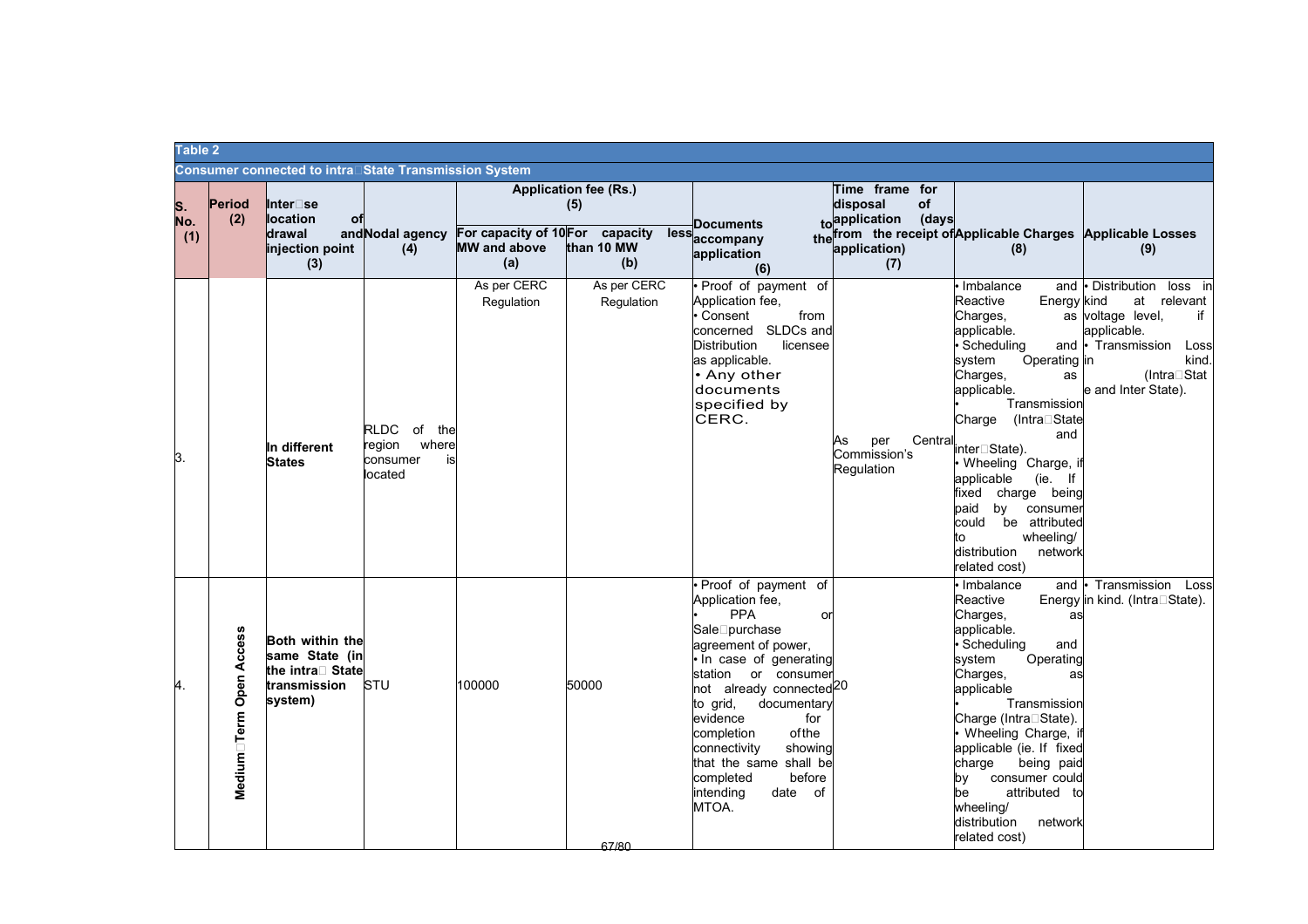| Table 2          |               |                                                                                |                         |                                                               |                                                          |                                                                                                                                                                                                                                                                                                                                                                                                                                |                                                                                 |                                                                                                                                                                                                            |                                                                                                                                                                         |
|------------------|---------------|--------------------------------------------------------------------------------|-------------------------|---------------------------------------------------------------|----------------------------------------------------------|--------------------------------------------------------------------------------------------------------------------------------------------------------------------------------------------------------------------------------------------------------------------------------------------------------------------------------------------------------------------------------------------------------------------------------|---------------------------------------------------------------------------------|------------------------------------------------------------------------------------------------------------------------------------------------------------------------------------------------------------|-------------------------------------------------------------------------------------------------------------------------------------------------------------------------|
|                  |               | <b>Consumer connected to intra</b> □State Transmission System                  |                         |                                                               |                                                          |                                                                                                                                                                                                                                                                                                                                                                                                                                |                                                                                 |                                                                                                                                                                                                            |                                                                                                                                                                         |
| S.<br>No.<br>(1) | Period<br>(2) | Inter□se<br><b>location</b><br>of<br>drawal<br>injection point<br>(3)          | and Nodal agency<br>(4) | For capacity of 10 For capacity<br><b>MW</b> and above<br>(a) | <b>Application fee (Rs.)</b><br>(5)<br>than 10 MW<br>(b) | <b>Documents</b><br>lessaccompany<br>application<br>(6)                                                                                                                                                                                                                                                                                                                                                                        | Time frame for<br>of<br>disposal<br>to application (days<br>application)<br>(7) | the from the receipt of Applicable Charges Applicable Losses<br>(8)                                                                                                                                        | (9)                                                                                                                                                                     |
| 5.               |               | Injection point<br>the<br>in<br>distribution<br>system within STU<br>the State |                         | 100000                                                        | 50000                                                    | Proof of payment of<br>Application fee,<br><b>PPA</b><br>or<br>SaleRpurchase<br>agreement of power,<br>. In case of generating<br>station or consumer<br>not already connected<br>to grid,<br>documentary<br>evidence<br>for<br>completion<br>of the<br>showing<br>connectivity<br>that the same shall be<br>completed<br>before<br>intending<br>date of<br>MTOA,<br>Consent<br>from<br>Distribution<br>concerned<br>licensee. | 20                                                                              | · Wheeling<br>as applicable,<br>Imbalance<br>Reactive<br>Charges,<br>applicable.<br>· Scheduling<br>and<br>Operating<br>svstem<br>Charges,<br>as<br>applicable<br>Transmission<br>Charge<br>(IntraRState). | Charges, Distribution<br>loss in<br>kind<br>at relevant<br>and voltage level.<br>Energy • Transmission<br>Loss<br>as in kind. (IntraRState).                            |
| 6.               |               | In different<br><b>States</b>                                                  | CTU                     | As per CERC<br>Regulation                                     | As per CERC<br>Regulation                                | Proof of payment of<br>Application fee,<br><b>PPA</b><br>or<br>SaleRpurchase<br>agreement of power,<br>In case of generating<br>station or consumer<br>not already connected                                                                                                                                                                                                                                                   | Central<br>As<br>per<br>Commission's<br>Regulation                              | and<br>Imbalance<br>Reactive<br>Energy kind<br>Charges,<br>applicable.<br>Scheduling<br>system<br>Charges,<br>applicable.                                                                                  | • Distribution<br>loss in<br>at relevant<br>as voltage level,<br>if<br>applicable.<br>and • Transmission Loss in<br>Operating kind.(Intra-State and<br>as Inter State). |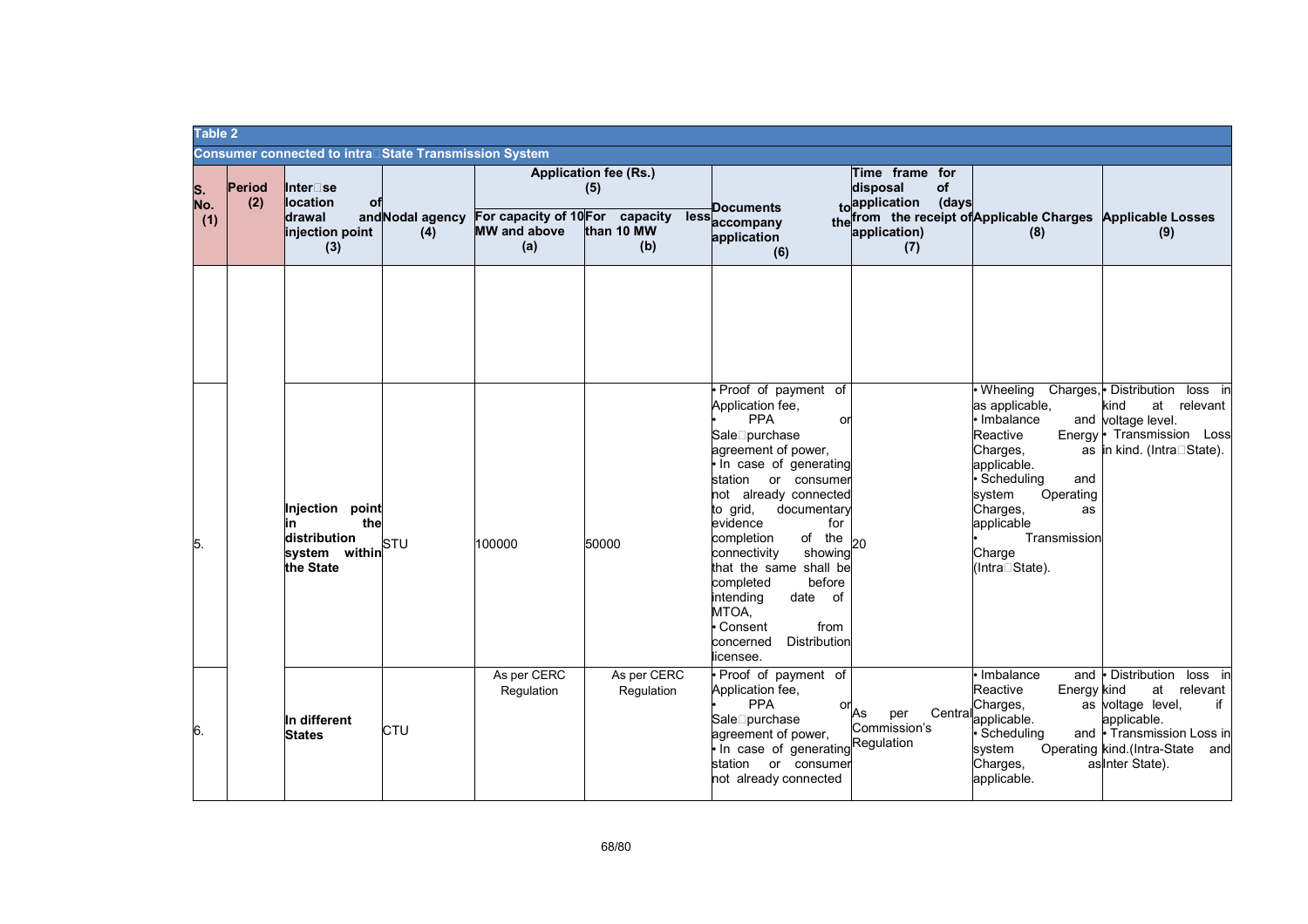| Table 2          |                            |                                                                                         |                         |                                                               |                                                          |                                                                                                                                                                                                                                                                                                                                                                                           |                                                                                                      |                                                                                                                                                                                                                                                                                                                                                                                                    |                                                        |
|------------------|----------------------------|-----------------------------------------------------------------------------------------|-------------------------|---------------------------------------------------------------|----------------------------------------------------------|-------------------------------------------------------------------------------------------------------------------------------------------------------------------------------------------------------------------------------------------------------------------------------------------------------------------------------------------------------------------------------------------|------------------------------------------------------------------------------------------------------|----------------------------------------------------------------------------------------------------------------------------------------------------------------------------------------------------------------------------------------------------------------------------------------------------------------------------------------------------------------------------------------------------|--------------------------------------------------------|
|                  |                            | Consumer connected to intra⊡State Transmission System                                   |                         |                                                               |                                                          |                                                                                                                                                                                                                                                                                                                                                                                           |                                                                                                      |                                                                                                                                                                                                                                                                                                                                                                                                    |                                                        |
| S.<br>No.<br>(1) | Period<br>(2)              | Inter□se<br>location<br>of<br><b>drawal</b><br>injection point<br>(3)                   | and Nodal agency<br>(4) | For capacity of 10 For capacity<br><b>MW</b> and above<br>(a) | <b>Application fee (Rs.)</b><br>(5)<br>than 10 MW<br>(b) | <b>Documents</b><br>lessaccompany<br>application<br>(6)                                                                                                                                                                                                                                                                                                                                   | Time frame for<br>disposal<br>of<br>(days<br>toapplication<br>application)<br>(7)                    | the from the receipt of Applicable Charges Applicable Losses<br>(8)                                                                                                                                                                                                                                                                                                                                | (9)                                                    |
|                  |                            |                                                                                         |                         |                                                               |                                                          | to grid, documentary<br>evidence<br>for<br>completion<br>of the<br>showing<br>connectivity<br>that the same shall be<br>completed<br>before<br>intending<br>date of<br>MTOA,<br>Consent<br>from<br>concerned SLDCs and<br><b>Distribution</b><br>licensee.<br>as applicable.<br>Any other document<br>specified by CERC.                                                                  |                                                                                                      | Transmission<br>(Intra-State<br>Charge<br>and inter-State).<br>Wheeling Charge, if<br>applicable (ie. If<br>fixed charge being<br>paid<br>by<br>consumer<br>could<br>be attributed<br>wheeling/<br>tο<br>distribution<br>network<br>related cost)                                                                                                                                                  |                                                        |
| 7.               | <b>Term Access</b><br>Long | <b>Both within the</b><br>same State (in<br>the intra□ State<br>transmission<br>system) | <b>STU</b>              | 200000                                                        | 100000                                                   | Proof of payment of<br>Application fee,<br>Bank Guarantee,<br><b>PPA</b><br>or<br>SaleRpurchase<br>agreement of power,<br>In case of generating 120 days<br>station or consumeraugmentation<br>not already connected transmission<br>to grid,<br>documentarysystem<br>evidence<br>completion<br>connectivity<br>that the same shall betransmission<br>completed<br>intending date of LTA. | is<br>for required.<br>of the $\cdot$ 150 days,<br>showingaugmentation<br>before system is required. | Imbalance<br>and<br>Reactive<br>Charges,<br>as<br>applicable.<br>· Scheduling<br>and<br>Operating<br>system<br>whereCharges,<br>as<br>of applicable<br>Transmission<br>not Charge<br>(IntraRState).<br>where Wheeling Charge, if<br>(ie. If<br>of applicable<br>fixed charge being<br>by consumer<br>paid<br>be attributed<br>could<br>wheeling/<br>to<br>distribution<br>network<br>related cost) | Transmission<br>Loss<br>Energy in kind. (IntraRState). |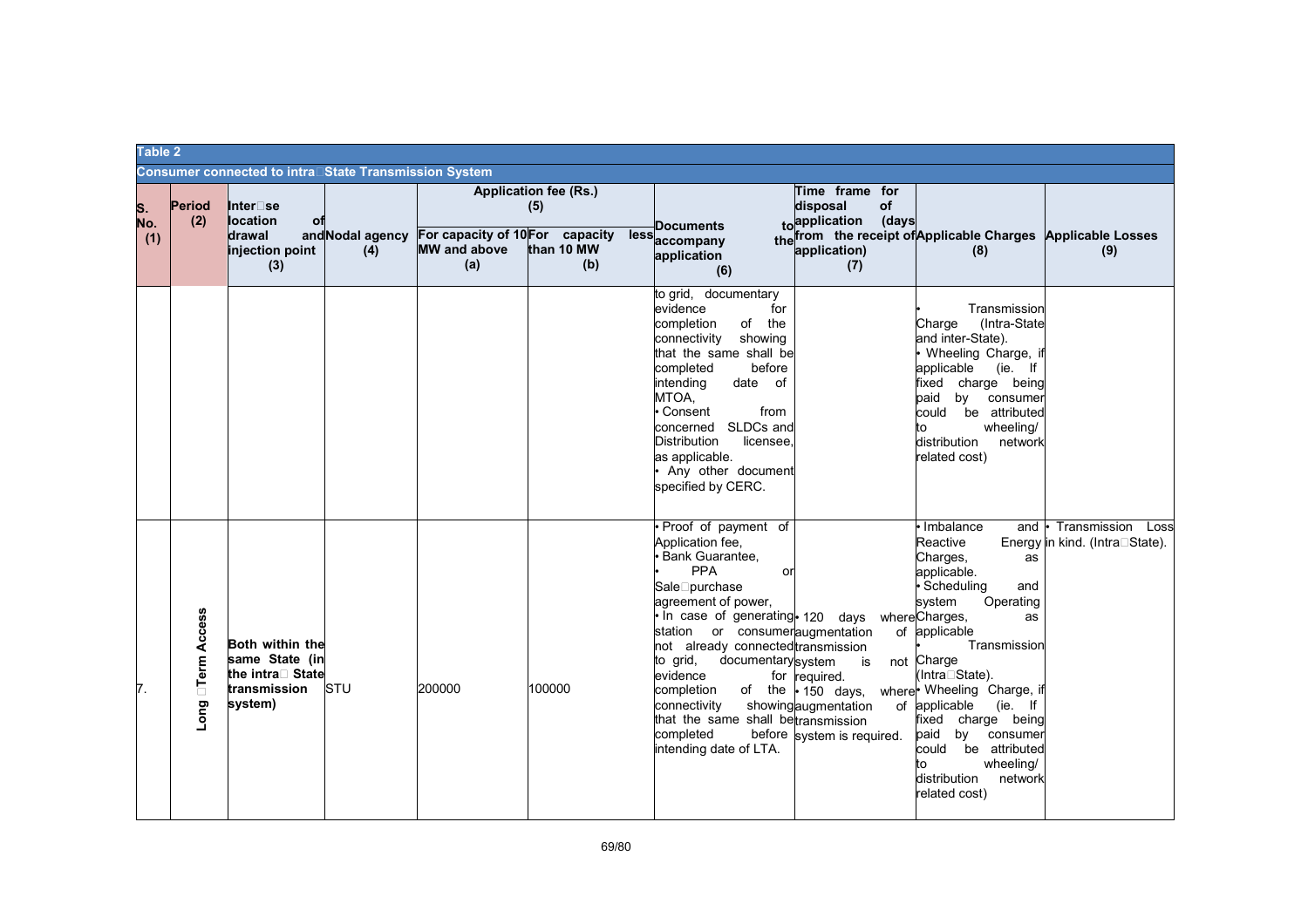|    |            | Table 2       |                                                                                            |                         |                                                               |                                                   |  |                                                                                                                                                                                                                                                                                                                                                                                                                                                                                  |    |                                                                                                                                                              |                                                                                                                                                                                                                     |                                                                                                                                             |
|----|------------|---------------|--------------------------------------------------------------------------------------------|-------------------------|---------------------------------------------------------------|---------------------------------------------------|--|----------------------------------------------------------------------------------------------------------------------------------------------------------------------------------------------------------------------------------------------------------------------------------------------------------------------------------------------------------------------------------------------------------------------------------------------------------------------------------|----|--------------------------------------------------------------------------------------------------------------------------------------------------------------|---------------------------------------------------------------------------------------------------------------------------------------------------------------------------------------------------------------------|---------------------------------------------------------------------------------------------------------------------------------------------|
|    |            |               | <b>Consumer connected to intra</b> □State Transmission System                              |                         |                                                               |                                                   |  |                                                                                                                                                                                                                                                                                                                                                                                                                                                                                  |    |                                                                                                                                                              |                                                                                                                                                                                                                     |                                                                                                                                             |
| S. | No.<br>(1) | Period<br>(2) | Inter□se<br><b>location</b><br>оf<br>drawal<br>injection point<br>(3)                      | and Nodal agency<br>(4) | For capacity of 10 For capacity<br><b>MW</b> and above<br>(a) | Application fee (Rs.)<br>(5)<br>than 10 MW<br>(b) |  | <b>Documents</b><br>lessaccompany<br>application<br>(6)                                                                                                                                                                                                                                                                                                                                                                                                                          |    | Time frame for<br>of<br>disposal<br>toapplication<br>(days<br>application)<br>(7)                                                                            | the from the receipt of Applicable Charges Applicable Losses<br>(8)                                                                                                                                                 | (9)                                                                                                                                         |
| 8. |            |               | Injection<br>point<br>the<br>distribution<br>system within<br>he State within<br>the State |                         | 200000                                                        | 100000                                            |  | Proof of payment of<br>Application fee,<br>Bank Guarantee,<br><b>PPA</b><br>SaleRpurchase<br>agreement of power,<br>· In case of generating<br>station or consumer <sup>laugmeniam</sup><br>not already connected <sub>evetem</sub><br>documentary system<br>to grid,<br>evidence<br>for<br>of<br>completion<br>the<br>connectivity<br>shall be<br>that the same<br>before<br>completed<br>intending date of LTA,<br>from<br>• Consent<br>Distribution<br>concerned<br>licensee. | or | 120<br>days<br>where<br>augmentation<br>of<br>is<br>not<br>required.<br>150 days,<br>showing<br>showing<br>sholl betransmission<br>οf<br>system is required. | <b>Wheeling</b><br>as applicable,<br>Imbalance<br>Reactive<br>Charges,<br>applicable.<br>Scheduling<br>and<br>Operating<br>system<br>Charges,<br>as<br>applicable<br>Transmission<br>where Charge<br>(IntraRState). | Charges, • Distribution<br>loss in<br>at relevant<br>kind<br>and voltage level.<br>Energy • Transmission Loss<br>as in kind. (IntraRState). |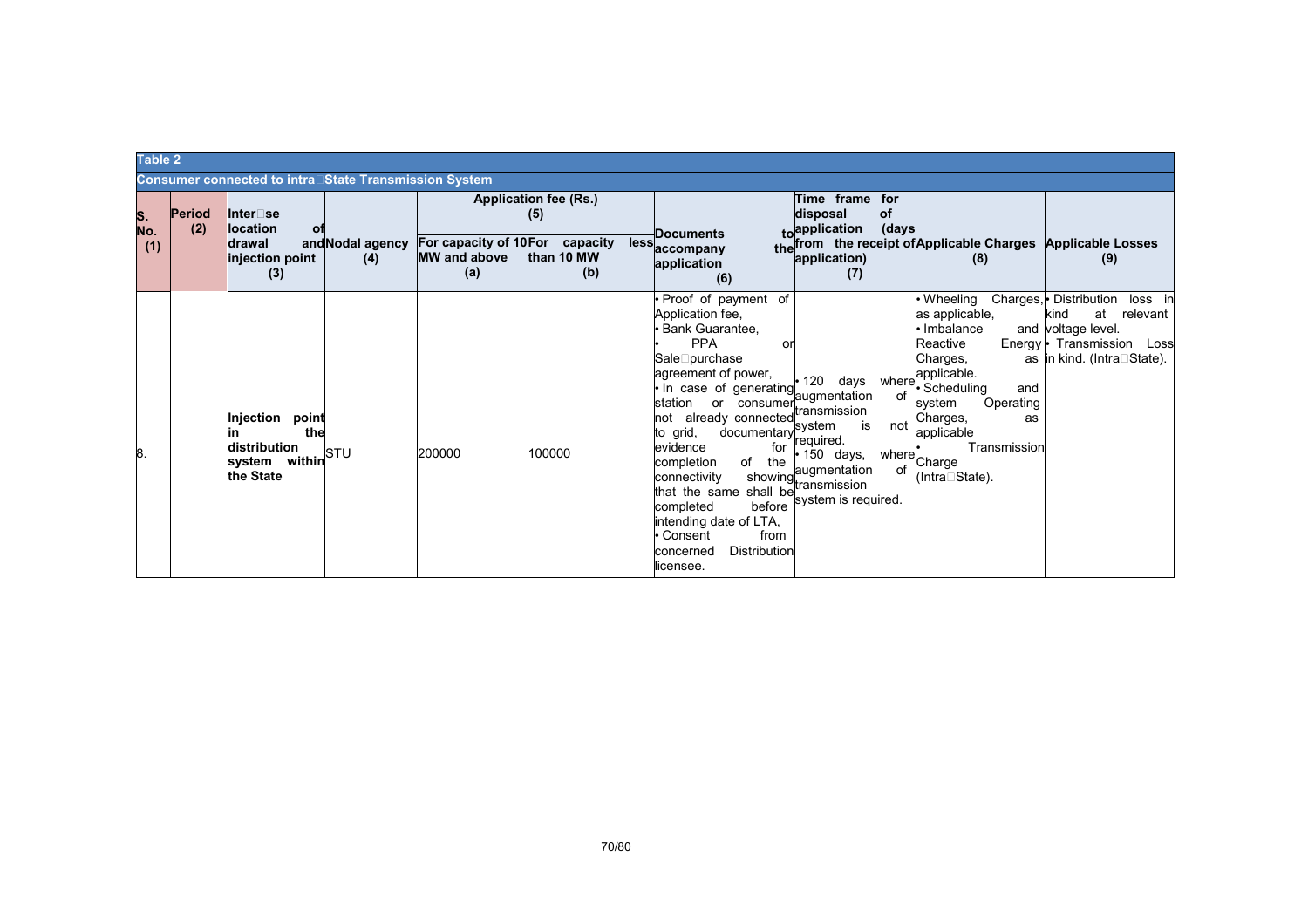|                  | Table 2                                                       |                                                                |                         |                                                               |                                                                  |                                                                                                                                                                                                                                                                                                                                                                                                                                                                        |                                                                                          |                                                                                                                                                                                                                                                                                                                                                                                                |                                                                                                                                                                           |  |
|------------------|---------------------------------------------------------------|----------------------------------------------------------------|-------------------------|---------------------------------------------------------------|------------------------------------------------------------------|------------------------------------------------------------------------------------------------------------------------------------------------------------------------------------------------------------------------------------------------------------------------------------------------------------------------------------------------------------------------------------------------------------------------------------------------------------------------|------------------------------------------------------------------------------------------|------------------------------------------------------------------------------------------------------------------------------------------------------------------------------------------------------------------------------------------------------------------------------------------------------------------------------------------------------------------------------------------------|---------------------------------------------------------------------------------------------------------------------------------------------------------------------------|--|
|                  | <b>Consumer connected to intra</b> □State Transmission System |                                                                |                         |                                                               |                                                                  |                                                                                                                                                                                                                                                                                                                                                                                                                                                                        |                                                                                          |                                                                                                                                                                                                                                                                                                                                                                                                |                                                                                                                                                                           |  |
| S.<br>No.<br>(1) | Period<br>(2)                                                 | Inter⊟se<br>location<br>оf<br>drawal<br>injection point<br>(3) | and Nodal agency<br>(4) | For capacity of 10 For capacity<br><b>MW</b> and above<br>(a) | <b>Application fee (Rs.)</b><br>(5)<br>less<br>than 10 MW<br>(b) | <b>Documents</b><br>accompany<br>application<br>(6)                                                                                                                                                                                                                                                                                                                                                                                                                    | Time frame for<br>disposal<br><b>of</b><br>(days<br>toapplication<br>application)<br>(7) | the from the receipt of Applicable Charges Applicable Losses<br>(8)                                                                                                                                                                                                                                                                                                                            | (9)                                                                                                                                                                       |  |
| 9.               |                                                               | In different<br><b>States</b>                                  | CTU                     | As per CERC<br>Regulation                                     | As per CERC<br>Regulation                                        | Proof of payment of<br>Application fee,<br>Bank Guarantee,<br><b>PPA</b><br>or<br>SaleRpurchase<br>agreement of power,<br>In case of generating<br>station<br>or consumer<br>not already connected<br>to grid,<br>documentary<br>evidence<br>for<br>the<br>completion<br>of<br>connectivity<br>that the same shall be<br>completed<br>before<br>intending date of LTA,<br>Consent<br>from<br>STU and<br>concerned<br><b>Distribution</b><br>licensee<br>as applicable. | As<br>per<br>Commission's<br>showingRegulation                                           | Imbalance<br>and<br>Reactive<br>Energy kind<br>Charges,<br>applicable.<br>Scheduling<br>svstem<br>Charges,<br>applicable.<br>Transmission<br>(Intra State<br>Charge<br>Central <sup>and</sup> inter State).<br>Wheeling Charge, if<br>applicable<br>(ie.<br>charge being<br>fixed<br>paid<br>by<br>consumer<br>be attributed<br>could<br>wheeling/<br>distribution<br>network<br>related cost) | Distribution<br>loss in<br>at<br>relevant<br>as voltage level,<br>if<br>applicable.<br>and • Transmission Loss in<br>Operating kind. (Intra State and<br>as Inter State). |  |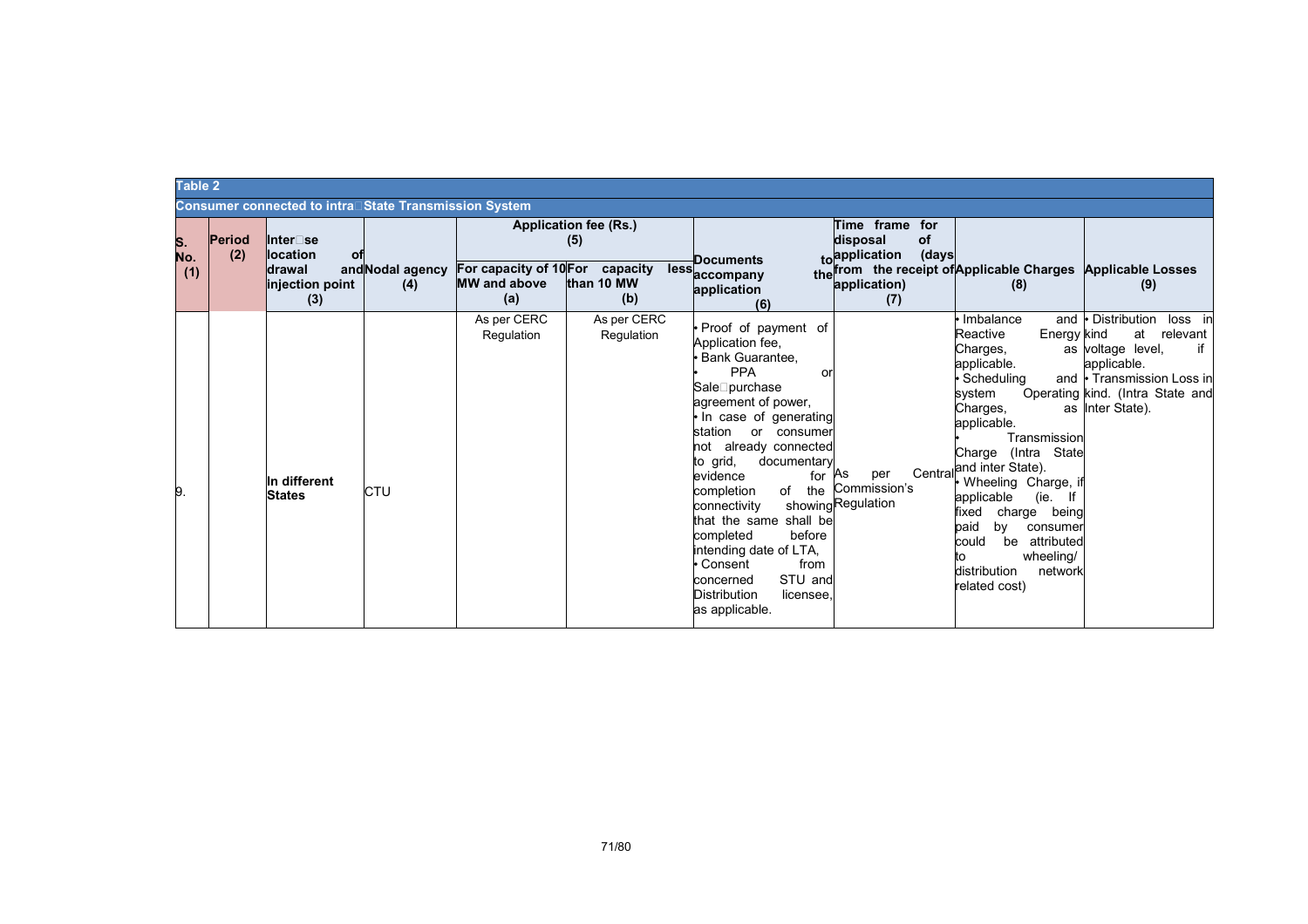#### FORMATS for Short-Term

#### FORMAT- ST1

#### APPLICATION FOR GRANT OF SHORT-TERM OPEN ACCESS

(to be submitted by the customer to SLDC)

To: The Superintending Engineer / SLDC,

| <b>Customer Application No.</b> | $\leq$ self generated by customer $\geq$                                     | Date |  |  |  |  |  |
|---------------------------------|------------------------------------------------------------------------------|------|--|--|--|--|--|
| <b>Period of Transaction</b>    | $\leq$ 3 months and more/less than 3 months/day-ahead $>$                    |      |  |  |  |  |  |
| Nature of Customer*             | < seller/buyer/captive user/trader(on behalf of seller/buyer/captive user) > |      |  |  |  |  |  |
|                                 |                                                                              |      |  |  |  |  |  |

<\* In terms of power transfer>

| 4      | ∽<br>'11stomer<br>Name                                                                                               |                                        |
|--------|----------------------------------------------------------------------------------------------------------------------|----------------------------------------|
| −<br>b | D<br>lode<br>. <eo1strat10r< th=""><th><math>\cdot</math> <math>\cdot</math><br/>up to<br/>'alıd</th></eo1strat10r<> | $\cdot$ $\cdot$<br>up to<br>'alıd      |
|        | 11.1<br>$\sim$ $\sim$ $\sim$<br>$\sim$ $\sim$                                                                        | $\alpha$ $\alpha$ $\alpha$<br>$\cdots$ |

< Registration code shall be as provided by SLDC >

| 6 | Details of Transaction Party's to Grid |                         |               |  |  |
|---|----------------------------------------|-------------------------|---------------|--|--|
|   |                                        | <b>Injecting Entity</b> | Drawee Entity |  |  |
|   | Name of Entity                         |                         |               |  |  |
|   | <b>Status of Entity*</b>               |                         |               |  |  |
|   | Utility in which it is Embedded        |                         |               |  |  |

< \* In terms of ownership- State Utility/CPP/IPP/ ISGS/Discom/Consumer/specify, if any other >

| 7 | Details of Injecting/Drawee Connectivity with intra-State System |              |                         |               |  |  |
|---|------------------------------------------------------------------|--------------|-------------------------|---------------|--|--|
|   |                                                                  |              | <b>Injecting Entity</b> | Drawee Entity |  |  |
|   | Name of Sub-station                                              | Transmission |                         |               |  |  |
|   |                                                                  | Distribution |                         |               |  |  |
|   | <b>Voltage Level</b>                                             | Transmission |                         |               |  |  |
|   |                                                                  | Distribution |                         |               |  |  |
|   | Name of Licensee (Owner of S/S)                                  |              |                         |               |  |  |
|   | <b>Intervening intra-State Licensee</b>                          |              |                         |               |  |  |
|   | <b>Intervening inter-State Licensee</b>                          |              |                         |               |  |  |

< Distribution license, if required, may treat interface periphery as its connectivity points >

| 8 | Open Access Sought for (Period from date<br>to date |  |       |  |          |  |  |
|---|-----------------------------------------------------|--|-------|--|----------|--|--|
|   | Date                                                |  | Hours |  | Capacity |  |  |
|   | From<br>LΟ                                          |  | From  |  | $MW^*$   |  |  |
|   |                                                     |  |       |  |          |  |  |
|   |                                                     |  |       |  |          |  |  |
|   |                                                     |  |       |  |          |  |  |
|   |                                                     |  |       |  |          |  |  |

< MW\* at point of injection >

|                           | Details of PPA/PSA/MoU |         |                        |              |          |        |  |
|---------------------------|------------------------|---------|------------------------|--------------|----------|--------|--|
| Name & Address of Parties |                        | Date of | <b>Validity Period</b> |              | Capacity |        |  |
|                           | Seller                 | Buver   | <b>DDA/DCA/MALI</b>    | Commencement | Expiry   | $MW^*$ |  |
|                           |                        |         |                        |              |          |        |  |
|                           |                        |         |                        |              |          |        |  |

 $\leq$  MW\* at point of injection >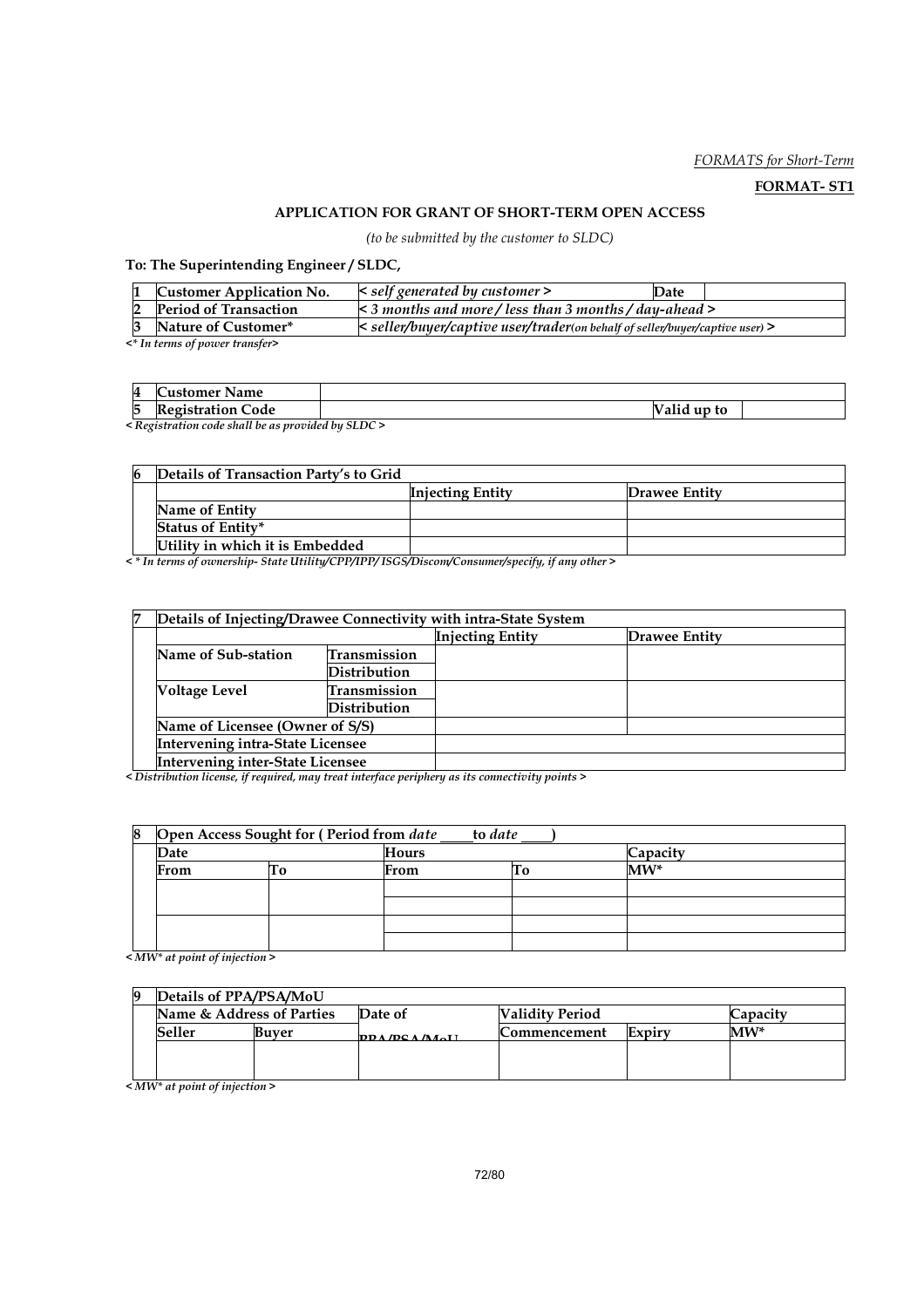| 10 | Details of Non-Refundable Application Fee Made |                           |                |      |             |
|----|------------------------------------------------|---------------------------|----------------|------|-------------|
|    | <b>Bank Details</b>                            | <b>Instrument Details</b> |                |      | Amount(Rs.) |
|    |                                                | Type(Draft/Cash)          | Instrument No. | Date |             |
|    |                                                |                           |                |      |             |
|    |                                                |                           |                |      |             |

 11 I hereby authorize SLDC to process said application, in case open access capacity allotted, for day ahead scheduling in accordance with the provisions of intra-State ABT.

# 12 Declaration

All Entities/Utilities to transaction shall abide by provisions of the Electricity Act 2003(the Act), TNERC(Intra-State Open Access) Regulations, 2011 and any other relevant Regulation/Order/ code as amended from time to time.

Place Signature (with stamp) Date **Name & Designation** 

# Enclosures

(1) Non-refundable application fee by Demand draft or cash receipt (if payment by cash).

(2) Self–certified copy of PPA/PSA/MoU entered between the parties (buyer and seller) of transaction stating contracted power, period of transaction, drawal pattern, point(s) of injection and drawal etc.

(3) Self-certified copies of concurrence of STU and/or transmission licensee and/or distribution licensee. (If

period of transaction is of three months and more)

(4) If any other

# Copy to along with relevant enclosures [except  $(1)$  &  $(2)$ ]:

(1) Managing Director of transmission licensee involved in transaction.

(2) Director / Distribution of distribution licensee involved in transaction.

(3) Officer in charge of transmission substation involved in transaction.

(4) Officer in charge of distribution substation involved in transaction.

(5) Any other concerned.

| For use of SLDC (with Reference to Enrolment of Application) |                           |  |
|--------------------------------------------------------------|---------------------------|--|
| <b>SLDC</b> Reference ID No.                                 |                           |  |
| Nodal SLDC Approval No.                                      | $\leq$ if approved $\geq$ |  |
| Or Reason of Refusal*                                        |                           |  |
| (If Refused)                                                 |                           |  |
|                                                              |                           |  |
|                                                              |                           |  |

 $\prec$  \* SLDC may also enclose supporting documents for the reasons of refusal duly signed on each page >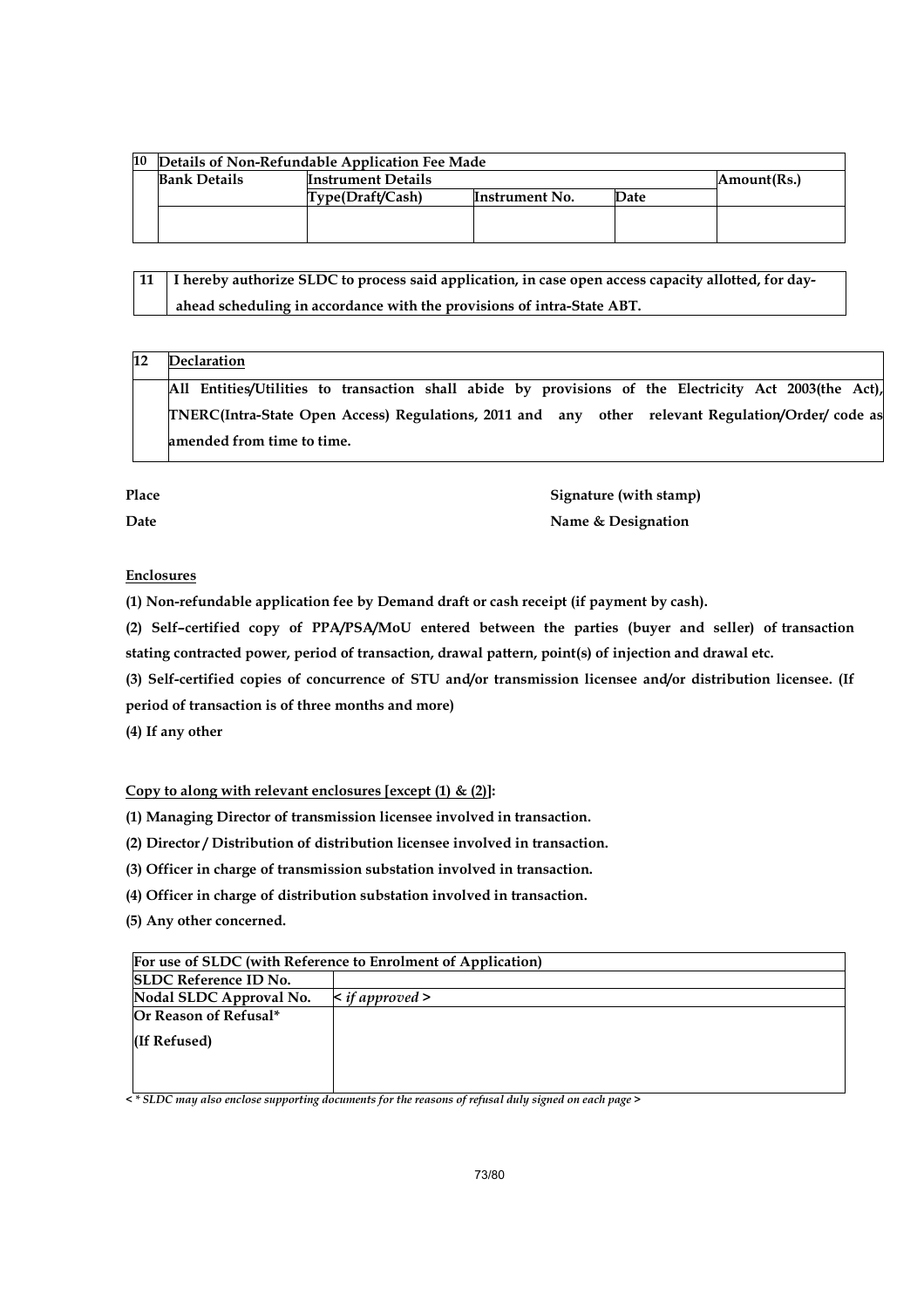#### **ACKNOWLEDGEMENT** (for office use only)

#### APPLICATION FOR GRANT OF SHORT-TERM OPEN ACCESS (A) < to be filled by the customer >

|                                          | 1 Customer Application No.                                                                              | < self generated by customer >                            | Date |
|------------------------------------------|---------------------------------------------------------------------------------------------------------|-----------------------------------------------------------|------|
|                                          | 2 Period of Transaction                                                                                 | $\leq$ 3 months and more/less than 3 months/day-ahead $>$ |      |
|                                          | 3   Nature of Customer*<br>< seller/buyer/captive user/trader(on behalf of seller/buyer/captive user) > |                                                           |      |
| <sup>*</sup> In terms of power transfer> |                                                                                                         |                                                           |      |

<\* In terms of power transfer>

| 4<br>∽<br>'uctomor<br>Name               |                   |  |
|------------------------------------------|-------------------|--|
| . .<br>∽<br>ode<br>$\sim$<br>$\sim$<br>b | to<br>ullu        |  |
| $-1$                                     | $\cdots$ $\cdots$ |  |

< Registration code shall be as provided by SLDC >

#### $(B)$  < to be filled by SLDC >

|--|

# Place Signature (with stamp) Date Name &

Date Designation

…………………………………. ………………………………………… …………………..…………..

# ACKNOWLEDGEMENT

(to be issued by SLDC to the customer immediately on receipt of application duly filled in)

APPLICATION FOR GRANT OF SHORT-TERM OPEN ACCESS (A) < to be filled by the customer >

| 1   Customer Application No.                                                                          | < self generated by customer >                    | Date |  |  |
|-------------------------------------------------------------------------------------------------------|---------------------------------------------------|------|--|--|
| 2 Period of Transaction                                                                               | <3 months and more/less than 3 months/day-ahead > |      |  |  |
| 3 Nature of Customer*<br>< seller/buyer/captive user/trader(on behalf of seller/buyer/captive user) > |                                                   |      |  |  |
| <* In terms of nozner transfer>                                                                       |                                                   |      |  |  |

 $^{\star}$  In terms of power transfer

| $\boldsymbol{\Lambda}$<br><b>Name</b><br>'11stomer<br>œ                                                                                                                                                                                                                                                                            |              |  |  |  |
|------------------------------------------------------------------------------------------------------------------------------------------------------------------------------------------------------------------------------------------------------------------------------------------------------------------------------------|--------------|--|--|--|
| --<br>R<br>lode<br>711.OB<br>ັ                                                                                                                                                                                                                                                                                                     | up to<br>anu |  |  |  |
| $\mathbf{1}$ $\mathbf{1}$ $\mathbf{1}$ $\mathbf{1}$ $\mathbf{1}$ $\mathbf{1}$ $\mathbf{1}$ $\mathbf{1}$ $\mathbf{1}$ $\mathbf{1}$ $\mathbf{1}$ $\mathbf{1}$ $\mathbf{1}$ $\mathbf{1}$ $\mathbf{1}$ $\mathbf{1}$ $\mathbf{1}$ $\mathbf{1}$ $\mathbf{1}$ $\mathbf{1}$ $\mathbf{1}$ $\mathbf{1}$ $\mathbf{1}$ $\mathbf{1}$ $\mathbf{$ |              |  |  |  |

< Registration code shall be as provided by SLDC >

 $(B)$  < to be filled by SLDC >

| Date and Time of Receipt |  |
|--------------------------|--|
| of Application           |  |

Place Signature (with stamp) Date **Name & Designation** 

N.B.: This counterfoil may be scored out and issued to the customer.

74/80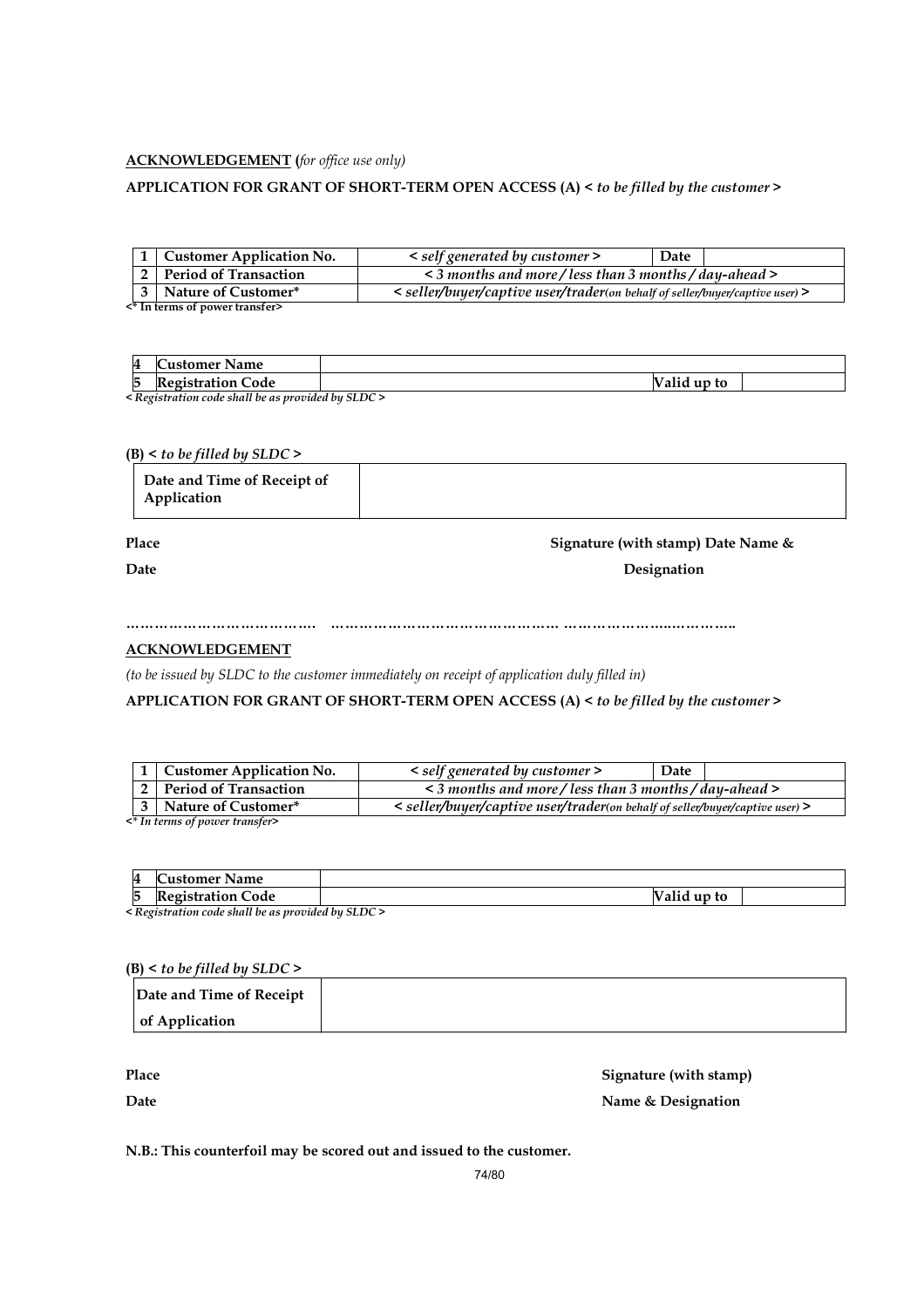## Formats for Short-Term

FORMAT- ST2

# APPROVAL FOR SHORT-TERM OPEN ACCESS

(to be issued by SLDC)

| IN<br>м<br>rova<br>NO.<br>ADDI                          | $\overline{\phantom{a}}$<br>U |  |
|---------------------------------------------------------|-------------------------------|--|
| $\sim$ D $O$ states original annuaral suith register up | $\sim$ $\sim$                 |  |

< 'R-O' states original approval with revision no. - zero>

| <b>Customer Application No.</b> | $\leq$ as provided by customer on FORMAT-ST1>                                    | Date |  |  |
|---------------------------------|----------------------------------------------------------------------------------|------|--|--|
| <b>Period of Transaction</b>    | $\leq$ 3 months and more / less than 3 months / day-ahead >                      |      |  |  |
| Nature of Customer*             | $\le$ seller/buyer/captive user/trader(on behalf of seller/buyer/captive user) > |      |  |  |
| <* In terms of power transfer>  |                                                                                  |      |  |  |

| 4 | $\overline{\phantom{a}}$<br>ustomer<br><b>Name</b> |              |  |
|---|----------------------------------------------------|--------------|--|
| 5 | m<br>Code<br>41strat10n (<br>00                    | alid up to / |  |

| 6 | Details of Transaction Party's to Grid |                         |                      |  |
|---|----------------------------------------|-------------------------|----------------------|--|
|   |                                        | <b>Injecting Entity</b> | <b>Drawee Entity</b> |  |
|   | Name of Entity                         |                         |                      |  |
|   | <b>Status of Entity*</b>               |                         |                      |  |
|   | Utility in which it is embedded        |                         |                      |  |

< \* In terms of ownership- State Utility/CPP/IPP/ ISGS/Discom/Consumer/specify, if any other >

| 7 | Details of Injecting/Drawee Connectivity with intra-State System |              |                         |               |  |  |  |  |
|---|------------------------------------------------------------------|--------------|-------------------------|---------------|--|--|--|--|
|   |                                                                  |              | <b>Injecting Entity</b> | Drawee Entity |  |  |  |  |
|   | Name of Sub-station                                              | Transmission |                         |               |  |  |  |  |
|   |                                                                  | Distribution |                         |               |  |  |  |  |
|   | Voltage level                                                    | Transmission |                         |               |  |  |  |  |
|   |                                                                  | Distribution |                         |               |  |  |  |  |
|   | Name of Licensee (Owner of S/S)                                  |              |                         |               |  |  |  |  |
|   | Intervening intra-State Licensee                                 |              |                         |               |  |  |  |  |
|   | Intervening inter-State Licensee                                 |              |                         |               |  |  |  |  |

< Distribution license, if required, may treat interface periphery as its connectivity points >

| 8 | <b>Revision No.</b><br>Open Access Approved for (Period from date<br>to date |      |       |      |               |                  |            |  |
|---|------------------------------------------------------------------------------|------|-------|------|---------------|------------------|------------|--|
|   | Month<br>Date                                                                |      | Hours |      | Capacity (MW) |                  | <b>MWh</b> |  |
|   |                                                                              | From | Тo    | From | Tо            | Applied          | Allotted   |  |
|   |                                                                              |      |       |      |               |                  |            |  |
|   |                                                                              |      |       |      |               |                  |            |  |
|   |                                                                              |      |       |      |               |                  |            |  |
|   |                                                                              |      |       |      |               |                  |            |  |
|   |                                                                              |      |       |      |               | <b>Total MWh</b> |            |  |

| 9 | Details of Bidding $\leq$ only in case of Bidding $\geq$ |      |  |       |    |                        |  |  |  |  |  |
|---|----------------------------------------------------------|------|--|-------|----|------------------------|--|--|--|--|--|
|   | Intra-StateDate<br><b>Details</b><br>of                  |      |  | Hours |    | <b>Applicable Rate</b> |  |  |  |  |  |
|   | <b>System</b>                                            | From |  | From  | 10 | (Rs.KWh)               |  |  |  |  |  |
|   | <b>Transmission System</b>                               |      |  |       |    |                        |  |  |  |  |  |
|   | <b>Distribution System</b>                               |      |  |       |    |                        |  |  |  |  |  |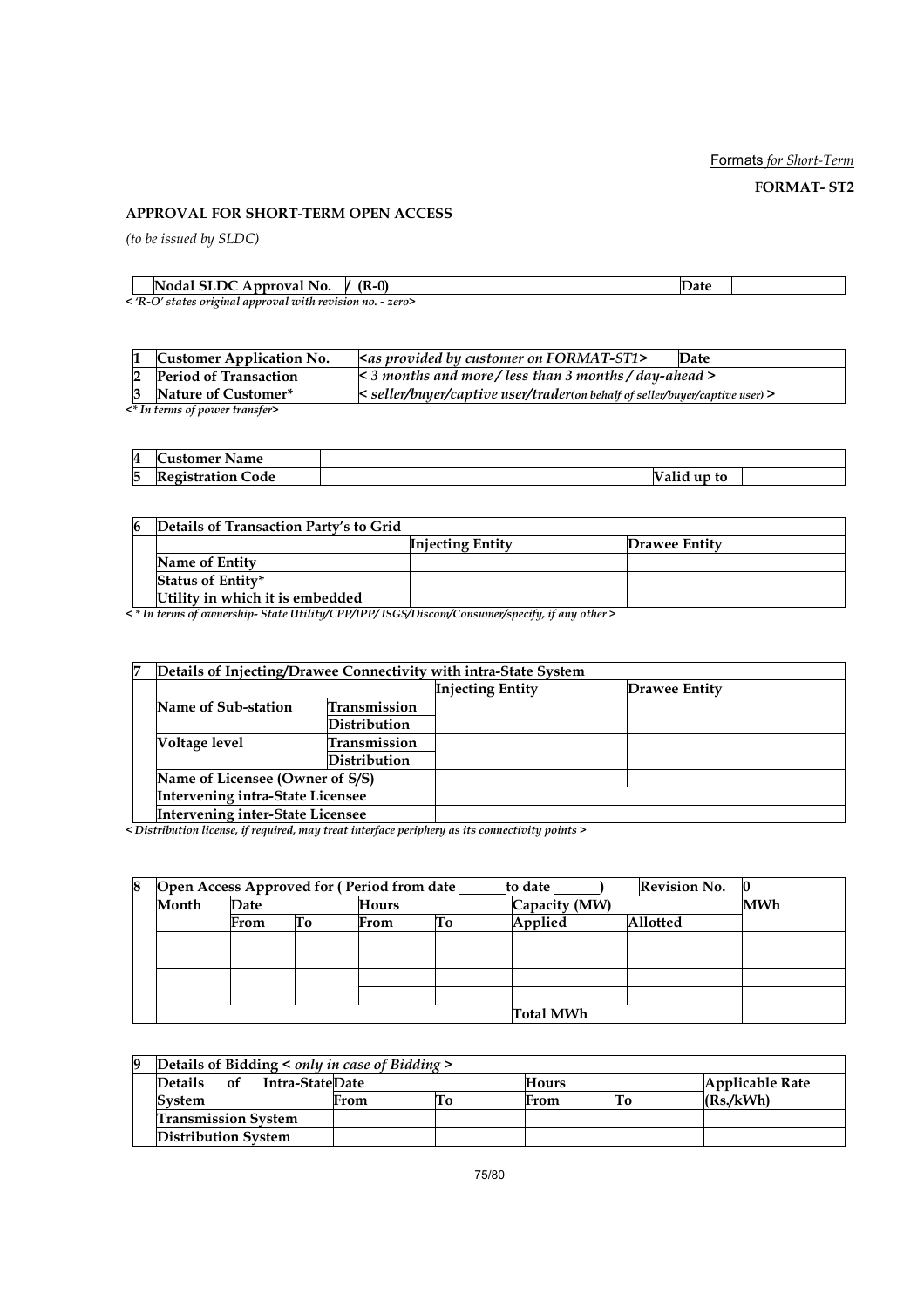10. The approved transaction shall be incorporated in day-ahead scheduling in accordance with the provisions of intra-State ABT. < only in case of approval >

11. Please submit following to SLDC with details on format [FORMAT-ST5] in the manner as specified in procedure:  $\langle \text{only in case of approval} \rangle$ 

(a) SLDC Fee Amount Rs. \_\_\_\_\_\_\_\_\_\_\_\_\_\_\_\_ Due Date: \_\_\_\_\_\_\_\_\_\_\_\_\_\_\_\_

(b) Security Amount Rs. \_\_\_\_\_\_\_\_\_\_\_\_\_\_\_\_\_\_ Due Date: \_\_\_\_\_\_\_\_\_\_\_\_\_\_

12. The approval is subject to provisions of TNERC (Intra State Open Access) Regulations, 2011 and any other relevant Regulation/Order/code as amended and applicable from time to time. < only in case of approval >

13. No approval is being granted on account of  $\left\langle \text{only in case of rejection} \right\rangle$ 

< SLDC shall convey specific reasons if open access is denied and may also enclose supporting documents to support the same duly signed on each page >

Place Signature (with stamp) Date Name & Designation

Enclosures

(1) Schedule of payments < only in case of approval > (2) If any other

Copy to along with enclosures

(1) Customer

(2) Managing Director of transmission licensee involved in transaction.

(3) Director / Distribution of distribution licensee involved in transaction.

(4) Officer in charge of transmission substation involved in transaction.

(5) Officer in charge of distribution substation involved in transaction.

(6) Any other concerned.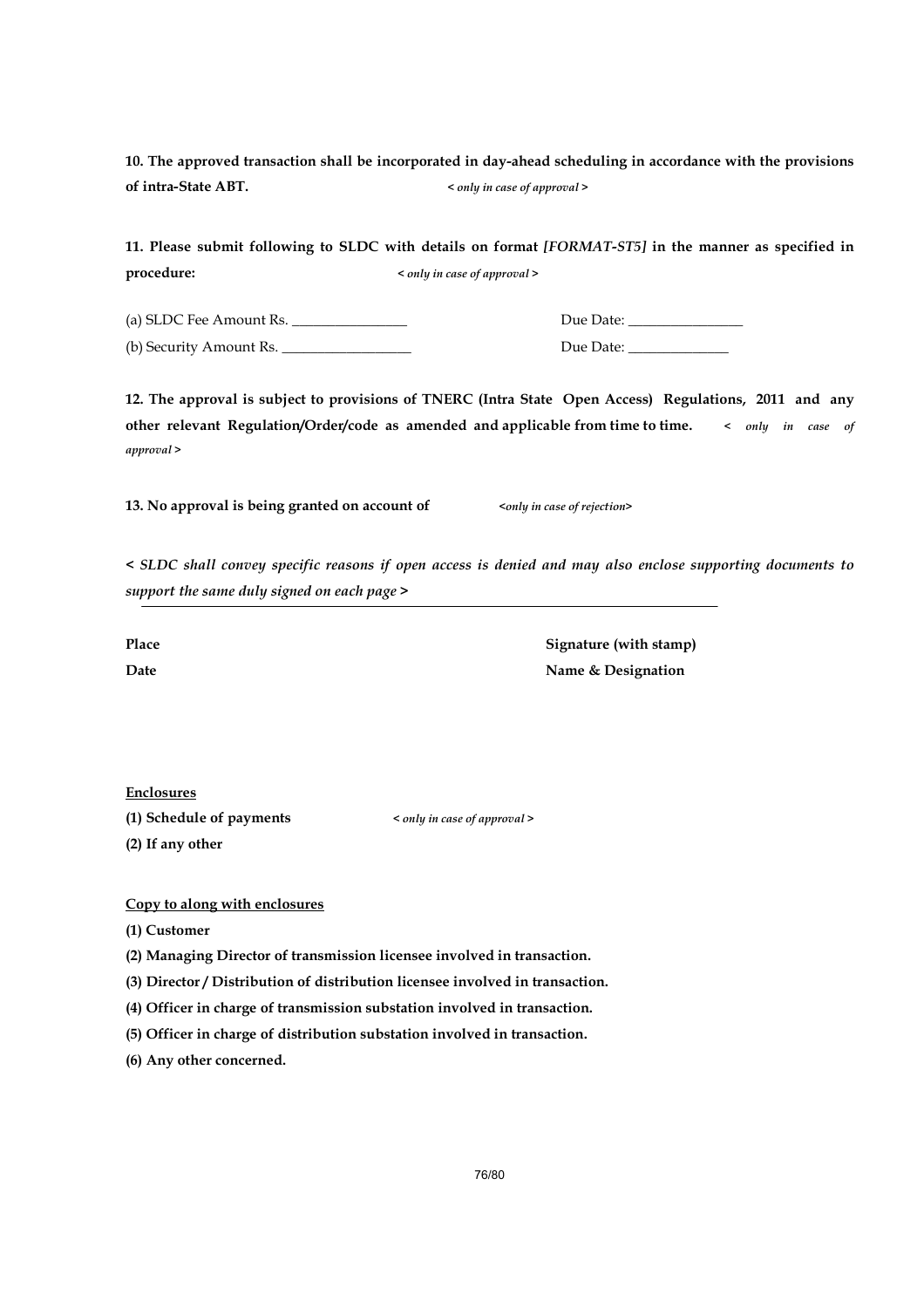# ENCLOSURE to FORMAT- ST2

#### SCHEDULE OF PAYMENTS

(to be enclosed for each month by SLDC along with FOMAT–ST2)

| Nodal SLDC Approval No.                                    | $V$ (R-0) |  |
|------------------------------------------------------------|-----------|--|
| < 'R-O' states original approval with revision no. - zero> |           |  |

| <b>Period of Transaction</b><br>$\leq$ 3 months and more/less than 3 months/day-ahead $>$           |  |
|-----------------------------------------------------------------------------------------------------|--|
|                                                                                                     |  |
| < seller/buyer/captive user/trader(on behalf of seller/buyer/captive user) ><br>Nature of Customer* |  |

<\* In terms of power transfer>

| 4 | ustomer Name          |                       |  |
|---|-----------------------|-----------------------|--|
| 5 | .'ode<br>'egistration | up to<br>--<br>' allu |  |

| 6                                         | Tentative* Monthly Payment Schedule for Short-Term Open Access Charges<br>Month |     |             |  |  |  |  |  |
|-------------------------------------------|---------------------------------------------------------------------------------|-----|-------------|--|--|--|--|--|
| Period: date ______ to date _____)        |                                                                                 |     |             |  |  |  |  |  |
| Payment Chargeable for                    | Rate (Rs./kWh)                                                                  | MWh | Total (Rs.) |  |  |  |  |  |
| (1) Intra-State Network                   |                                                                                 |     |             |  |  |  |  |  |
| (a) Transmission Charges                  |                                                                                 |     |             |  |  |  |  |  |
| concerned Transmission Licensee           |                                                                                 |     |             |  |  |  |  |  |
| Intervening intra-State Licensee(if any)  |                                                                                 |     |             |  |  |  |  |  |
|                                           |                                                                                 |     |             |  |  |  |  |  |
| (b) Wheeling Charges                      |                                                                                 |     |             |  |  |  |  |  |
| concerned Distribution Licensee           |                                                                                 |     |             |  |  |  |  |  |
| Intervening intra-State Licensee(if any)  |                                                                                 |     |             |  |  |  |  |  |
|                                           |                                                                                 |     |             |  |  |  |  |  |
| (c) Surcharge                             |                                                                                 |     |             |  |  |  |  |  |
| concerned Distribution Licensee           |                                                                                 |     |             |  |  |  |  |  |
|                                           |                                                                                 |     |             |  |  |  |  |  |
| (d) Additional Surcharge                  |                                                                                 |     |             |  |  |  |  |  |
| concerned Distribution Licensee           |                                                                                 |     |             |  |  |  |  |  |
|                                           |                                                                                 |     |             |  |  |  |  |  |
| (e) SLDC Charges                          |                                                                                 |     |             |  |  |  |  |  |
| <b>SLDC</b>                               |                                                                                 |     |             |  |  |  |  |  |
|                                           |                                                                                 |     |             |  |  |  |  |  |
| (2) Inter-State Network                   |                                                                                 |     |             |  |  |  |  |  |
| <b>Transmission Charges</b>               |                                                                                 |     |             |  |  |  |  |  |
| Intervening inter-State Licensee(if any)  |                                                                                 |     |             |  |  |  |  |  |
|                                           |                                                                                 |     |             |  |  |  |  |  |
| <b>Total Monthly Payment Amount (Rs.)</b> |                                                                                 |     |             |  |  |  |  |  |

Place Signature (with stamp) Date Name & Designation

\* Tentative on the basis of MWh mentioned in application which may vary on actual operation.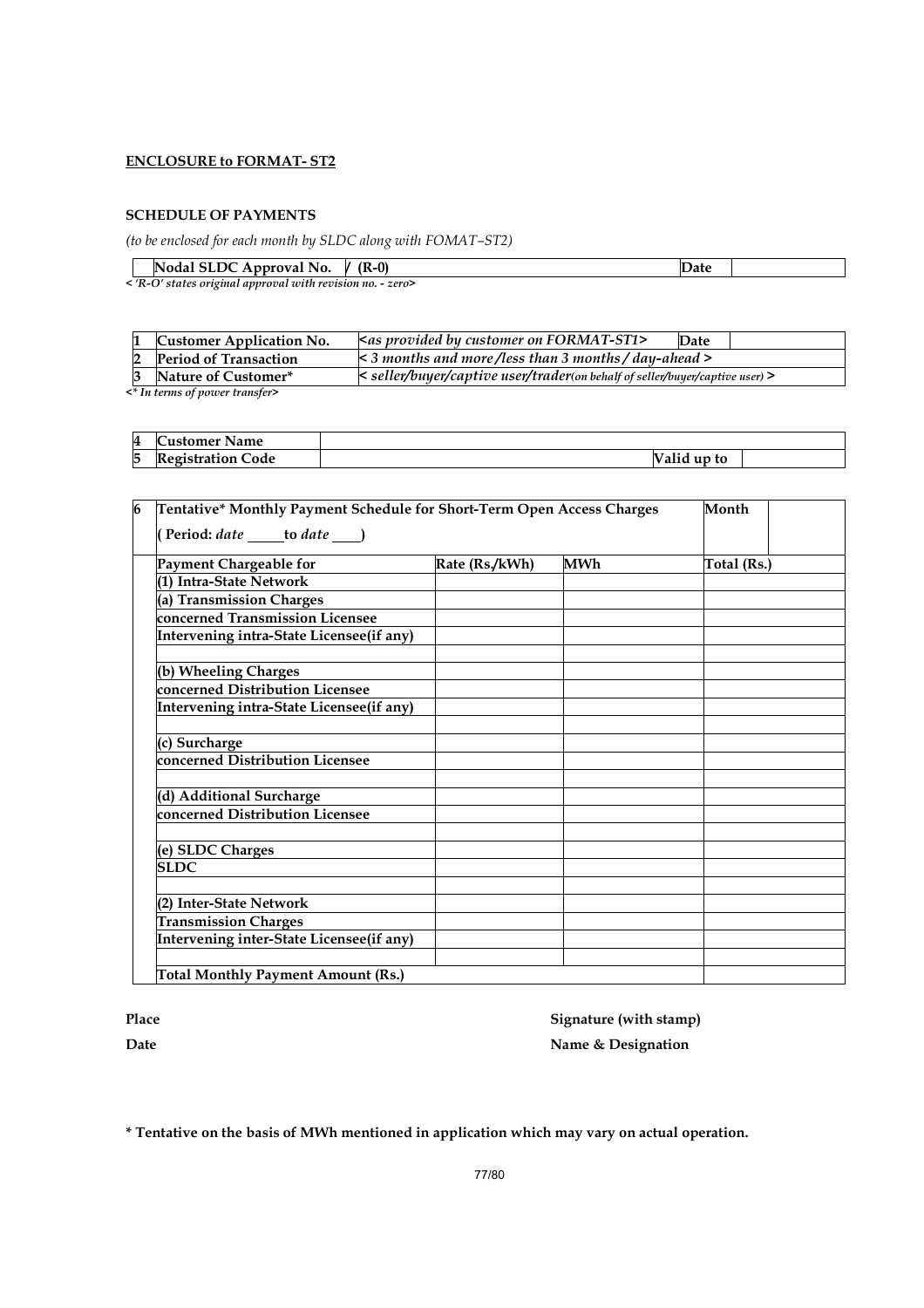# FORMATS for Short-Term

FORMAT- ST3

#### CONGESTION INFORMATION AND INVITATION OF BIDDING

(to be invited by SLDC)

SLDC Bidding Invitation No. Date

|                                 | <b>Customer Application No.</b> | <as by="" customer="" format-st1="" on="" provided=""></as>                  | Date |  |  |  |
|---------------------------------|---------------------------------|------------------------------------------------------------------------------|------|--|--|--|
|                                 | <b>Period of Transaction</b>    | $\leq$ 3 months and more / less than 3 months / day-ahead >                  |      |  |  |  |
|                                 | Nature of Customer*             | < seller/buyer/captive user/trader(on behalf of seller/buyer/captive user) > |      |  |  |  |
| e* In torme of noznor trancfor> |                                 |                                                                              |      |  |  |  |

 $\overline{\mathcal{F}^*}$  In terms of power transfer

| 4      | $\sim$<br>ustomer<br>Name           |                                    |  |
|--------|-------------------------------------|------------------------------------|--|
| −<br>b | . .<br>.'ode<br><b>kegistration</b> | $\cdot$ $\cdot$<br>up to<br>" allu |  |

# 6. The anticipated congestion (transformer and electric line/link) is as follow:

| <b>Network Corridor</b>                |                           | <b>Congestion Period</b> |    |          | Margin/            | <b>Total Capacity</b> |    |
|----------------------------------------|---------------------------|--------------------------|----|----------|--------------------|-----------------------|----|
| Sub-station with                       | Electric<br>Hours<br>Date |                          |    | Capacity | Applied by all the |                       |    |
| <b>Transformation</b>                  | Line/Link                 | From                     | To | From     | To                 | MW                    | MW |
| <b>Intra-State Transmission System</b> |                           |                          |    |          |                    |                       |    |
|                                        |                           |                          |    |          |                    |                       |    |
|                                        |                           |                          |    |          |                    |                       |    |
| <b>Intra-State Distribution System</b> |                           |                          |    |          |                    |                       |    |
|                                        |                           |                          |    |          |                    |                       |    |
|                                        |                           |                          |    |          |                    |                       |    |
| <b>Inter-State Transmission System</b> |                           |                          |    |          |                    |                       |    |
|                                        |                           |                          |    |          |                    |                       |    |
|                                        |                           |                          |    |          |                    |                       |    |

7. In view of above please submit bid on format [FORMAT-ST4]. The details for bidding are hereunder:

| (a) Bid Invitation Date             |           |  |                          |    |              |      | Time            |     |                    |
|-------------------------------------|-----------|--|--------------------------|----|--------------|------|-----------------|-----|--------------------|
| (b) Bid Submission Date             |           |  |                          |    |              | Time |                 |     |                    |
| (c) Bid Opening Date                |           |  |                          |    |              |      | Time            |     |                    |
| (d) Bids Invited for                |           |  |                          |    |              |      |                 |     |                    |
| <b>Intra-State Network Corridor</b> |           |  | <b>Congestion Period</b> |    |              |      | Margin/Capacity |     | <b>Floor Price</b> |
| Sub-station<br>Electric             |           |  | Date                     |    | <b>Hours</b> |      | Available       | for |                    |
|                                     | Line/Link |  | From                     | Tо | From         | Tо   | MW              |     | Rs./kWh            |
| <b>Name of Transmission System</b>  |           |  |                          |    |              |      |                 |     |                    |
|                                     |           |  |                          |    |              |      |                 |     |                    |
|                                     |           |  |                          |    |              |      |                 |     |                    |
| Name of Distribution System         |           |  |                          |    |              |      |                 |     |                    |
|                                     |           |  |                          |    |              |      |                 |     |                    |
|                                     |           |  |                          |    |              |      |                 |     |                    |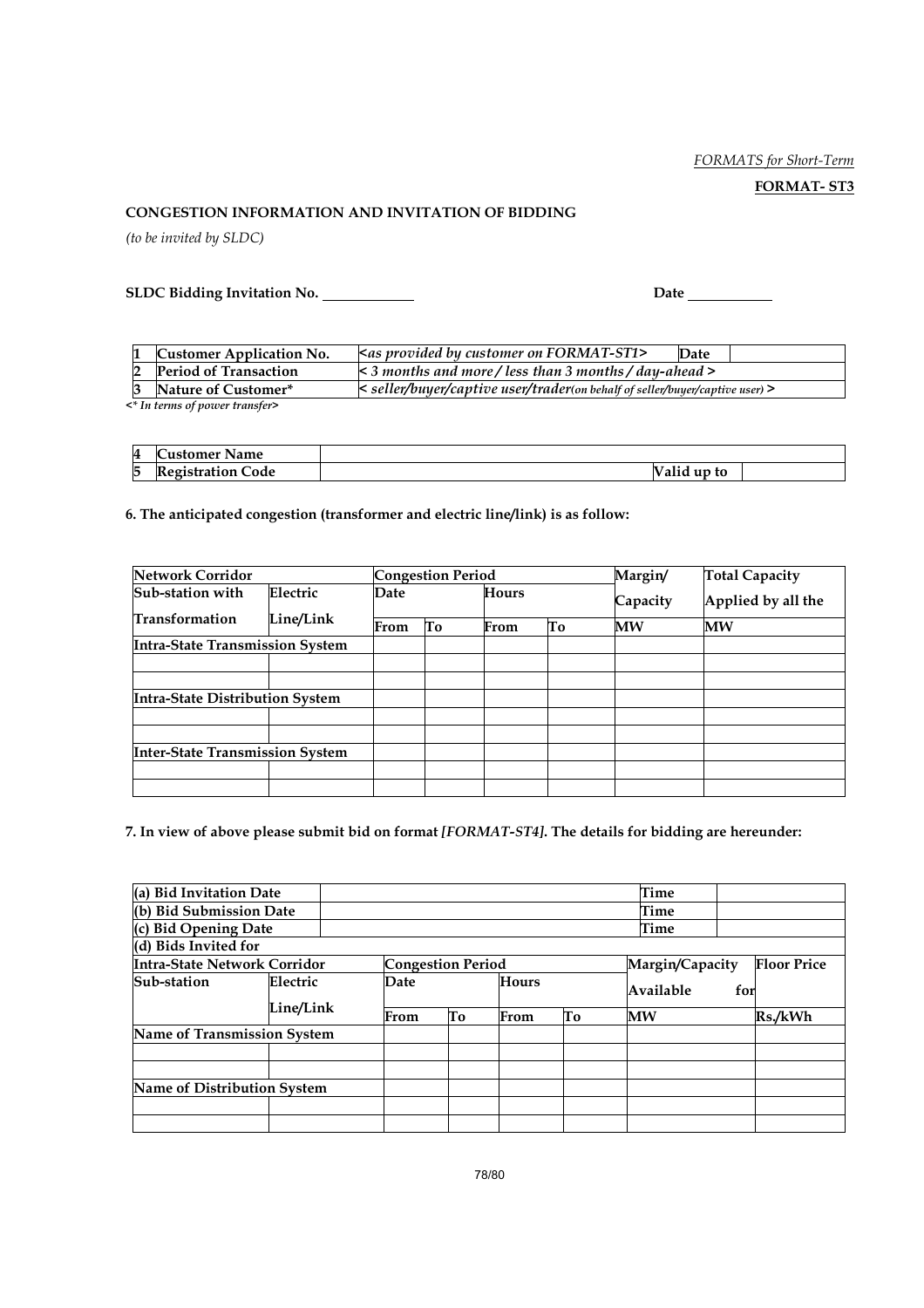8. In case of non submission of bid, application shall be deemed to have been withdrawn and shall not be processed.

Place Signature (with stamp) Date **Name & Designation** 

To: Customers with their reference's < as provided by customers at sl.no. 1 on FORMAT-ST1 >